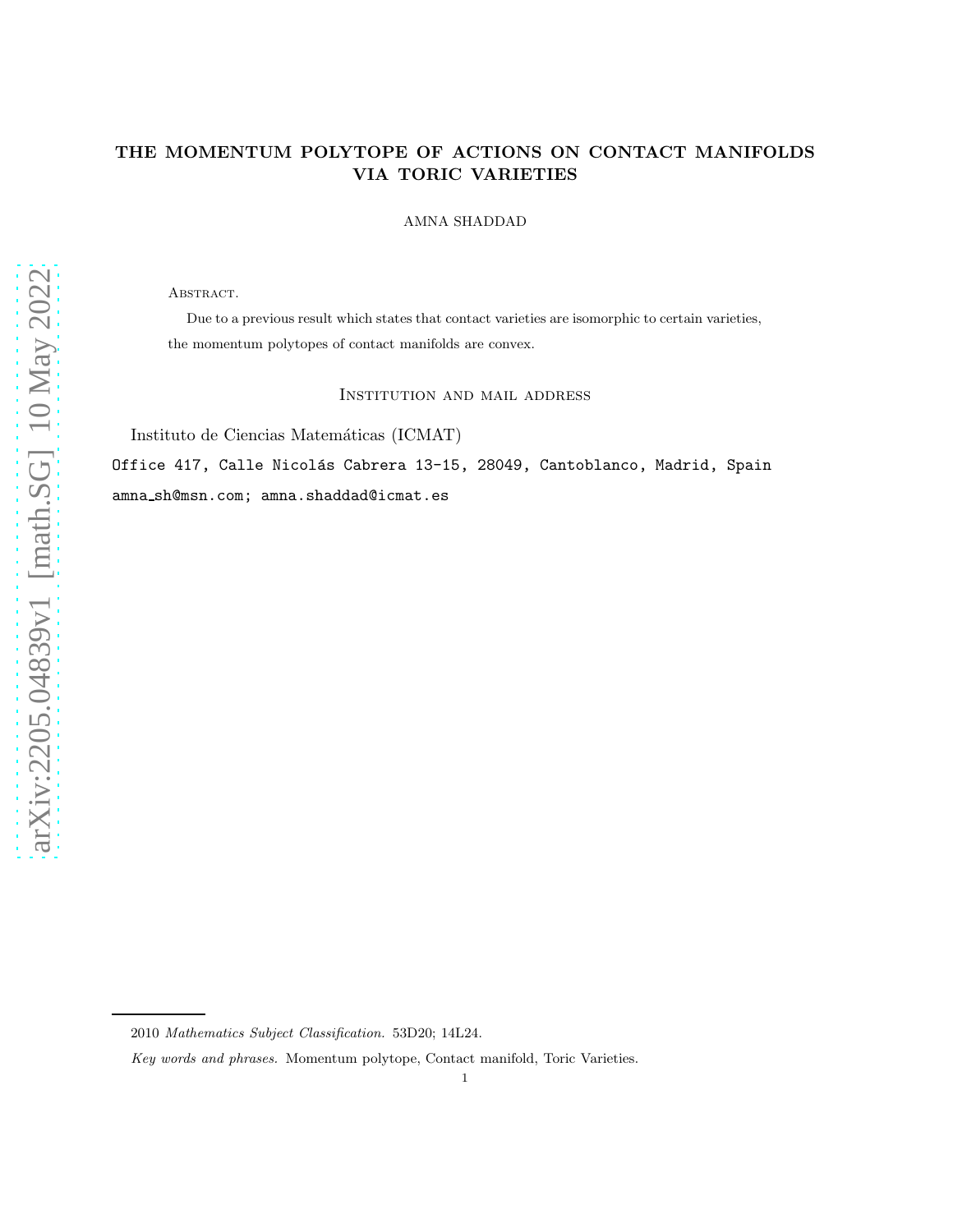#### 2 AMNA SHADDAD

#### 1. Introduction

The introduction of symplectic geometry comes from the investigation of light rays through a medium, this was extended to every mechanical system. One thing remained constant - each ray would be described according to two pieces of information - the position the ray is incident with the medium and the angle at which the ray hits the medium. According to Hamilton's paper 'Caustics', the optical system used to study the geometry of rays of light, utilises four variables to locally specify the rays that enter a system from the left and exit from the right (the light rays to the left are straight line segments); two of the variables specify the point of intersection of the line with the plane perpendicular to the optical axis and two additional angular variables giving the angle of the line to this plane. Relating the incoming line segments on the left to the outgoing line segments on the right, is a transformation from the incoming coordinates to the outgoing ones, called symplectic diffeomorphisms. Later Hamilton discovered that this same method applies without modification to mechanics. Replacing the optical axis by the time axis, light rays for trajectories of the system and the four incoming and four outgoing variables by the 2n incoming and outgoing variables of the phase space of the mechanical system.

And therefore symplectic geometry was birthed and the associated momentum map and its image accordingly.

Contact systems exist on  $2n - 1$  or odd dimensional manifolds. Contact geometry has been used to describe to many physical phenomena and is related to a lot of other mathematical structures. Sophus Lie was the first to introduce them through his work on partial differential equations. Then Gibbs reintroduced them through thermodynamics, Huygen's later through geometric optics and Hamiltonian dynamics. More recently contact structures have been found to describe heat transport through a medium. But this was only after previous work relating contact structures to Riemannian geometry, low dimensional topology and subelleptic operators.

Focussing on cooriented contact structures i.e. hyperplane fields  $\xi$  on oriented smooth  $2n-1$ dimensional manifolds which are given by the kernels of  $\alpha \in \Omega^1(M)$  so that  $\alpha \wedge d\alpha^{n-1}$  is a positive volume form on said manifold. We establish the momentum polytope for such structures.

We first introduce some notation concerning toric varieties in particular. We also talk about remedying singular points of toric varieties. Later we introduce how these apply to orbits, line bundles and topology. What is especially significant here is the introduction of  $\chi(u)$ , the element of the group algebra of semigroup S defined by the cone in the lattice  $N$ ,  $\mathbb{C}[S]$  corresponding to u in S. For the momentum map is defined according to  $\chi(u)$  as a retraction. This is shown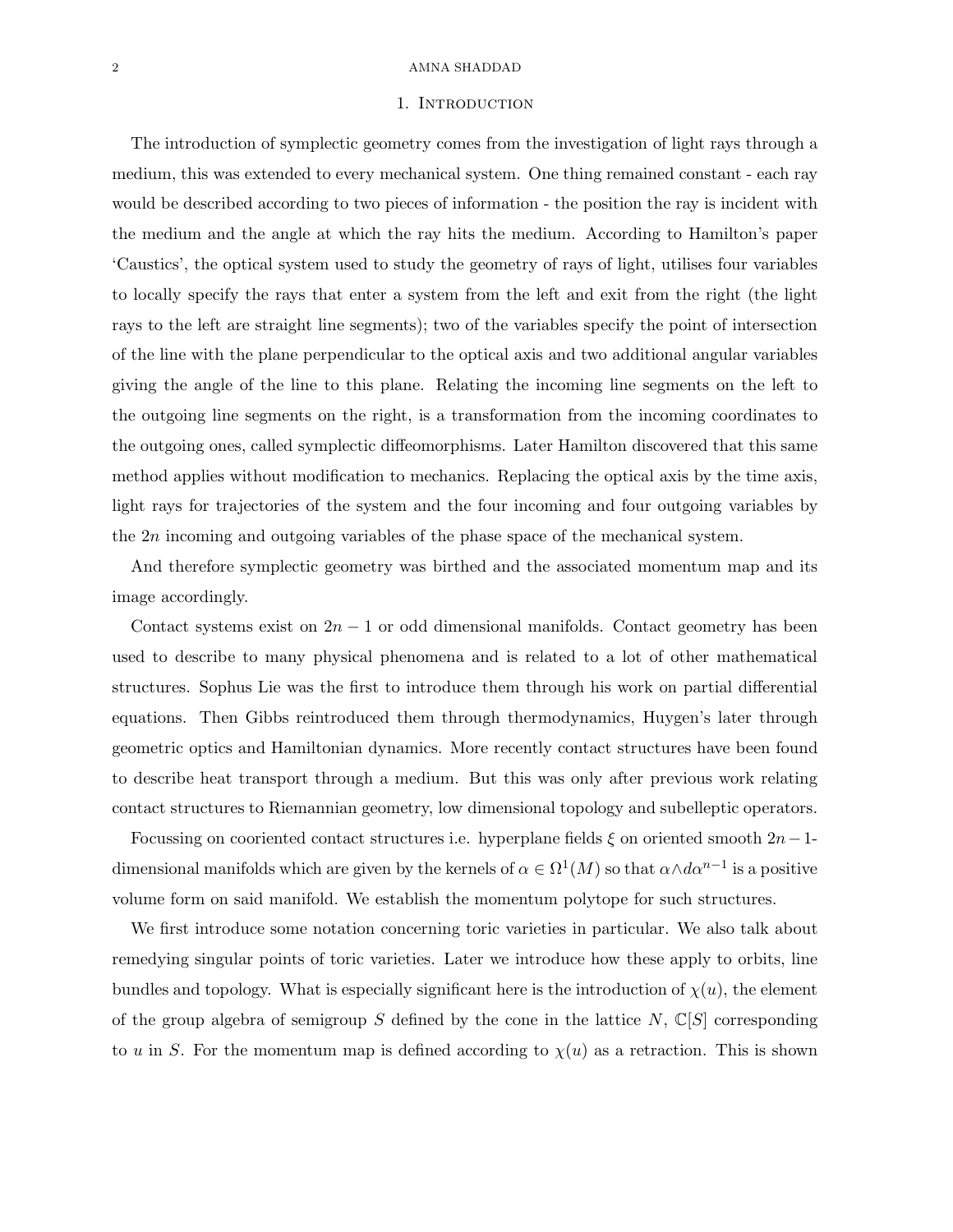to establish a momentum polytope for actions on contact manifolds by way of example in the final section. Such a momentum map works independently of dimensional and some structural restrictions on the manifold acted on.

# 1.1. Main Result. The result of this paper is

**Theorem 1.1.** For X a smooth projective toric variety of dimension  $2n + 1$   $(n \ge 1)$ , defined over the field  $\mathbb C$  of complex numbers and endowed with a contact structure. Then either X is isomorphic to the complex projective space  $\mathbb{P}^{2n+1}$  or X is isomorphic to the variety  $\mathbb{P}_{\mathbb{P}^1 \times \cdots \times \mathbb{P}^1}(\mathcal{T}_{\mathbb{P}^1 \times \cdots \times \mathbb{P}^1})$ . The momentum map is defined

$$
\mu(x) = \frac{1}{\sum |\chi^u(x)|} \sum_{u \in P \cap M} |\chi^u(x)| u
$$

where  $\chi^u$  for  $u \in P \cap M$  are the sections of  $\varphi : X \to \mathbb{P}^{2n}$ . This map is convex.

1.2. Literature Review. A hyperplane field  $\xi$  on a manifold M is a codimension one subbundle of the tangent bundle TM. Hyperplane fields can always locally be described as the kernel of a 1-form. This means that for every point in  $M$ , there exists a neighbourhood  $U$  and a 1-form  $\alpha$  defined on U whose kernel of the linear map  $\alpha_x : T_xM \to \mathbb{R}$  is  $\xi_x$  for all  $x \in U$ .  $\alpha$  is the local defining form for  $\xi$  and a contact structure on a  $(2n+1)$ -dimensional manifold M is a 'maximally non-integrable hyperplane field'  $\xi$ . If for any locally defining 1-form  $\alpha$ ,  $\alpha \wedge d\alpha \neq 0$ then the hyperplane field  $\xi$  is said to be maximally non-integrable. Essentially what this says is that the form is pointwise never equal to zero. This non-integrability of  $\xi$  geometrically means that no hypersurface in M can be tangent to  $\xi$  along an open subset of the hypersurface. In other words, the hyperplane 'twists too much' to be tangent to the hypersurface. The pair  $(M, \xi)$  is named a contact manifold and  $\alpha$ , the defining form for  $\xi$  is the contact form for  $\xi$ .

Let's look at the relations that exist between contact geometry and symplectic geometry. For symplectic manifold  $(S, \omega)$ ,  $L_v \omega = \omega$  for vector field v, where  $L_v \omega$  is the Lie derivative of  $\omega$  in the direction of v, and this is called a symplectic dilation. In  $(S, \omega)$ , compact hypersurface M is said to have contact type if there exists a symplectic dilation  $v$  in a neighbourhood of  $M$  that is transverse to  $M$ . The characteristic line field  $LM$  in the tangent bundle of given hypersurface M in  $(S, \omega)$ , is the symplectic complement of TM in TS. M is therefore coisotropic since it is codimension one, and therefore the symplectic complement is contained in  $TM$  and is of dimension one.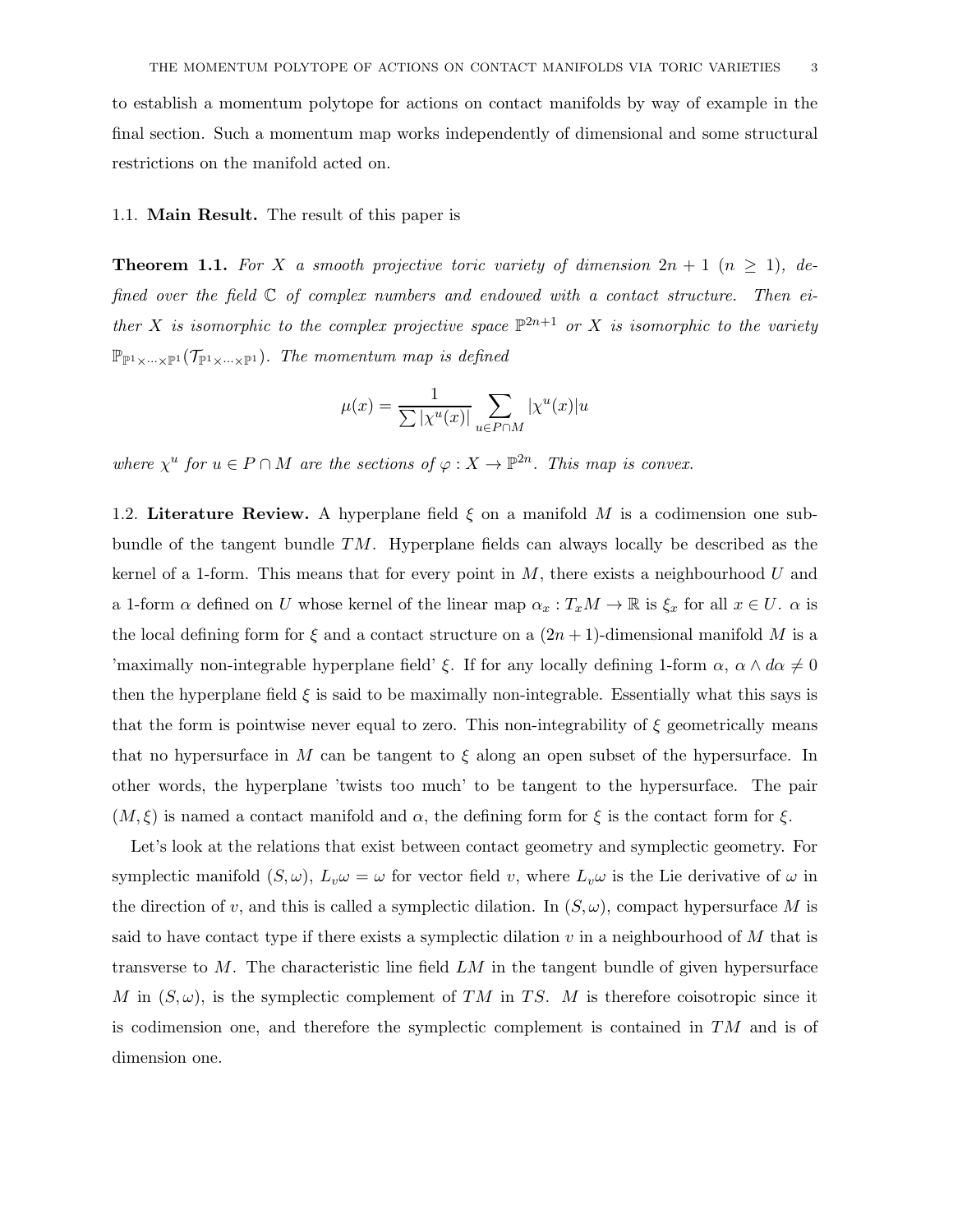For M a compact hypersurface in a symplectic manifold  $(S, \omega)$ , with inclusion map  $i : M \to M$ , then M has contact type if and only if a 1-form  $\alpha$  exists on M so that  $d\alpha = i^*\omega$  and  $\alpha$  is never zero on the characteristic line field.

So if M is a hypersurface of contact type, then  $\alpha$  is found by contracting the symplectic dilation v into the symplectic form i.e.  $\alpha = \iota_v \omega$ . It is easy to prove that the 1-form  $\alpha$  is a contact form on M and therefore a hypersurface of contact type in a symplectic manifold has a co-oriented contact structure.

So provided a co-orientable contact manifold  $(M, \xi)$ , a symplectisation  $\text{Symp}(M, \xi) = (S, \omega)$ can be formulated. Meaning that for manifold  $S = M \times (0, \infty)$ , given  $\alpha$  a global contact form for  $\xi$ , then  $\omega = d(t\alpha)$  where t is the coordinate on R. one may also symplectise as  $(M \times \mathbb{R}, d(e^t \alpha))$ . The symplectisation is independent of the choice of  $\alpha$ .

So for a co-oriented contact manifold  $(M\xi)$ , a symplectic manifold Symp $(M,\xi)$  exists in which M sits as a hypersurface of contact type. and in fact, contact form  $\alpha$  for  $\xi$  provides an embedding of  $M$  into this symplectic manifold that recognises  $M$  as a hypersurface of contact type. Given M, a compact hypersurface of contact type in a  $(S, \omega)$ , with symplectic dilation v. Then there if a neighbourhood of M in S symplectomorphic to a neighbourhood of  $M \times \{1\}$  in Symp $(M, \xi)$ where the symplectisation is simply  $M \times (0, \infty)$  using  $\alpha = \iota_v \omega|_M$  and ker $\alpha = \xi$ .

Let  $(M, \xi)$  be a contact manifold. Associated to  $\alpha$  to  $\xi$  is the Reeb vector field  $v_{\alpha}$  which is a unique vector field that satisfies  $\iota_{v_\alpha} \alpha = 1$  and  $\iota_{v_\alpha} d\alpha = 0$ .  $v_\alpha$  is certainly transverse to the contact hyperplanes and  $\xi$  is preserved by the flow of  $v_{\alpha}$ . These two conditions characterise Reeb vector fields. Meaning that a vector field  $v$  is the Reeb vector field for some contact form for  $\xi$  if and only if it is transverse to  $\xi$  and its flow preserves  $\xi$ .

Yi Lin and Reyer Sjamaar's result in [\[1\]](#page-30-0) applies, to Elisa Prato's quasifolds and to Hamiltonians on contact manifolds and cosymplectic manifolds. In their paper they define a presymplectic manifold  $(\mathcal{X}, \omega)$  as a paracompact  $C^{\infty}$ -manifold that has a closed 2-form of constant rank, and a Hamiltonian action on a presymplectic manifold consists of a smooth action of a Lie group G on  $\mathcal{X}$  and a smooth moment map  $\Phi : \mathcal{X} \to \mathfrak{g}^*$ . Theorem 3.4.6 in their paper says that by assuming that the G action on  $\mathcal X$  is clean. By clean they mean of Reeb type. According to them cleanness means that there should exist an ideal of the Lie algebra of the groups, called the 'null ideal', which at every point of the manifold spans the tangent space of the intersection of the group orbit with the leaf of F. S, if the action of clean then for every  $\epsilon \in \mathfrak{g}, \Phi^{\epsilon}$  is the corresponding Morse-Bott function. And the positive and negative bundles of the critical set  $\mathcal{X}^{[\epsilon]}$  with respect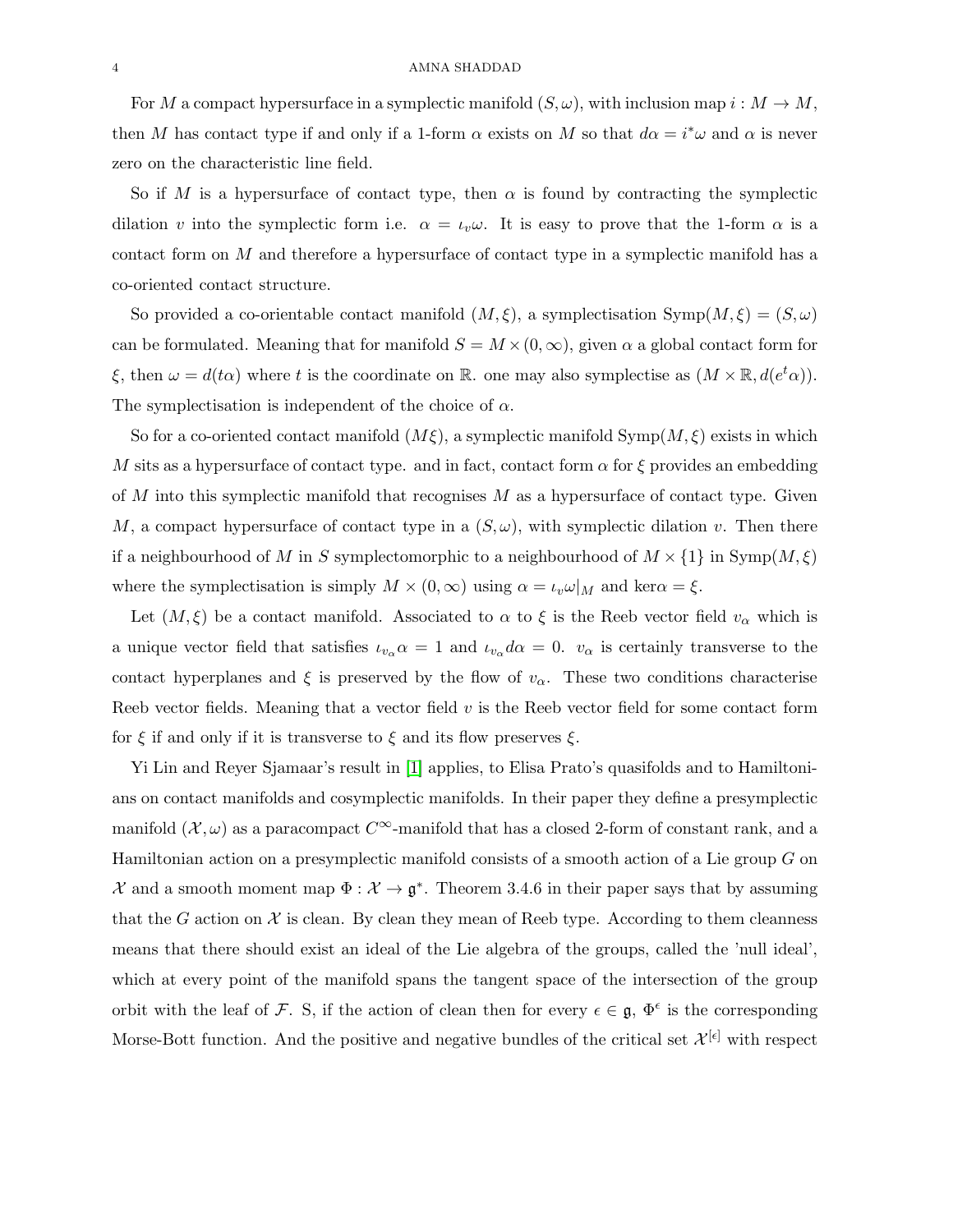to the G-invariant compatible Riemannian metric on  $\mathcal{X}$  - the symplectic subbundles of  $T\mathcal{X}$  are orthogonal to the subbundle. Section 4.5 of that paper then introduces contact manifolds as one of the presymplectic manifolds to which their results apply on which the action of  $G$  leaves α invariant. The Hamiltonian action is defined as  $\Phi^{\epsilon} = \iota(\epsilon_{\mathcal{X}}) \alpha$ . The action is of Reeb type if there exists  $\epsilon \in \mathfrak{g}$  with  $\epsilon \chi = v_\alpha$ , where  $v_\alpha$  is the Reeb vector field introduced before. The Reeb type actions are leafwise transitive. The Reeb vector field spans the null foliation  $\mathcal F$  of  $\omega$ .

Lin and Sjamaar's presymplectic convexity theorem applied to contact structures, aptly named the 'Contact convexity theorem' part I - theorem 4.5.1 is that if the action of G on  $\mathcal X$  is clean, i.e. of Reeb type, then  $\Phi(\mathcal{X}) \cap C$  is a convex polytope denoted  $\Delta(\mathcal{X})$ . There exist many compact contact Hamiltonian G-manifolds X where  $\Delta(\mathcal{X})$  is not convex which implies that the action is not clean.

They propose several methods for examples, for a manifold  $(\mathcal{X}, \alpha)$ , where  $\Delta(\mathcal{X})$  is convex, if  $\alpha$  is replaced with a conformally equivalent contact form  $e^f \alpha$  where f is a G-invariant smooth function i.e.  $\Phi \times e^f$  then this destroys the convexity of  $\Delta(\mathcal{X})$ . And another a method for a failure of convexity: Zhenqi He gave the first example of a presymplectic Hamiltonian torus action with nonconvex momentum map in his PhD thesis titled 'Odd dimensional symplectic manifolds' completed at MIT. Such actions are not typically clean. Introducing a hypersurface  $Y \subset \mathbb{R}^d$  that is transverse to the orthant faces of  $\mathbb{R}^d$  and the radial vector field on  $\mathbb{R}^d$ . For a quadratic momentum map  $\varphi$  this implies that radial vector fields on  $\mathbb{C}^d$  map to two times the radial vector fields on  $\mathbb{R}^d$ . For  $\varphi^{-1}Y$ , it is transverse to the Liouville radial vector field on  $\mathbb{C}^d$  which implies that  $\varphi^{-1}Y$  is of contact type. Only if Y is an affine hyperplane does this imply that  $\varphi^{-1}Y$  is a contact ellipsoid and  $\Phi(\varphi^{-1}Y)$  is a simplex. Therefore  $Y \cap \mathbb{R}_{\geq 0}^d$  is not convex. Now for Lin and Sjamaar their results regard the symplectic leaf space  $\mathcal{X}/\mathcal{F}$  of  $\mathcal{X}$ . For Chiang and Karshon's improvement [\[2\]](#page-30-1) of Lerman's theorem in [\[3\]](#page-30-2), their results regard the symplectisation as described before but where  $\omega_S = -d(t\alpha) = t\omega - dt \wedge \alpha$  for  $t \in (0, \infty)$ . For trivial action of G, the Hamiltonian G-action on S with  $\Phi_S(x,t) = t\Phi(x)$  and the Im( $\Phi_S$ ) is the conical set  $\Phi_S(S) = \bigcup_{t>0} t \Phi(M)$ . The subset is defined as  $\text{Im}(\Phi_S) \cap C$  plus the origin:  $\Delta(S) = \{0\} \cup (\Phi_S(S) \cap C)$  of C meaning that  $\Delta(S) = \bigcup_{t \geq 0} t \Delta(M)$  i.e. it is the union of all dilations of  $\triangle(S)$ . Then if G is a torus of dimension greater than or equal to 2, this implies that  $\Delta(S)$  is convex but  $\Delta(M)$  is not. Another difference between [\[1\]](#page-30-0) and [\[2\]](#page-30-1) is that Im( $\Phi(M)$ ) is highly dependent on the choice of contact form  $\alpha$ . But the symplectic cone  $(S, \omega_S)$  is intrinsic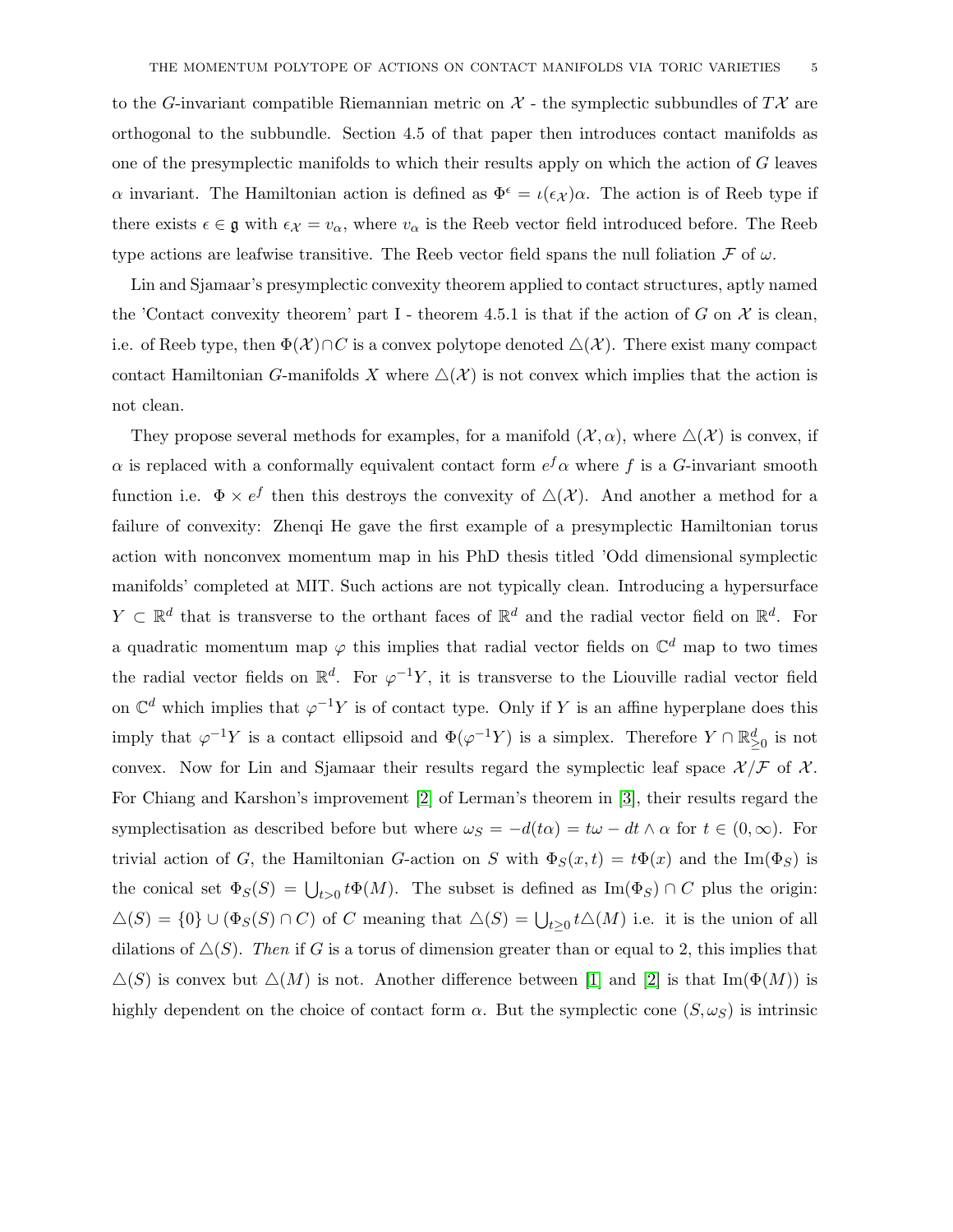and invariant of the contact hyperplane bundle  $ker(\alpha)$  which implies that  $\Delta(S)$  depends on the conformal class of  $\alpha$ .

However both these papers are not wholly disconnected from each other. The connection between theorem 4.5.1 of [\[1\]](#page-30-0) and [\[2\]](#page-30-1) is that the Reeb vector field  $v_{\alpha}$  satisfies  $\iota_{v_{\alpha}}\omega_{S} = -t\iota_{v_{\alpha}}d\alpha \iota_{v_\alpha}(dt\wedge\alpha) = 0 + dt\wedge\iota_{v_\alpha}\alpha = dt$  i.e. it's the Hamiltonian vector field of t on cone S. As  $v_\alpha$ is G-invariant this implies that S is a Hamiltonian  $\hat{G}$ -manifold for  $\hat{G} = G \times \mathbb{R}$  and  $\hat{\Phi} : S \to$  $\mathfrak{g}^* \times \mathbb{R}$  where  $\hat{\Phi}(x,t) = (t\Phi(x), t)$ . If we have  $\hat{\triangle}(S) = \{0\} \cup (\hat{\Phi}(S) \cap (C \times \mathbb{R})) \subset C \times \mathbb{R}$  and  $\hat{\triangle}(S) = \bigcup_{t \geq 0} (t \triangle(M) \times \{t\})$  and  $\triangle(M) = \hat{\triangle}(S) \cap \{t = 1\}$  as it should be! As the symplectic quotient of S at the level 1 with respect to the R-action is leaf space  $X/\mathcal{F}$ . Therefore  $\Delta(S)$  is the restriction of  $\hat{G}$ -action to G i.e. projecting  $\hat{\triangle}(S)$  along the R-axis. Therefore leading to a nonabelian extension of the Lerman-Chiang-Karshon theorem (theorem 4.5.3 of [\[1\]](#page-30-0)) which states that  $\hat{\triangle}(S)$  and  $\triangle(S)$  are convex polyhedral cones for a clean G-action on M. This proof does not work for cone  $\Delta(S)$  rational nor does it prove convexity if the action is not clean.

Looking more closely at [\[3\]](#page-30-2) where the symplectic cone is the symplectisation of the contact manifold,

$$
\langle \Phi(q, p), A \rangle = \langle p, A_m(q) \rangle
$$

where Am is the vector field induced on S by  $A \in \mathfrak{g}$ . The momentum cone  $C(\Upsilon) = \Upsilon(\xi_+^{\circ}) \cup \{0\}$ with contact distribution  $\xi$  and  $\xi^{\circ} \subset T^*S$ . The G-action preserves  $\xi$  coorientation which implies that the two components of  $\xi - 0$  is preserved.  $\xi_+^{\circ}$  is one component.  $\Upsilon = \Phi|_{\xi_+^{\circ}}$  where  $\Upsilon : \xi_+^{\circ} \to \mathfrak{g}^*$ .  $\Upsilon_{\alpha}$  is the momentum map defined by the contact form  $\alpha$  and  $\Upsilon$  is the momentum map defined by the contact distribution  $\xi$ . The proof of lemma 1.7 in [\[3\]](#page-30-2) uses the fact that  $\dim S + 1 = 2\dim G$ which implies that  $\Upsilon_{\alpha}(x) \neq 0$  for all  $x \in S$ . If we suppose not then for some point  $x \in S$  $(\Upsilon_{\alpha}(x) = 0)$  the orbit  $G \cdot x$  is tangent to the contact distribution. See remark 1.9 in that paper. It is a condition on a contact distribution and not on a particular choice of a contact form representing the distribution. Chiang and Karshon answer the question, is the transversality condition necessary?: "Eugene Lerman gave analogous theorem in equivariant contact geometry when torus orbits are transverse to the contact distribution, and asked whether transversality...in this paper we answer Lerman's question and give the 'convexity package'". The solution of which is in remark 1.2 in [\[2\]](#page-30-1). This paper is a step by step of several proofs for turning one thing into another - namely providing as they said a convexity package for contact structures.

Boyer and Galicki in [\[4\]](#page-30-3) mainly prove Delzant's theorem: Every compact toric contact manifold whose Reeb vector field corresponds to an element of the Lie algebra of the torus (Reeb)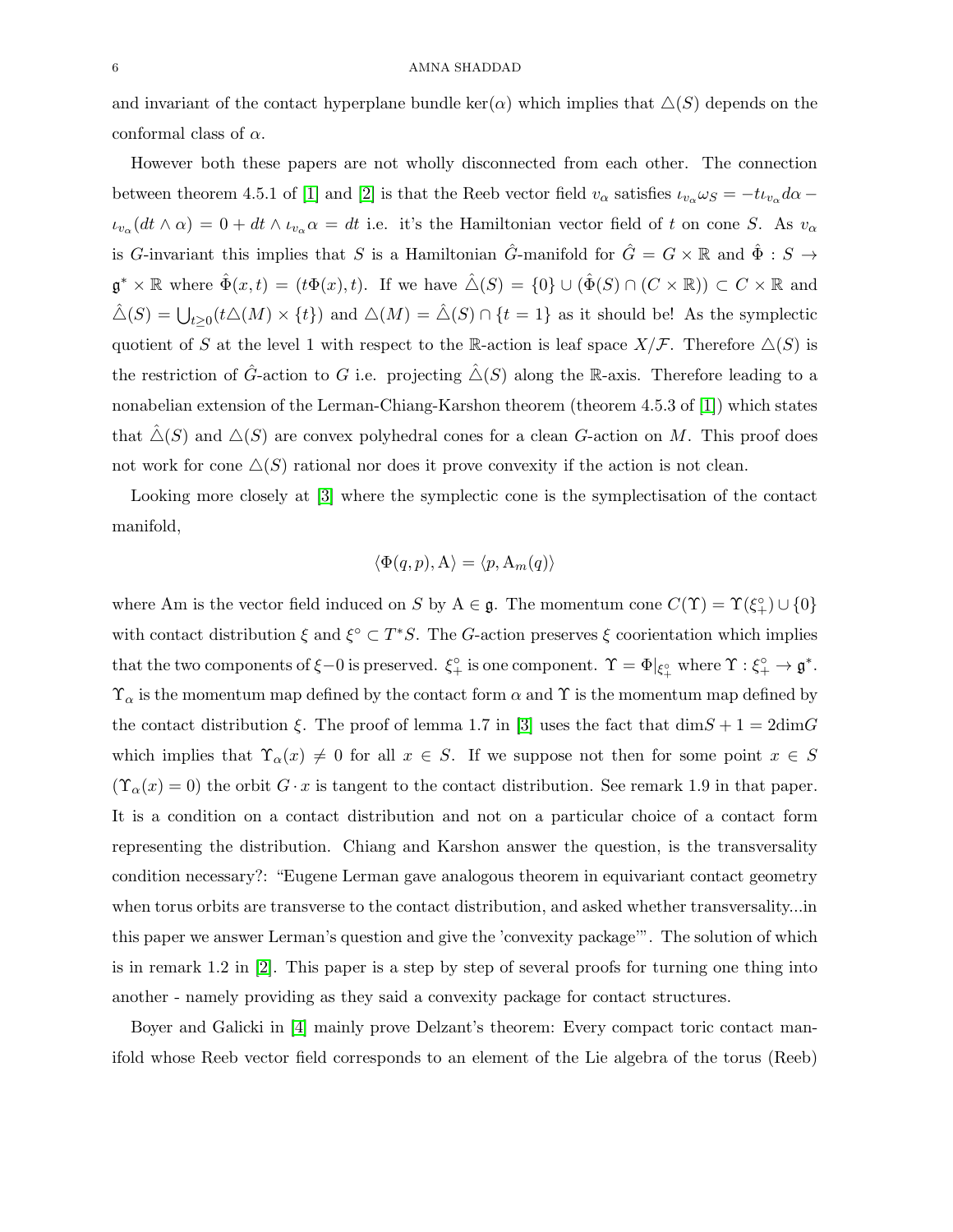can be procured by contact reduction from an odd dimensional sphere. For toric contact geometry, if a torus action is regular this means that the image is a sphere. And if the action is singular then the image is a closed convex poytope. According to Banyanga and Molino in CITE the polytope determines a contact toric structure up to isomorphism. But not that every such manifold can be procured from reduction (this may not be true). So if one makes the added assumption that the Reeb vector field corresponds to the element of the Lie algebra of the torus then it does become true. Their method, starts with the Atiyah-Guillemin-Sternberg theorem holding true for compact contact manifolds of Reeb type. Then if the contact 1-form is Pfaffian this shows that the convex polytope on certain hyperplane is the characteristic hyperplane in the dual of the torus. If we change the Pfaffian function, this changes the polytope by a scale. It is always possible to choose a Pfaffian so the polytope is rational. Now, according to Lerman and Tolman's theorem in CITE The geometry of their labelled polytopes are directly related to the geometry of the contact manifold with fixed Pfaffian with toris action and characteristic foliation. According to section 2 of that paper, if we fix the contact structure by an equivalence class this provides a Pfaffian structure. The proposition therein proposes that contact manifold  $(S, \xi)$  is orientable if and only if  $C(S) = S + \mathbb{R}^+$  is a symplectic cone. Fixed  $\xi$  has a unique characteristic/Reeb vector field (as we know) but if  $v_{\alpha}$  is nowhere vanishing then a foliation is induced that is defined  $\mathcal{F}^{v_\alpha}$  of S. It is called the characteristic foliation  $(v_\alpha$  and  $\mathcal{F}^{v_\alpha}$  depend on a choice of  $\xi$ ).

In [\[4\]](#page-30-3),  $\mathfrak{C}(S,\mathcal{D})$  is the group of contact transformations (where  $\mathcal D$  denotes the contact distribution in this case), a subset of Diff(S) that leave D invariant. By fixing  $\mathcal{D} = \text{ker}\xi$  which implies that  $\mathfrak C$  is a subgroup  $\varphi: M \to M$  of diffeomorphisms with  $\varphi^* \xi = f \xi$  for  $f \neq 0$ . What's wanted is a  $\mathfrak{C}(M,\xi)$  for  $\varphi^*\xi=\xi$  with  $\xi$  fixed. Which is called a strict contact transformation.

For  $\mathfrak{C}(S,\mathcal{D})$  and  $\mathfrak{C}(S,\xi)$  the Lie algebras are  $\mathfrak{c}(S,\mathcal{D})$  and  $\mathfrak{c}(S,\xi)$  respectively. And the respective Lie algebras of the group of symplectomorphisms are  $\mathfrak{s}(\mathfrak{c}(S,\omega))$  and  $\mathfrak{s}_0(\mathfrak{c}(S,\omega))$ . And on  $C(S)$ ,  $\mathfrak{G}(C(S), \omega)$  denote the group of symplectomorphisms of  $(C(S), \omega)$ , also  $\mathfrak{G}_0(C(S), \omega)$ denote the subgroup of  $\mathfrak{G}(C(S), \omega)$  that commutes with the homotheties meaning that it is the automorphism group of the symplectic Liouville structure.

They proposed that  $\Phi(\mathcal{X}) = \xi(\mathcal{X})$  where  $\xi(\mathcal{X})$  the contact Hamiltonian function, and  $\Phi \mathcal{X}$ the Lie algebra isomorphism between  $c(S, \mathcal{D})$  of infinitesimal contact transformations. And  $\mathcal{X} \mapsto \mathcal{X}_S \mapsto \xi(\mathcal{X}_S)$  implies that  $\mathfrak{s}(C(S), \omega) \approx \mathfrak{c}(S, \xi) \approx C^{\infty}(S)^{v_{\alpha}}$  where  $v_{\alpha}$  is the center of  $\mathfrak{c}(S, \xi)$ .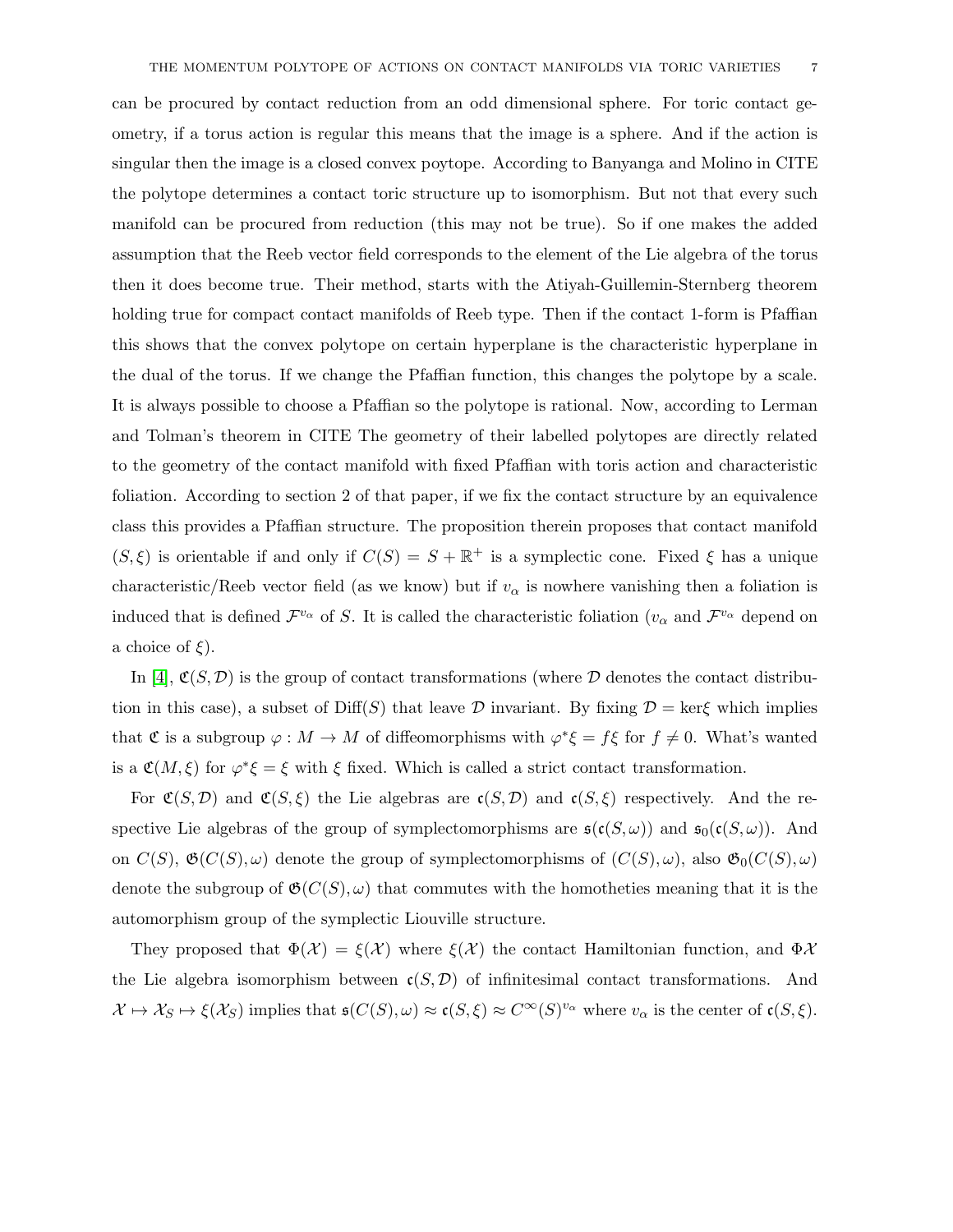#### 8 AMNA SHADDAD

The Atiyah-Guillemin-Sternberg theorem holds for compact contact manifolds of Reeb type.  $\mathfrak G$  is the Lie group acting on symplectic cone  $(C(S), \omega)$  leaves with invariant, commutes with homothety group.  $\mathfrak{G} \subset \mathfrak{G}_0$  and  $\tilde{\mu}: C(S) \to \mathfrak{g}^*$  where  $\tilde{\mu}^{\tau} = \tilde{\xi}(\mathcal{X}_{\tau})$ . The homotheties are such that  $r \mapsto e^t r$ ,  $\omega \mapsto e^t \omega$ ,  $\tilde{\xi} \mapsto e^t \tilde{\xi}$  and  $\tilde{\mu} \mapsto e^t \tilde{\mu}$ . Consider the  $n+1$ -dimensional torus,  $\mathbb{T}^{n+1}$ ,  ${e_i}_{i=0}^n$  is the standard basis for  $t_{n+1} \simeq \mathbb{R}^{n+1}$  for  $e_i$  have  $\mathcal{X}^{e_i}$  denote  $H_i$ .  $v_\alpha$  corresponds to  $\zeta$ , the characteristic vector, in  $t_{n+1}$ . So, the Reeb vector is almost periodic. So the torus action is of Reeb type. The dual basis of  $\mathfrak{t}_{n+1}^*$  is  $\{e_i^*\}_{i=0}^n$ .  $\langle \mu, \zeta \rangle = \sum_{i=0}^i \mu_i a_i = 1$  the characteristic hyperplane of codimension 1 ( $\zeta = \sum_{i=0}^{n} a_i e_i$ ,  $\mu = \sum_{i=0}^{n} \mu_i e_i^*$ ).  $\sum_{i=0}^n a_i e_i$ 



where the inclusion S into  $C(S)$  as  $S \times 1$ .

They defined the facet as a codimension one face. A dimension  $n$  simple convex polytope -  $n$ facets meeting at each vertex. And a rational convex polytope as  $\Delta = \bigcap_{i=1}^{N} {\alpha \in \mathfrak{t}^* | \langle \alpha, y_i \rangle \leq \lambda_i}$ where  $l \subset \mathfrak{t}$  is the lattice of the circle subgroups of  $\mathbb{T}$ , where N is the number of faces.

By the above, polytope  $\mu(S) \subset \mathfrak{t}^*$  is simple, of dim  $\mathfrak{t} - 1$ , and rational if and only if characteristic vector  $\zeta$  lies in lattice  $l \subset \mathfrak{t}$  of circle subgroups of  $\mathbb{T}$ .

Theorem 4.5 of [\[4\]](#page-30-3) states for  $x \in S$ :

(I) the naming and lettering of facets and vectors. And the polytope is the convex hull of vertices.

(II)  $\mathfrak{l}_x \in \mathfrak{h}_x$  (Lie algebra of isotropy subgroup  $\mathbb{H}_x$  of T at x, is the linear span of vectors  $p_i \forall i$  such that i<sup>th</sup> open facet  $f_i$  lies in  $F(x)$  (set of open faces)).  $\mathfrak{l}_x$  denotes lattice of circle subgroups of  $\mathbb{H}_x$  and  $\hat{\mathfrak{l}}_x$  denotes sublattice of l generated by  $\{m_i p_i\}_{f_i \in F(x)}$  generates  $\mathfrak{J}_x \ \forall x \in M$  (here  $m_i = 1$  $\forall i$ ).

Then they discuss varying  $\xi' = f\xi$  with a corresponding lemma.

 $(n+1)$ -torus  $\mathbb{T}^{n+1} \zeta$  in  $\mathfrak{t}_{n+1}$   $\mu_i = \xi(H_i)$ . The polytope for  $\xi$  and the polytope for  $\xi'$ , the same number of facets and vertices but size is different (depends on Pfaffian). But in  $\mathbb{RP}^{n+1}$  lines through origin in  $t_{n+1}$  intersect lattice  $\updownarrow$  of circle subgroups are dense. So, perturb Reeb vector field and contact form. Which means that the foliation is quasi-regular and that the polytope is rational. After defining the toric contact manifold of Reeb type  $(S, \mathcal{D}, \mathbb{T})$  they explained the proposition that  $(S, \mathcal{D}, \mathbb{T})$  implies that  $\mathcal D$  has quasi-regular contact form i.e. rational polytope.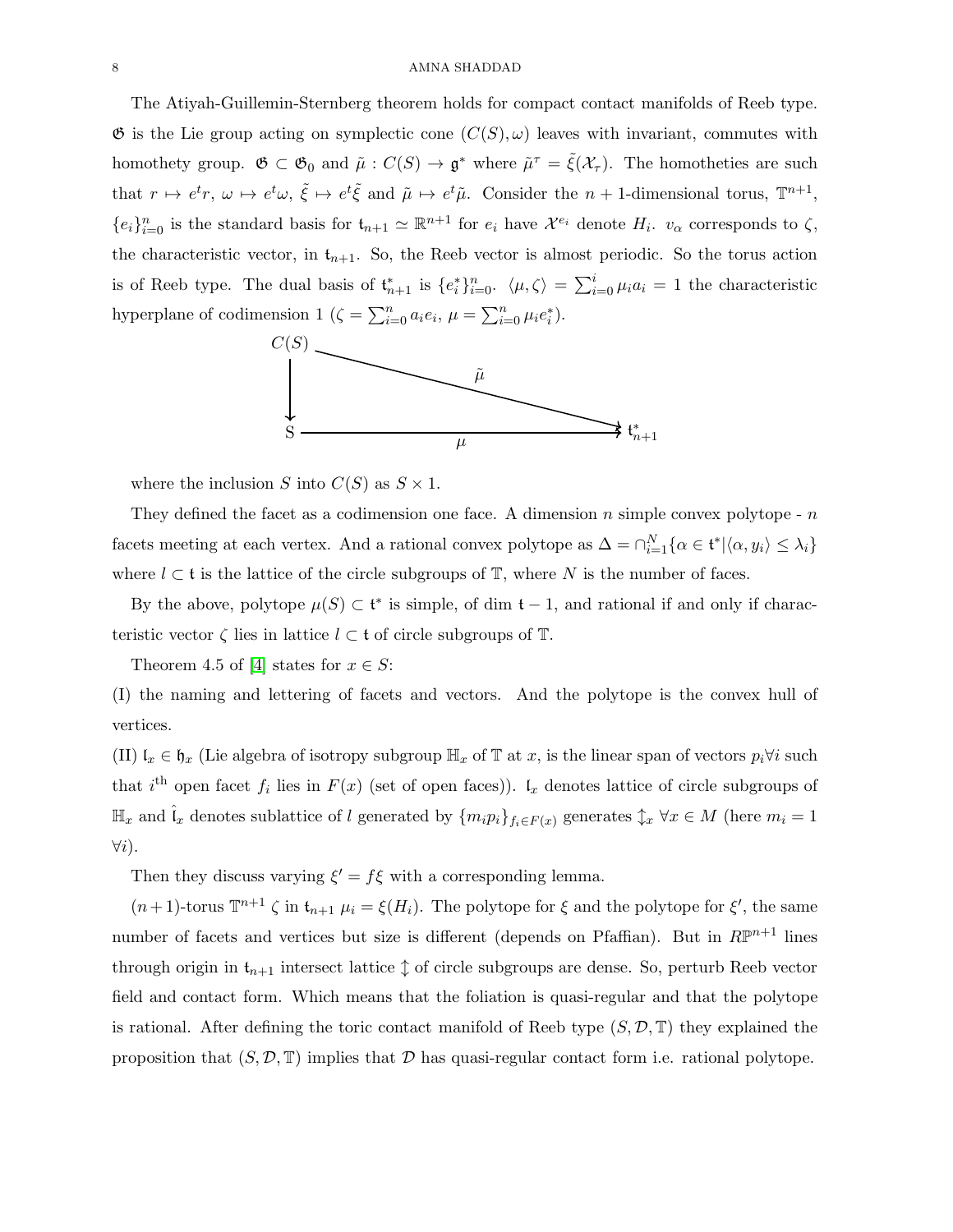So, for a  $(S, \xi)$  a compact toric contact manifold of Reeb types and fixed quasi-regular contact form  $\eta$ , then  $(S,\xi) \simeq$  reduction by a torus of  $S^{2n+1}$  sphere with  $\xi_a$ . The proof involves looking at the space of leaves  $\mathcal Z$  of characteristic foliation  $\mathcal F$ . For M toric this implies that  $\mathcal Z$  is toric which implies  $\mathbb{T}^n$  preserving  $\omega$  on  $\mathcal{Z}$ . The integral class in  $H^2_{orb}(\mathcal{Z}, \mathbb{Z})$  ( $S^1$  V-bundle  $S \stackrel{\pi}{\to} \mathcal{Z}$ ). Chern class  $d\xi = \pi^* \omega$  implies  $H^2_{orb}(\mu_{N-n}^{-1}(n)/\mathbb{T}^{N-n}, \mathbb{Z})$  ( $S^1$  V-bundle  $\pi : p \to \mu_{N-n}^{-1}(\lambda) - \mathbb{T}^{N-n}$ ). With  $\tilde{\pi}: P \to \mu_{N}^{-1}$  $\overline{N}_{-n}^{-1}(\lambda) - \mathbb{T}^{N-n}$  and  $\varphi : S \to P$  and  $\tilde{\varphi} \mathcal{Z} \to \mu_{N-1}^{-1}$  $\sum_{N-n}^{-1} (\lambda) - \mathbb{T}^{N-n}$  so  $\varphi^* d\hat{\xi} = d\xi$ means we can choose  $\varphi^* \hat{\xi} = \xi$ .  $\mathbb{T}^{N-n} = S^1_{\zeta} \times \mathbb{T}^{N-n-1}$   $P = \mu_{N}^{-1}$  $\sum_{N=n}^{-1} (\lambda)/\mathbb{T}^{N-n-1}$  so  $(S,\xi)$  becomes  $(\mu_{N}^{-1})$  $\sum_{N-n}^{-1} (\lambda) - \mathbb{T}^{N-n-1}, \hat{\xi}$ .  $\sum_{a} = {\sum_{i} a_i |z_i|^2} \simeq S^{2n+1}$ . Defining  $p : \mu_{N-1}^{-1}$  $_{N-n}^{-1}(\lambda) \to S$ , so  $p^*\xi = \iota^*\xi_a$ . So  $(S,\xi)$  is obtained from  $(\sum_a,\xi_a)$  by contact reduction.

Their main theorem is that for a compact toric contact manifold of Reeb type with a fixed quasi-regular contact form, the manifold is isomorphic to the reduction by a torus of a  $2n - 1$ dimensional sphere with its standard contact structure and with fixed 1-form (of particular Reeb type). Where every such manifold admits a compatible Sasakian structure. As every symplectic toric orbifold is in fact Kähler.

Now not every contact vector field is the Reeb field of some contact form. Indeed,  $v_{\alpha}$  is the Reeb field of some contact form which defines  $\xi$  if and only if  $v_\alpha$  is transverse to  $\xi$ , i.e.  $\alpha(v_\alpha) \neq 0$ for any defining form  $\alpha$ .

According to [\[2\]](#page-30-1) a convex cone is defined as  $C(\Psi) := \{0\} \cup \Psi(S \times \mathbb{R}_{>0})$  S compact connected cooriented contact manifold equipped with an effective action of a torus of dimension  $k > 2$  and let  $\Psi: S \times \mathbb{R}_{>0} \to \mathbb{R}^k$  is the momentum map on the symplectisation. Their symplectisation of  $(S, \alpha)$  is the symplectic manifold  $(S \times \mathbb{R}_{>0}, d(t\alpha))$  where t is the coordinate on  $\mathbb{R}_{>0}$  and  $\alpha$  is the contact one form on S and its pullback to  $S \times \mathbb{R}_{>0}$ . The nondegeneracy of  $d(t\alpha)$  follows from the property  $\alpha \wedge (d\alpha)^n \neq 0$ . The positive connected component of the annihilator of  $\xi$ on cotangent bundle  $T^*M$  is (similar to before)  $\xi_+^0 := \{(x,\beta)|x \in S, \beta \in T_x^*M, |\beta(\xi|x)| =$  $0, \beta$  induces coorientation of  $\xi|x$  and map  $S \times \mathbb{R}_{>0} \to \xi^0_+$  sends  $(x, t)$  to  $t\alpha_x$ .

In general the manifold  $(Q \times \mathbb{R}_{>0}, d(e^{\theta}\alpha))$  is called a symplectisation of S, where  $\theta$  denotes the coordinate on R. Every (transversally orientable) contact manifold  $(Q, \xi)$  can be embedded as a hypersurface in an exact symplectic manifold. Choose any contact form  $\alpha$ . Then  $M = Q \times \mathbb{R}$ is a symplectic manifold with symplectic form  $\omega = e^{\theta} (d\alpha - \alpha \wedge d\theta) = d\lambda$ , where  $\lambda = e^{\theta} \alpha$ .

Going back to [\[2\]](#page-30-1) they introduce momentum map  $\Psi_{\alpha}: S \to \mathfrak{t}^*$  whose  $\mathfrak{x}$  component  $\Psi_{\alpha}^{\mathfrak{x}}: S \to \mathbb{R}$ for  $\mathfrak{x} \in \mathfrak{t}$  is:  $\Psi_{\alpha}^{\mathfrak{x}}(s) = \alpha(\mathfrak{x}_S(s))$   $\forall s \in S$  satisfying  $d\Psi_{\alpha}^{\mathfrak{x}} = -\iota(\mathfrak{x}_S)d\alpha$  on S. Using  $\alpha$  to identify  $\xi_{+}^{0}$ with  $S\times\mathbb{R}_{>0}$ , induced torus action on  $S\times\mathbb{R}_{>0}$  is the given action on S component, which is trivial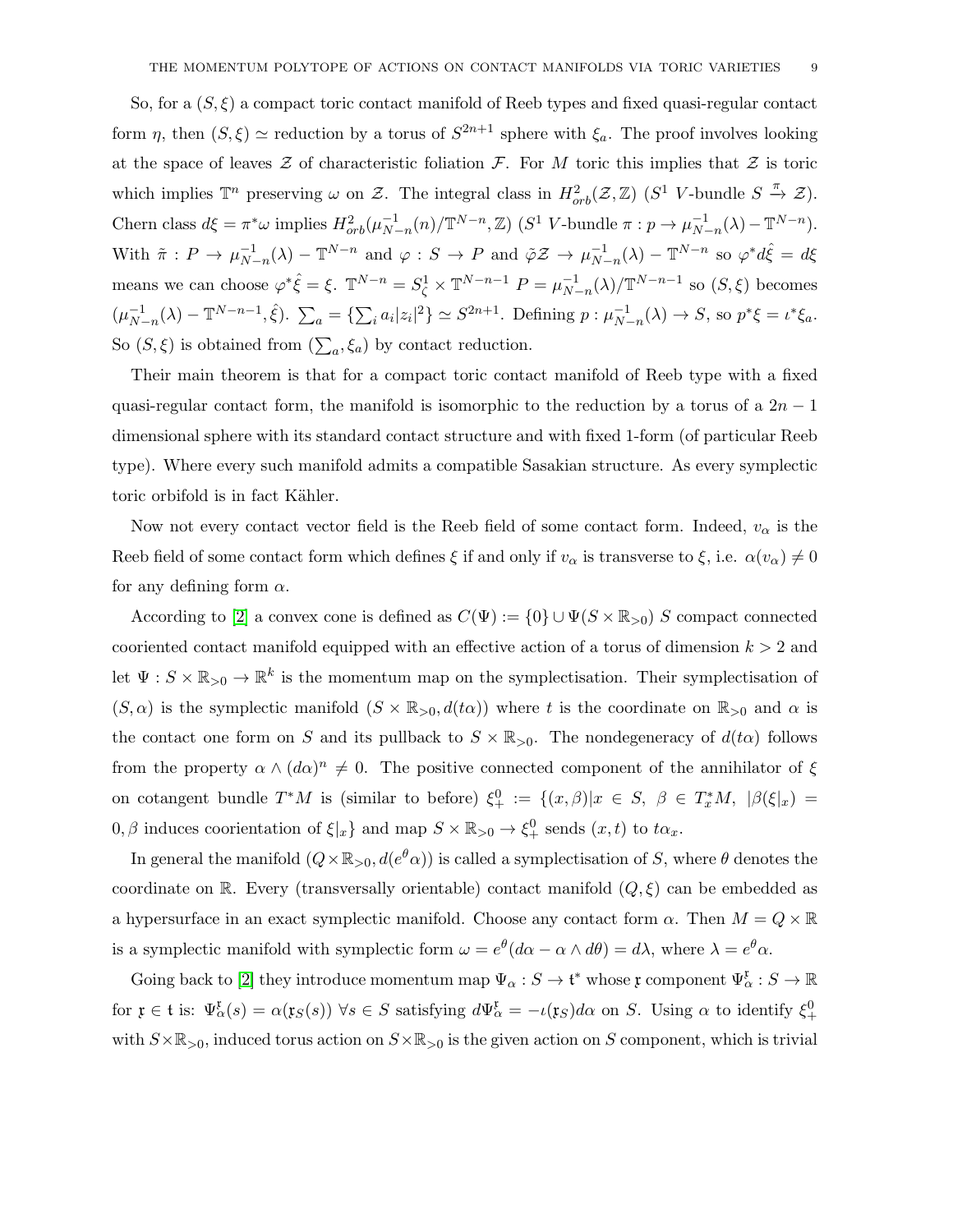on the  $\mathbb{R}_{>0}$  component.  $\Psi : S \times \mathbb{R}_{>0} \to \mathfrak{t}^*$  with  $(s,t) \mapsto t\Psi_\alpha(s)$  which is contact momentum map corresponding to  $\alpha$ . So the momentum cone is  $C(\Psi) = \{0\} \cup \Psi(S \times \mathbb{R}_{>0}) = \mathbb{R}_{\geq 0} \cdot \Psi_{\alpha}(S)$ .

[\[1\]](#page-30-0) state that the cone  $C(\mathcal{X})$  is obtained by restricting the  $\hat{G}$ -action (defined above) to  $G$ , i.e. by projecting  $C(S)$  along the R axis. Where for  $C(S)$  to be a convex polytope,  $C(S)$ is the convex polyhedral cone and its projection  $C(S)$  onto t<sup>\*</sup> is a convex polyhedral cone.  $C(\mathcal{X}) = \Phi(\mathcal{X}) \cap$  positive Weyl chamber.  $\hat{C}(S) = \bigcup_{t \geq 0} (tC(\mathcal{X}) \times \{t\})$  and  $C(S) = \bigcup_{t \geq 0} tC(\mathcal{X})$ and  $\Phi_S(x,t) = t\Phi(x)$ .

Now  $C(\mathcal{X})$  is rational if and only if the null subgroup  $N(\mathcal{X})$  of G is closed.  $\langle \xi, \cdot \rangle \ge a$  is the half space or character lattice. According to [\[3\]](#page-30-2) a cone or polytope is rational if annihilators of codimension one faces are spanned by integral lattice i.e. vectors if and only if the limit of the kernel of exp:  $\mathfrak{g} \to G$ .

Section 2.7 of [\[1\]](#page-30-0) says that irrationality ker( $\omega$ ) = 0 foliation is trivial but weakly rational i.e. normal vectors are contained in quasi-lattice  $\mathfrak{X}_*(\mathbb{T})/\mathfrak{X}_*(\mathbb{T}\cap \mathfrak{n}(\mathcal{X}))$  in quotient space  $t/\mathfrak{n}(\mathcal{X})$  where  $\bar{x} = \mathcal{F}(x)$  and  $G_{\bar{x}}$  is the stabiliser of  $\bar{x}$  with corresponding Lie algebra  $\mathfrak{g}_{\bar{x}}$  and  $\mathfrak{n}(U) = \bigcap_{x \in G \cdot U} \mathfrak{g}_{\bar{x}}$ for all open  $U \subseteq \mathcal{X}$ .  $\mathfrak{n}(\mathcal{X}) \cap \mathfrak{t}$  of t is rational so subspace  $\mathfrak{n}^*(\mathcal{X})^{\circ} \cap \mathfrak{t}^*$  is rational. By this,  $C(\mathcal{X})$  is rational and  $C(\mathcal{X}) = \bigcap_{x \in \mathcal{X}} C_x \cap \mathfrak{n}(\mathcal{X})^{\circ}$ . Remark 1.3 of Lerman's paper proves rationality - it is the main result of his paper, [\[3\]](#page-30-2). And Banyango and Molina in [\[5\]](#page-30-4) prove rationality in Lemma 2.2 and Remark 2.3 of their paper, stating that for  $W \subset S$  is a rational polyhedral if there exist vectors  $v_1, \ldots, v_k$  in integral lattice  $\mathbb{Z}_G = \text{ker}\{exp : \mathfrak{g} \to G\}$  such that  $W = \{f \in S | \langle f, v_i \rangle \ge$ 0,  $1 \leq i \leq k$ .

There are other papers that also tussle with the image of the momentum map of an action on a contact structure. More recently T. Ratiu and N. T. Zhung write in their preprint titled "Presymplectic convexity and (ir)rational polytope" that: "Battaglia and Prato and Katzarkov-Lupercio-Meerseman-Verjovsky have worked on irrational analogues of symplectic toric manifolds. However we wanted to have a simpler understanding of the geometric structure and so developed our own approach, which uses presymplectic realisations".

#### 2. Background

### 2.1. Toric Varieties.

2.1.1. Introduction. Toric varieties are geometric objects defined by combinatorial information.

A lattice  $N \simeq \mathbb{Z}^n$ , and real vector space  $N_{\mathbb{R}} = N \otimes_{\mathbb{Z}} \mathbb{R}$ . For a strongly convex rational polyhedral cone  $\sigma$  in  $N_{\mathbb{R}}$ , rationality means that it is generated by a finite number of vectors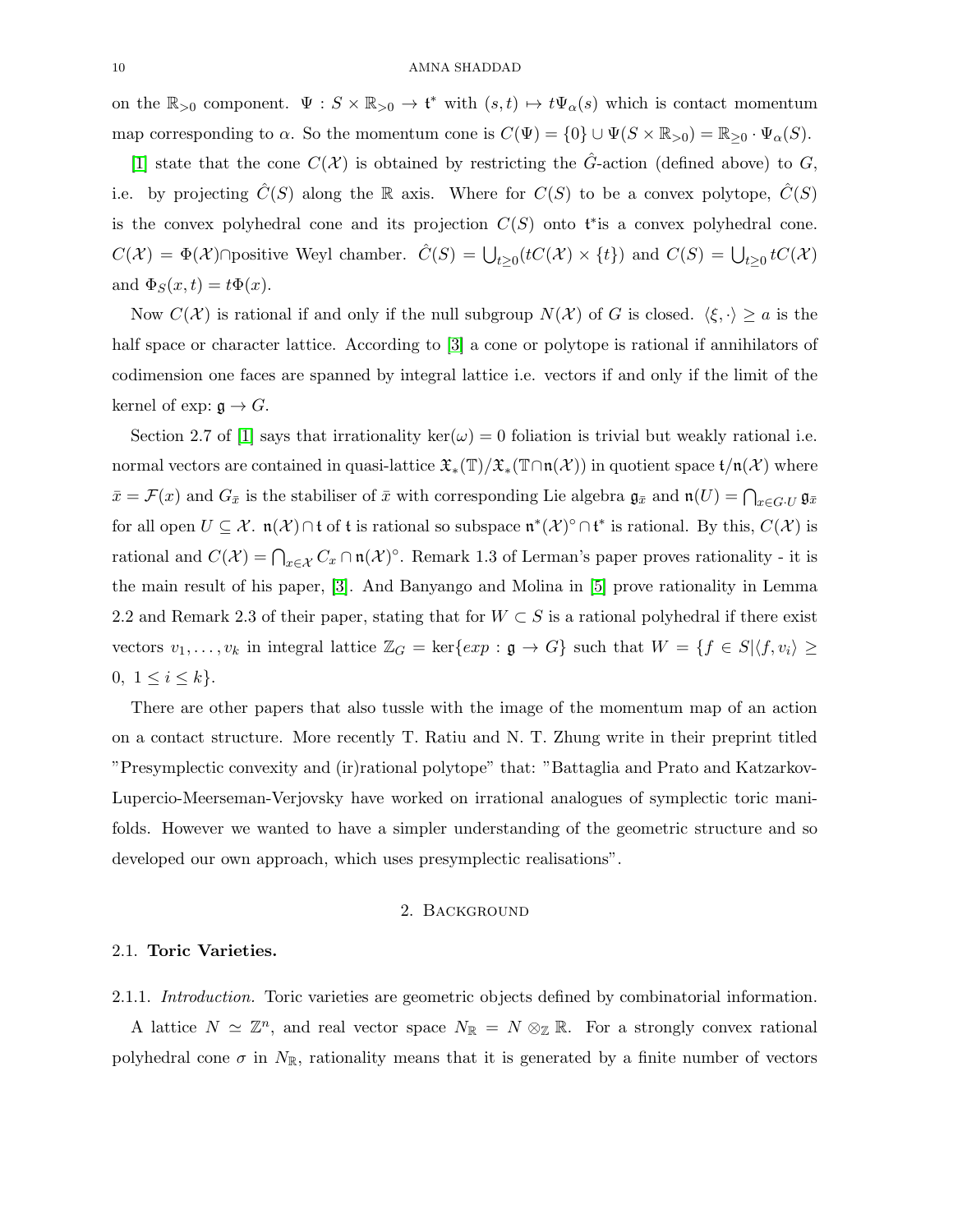and a convexity is strong if it doesn't contain a line through the origin. So  $\sigma$  is defined as a cone in  $N_{\mathbb{R}}$  that's generated by vectors in the lattice with apex at the origin. A fan  $\Delta$  in N is a collection of  $\sigma$  where every face of a cone in  $\Delta$  is also a cone in  $\Delta$  and the intersection of two cones in  $\Delta$  is a face of each.

The dual cone denoted  $\sigma^{\circ}$  in  $M_{\mathbb{R}}$ , where  $M = \text{Hom}(N, \mathbb{Z})$  is the dual lattice (with dual pairing  $\langle , \rangle$ , is the set of vectors that are nonnegative in  $\sigma$ . A finitely generated commutative semigroup is therefore established as  $S_{\sigma} = \sigma^{\vee} \cap M = \{u \in M : \langle u, v \rangle \ge 0 \text{ for all } v \in \sigma\}$  where  $\mathbb{C}[S_{\sigma}]$  is its corresponding group algebra - a finitely generated commutative C-algebra.  $U_{\sigma} = \text{Spec}(\mathbb{C}[S_{\sigma}])$  is the affine variety.

For a face of  $\sigma$ ,  $\tau$  - the commutative semigroup  $S_{\tau}$  contains  $S_{\sigma}$  and  $\mathbb{C}[S_{\sigma}]$  is a subalgebra of the associated group algebra  $\mathbb{C}[S_{\tau}]$ , and the affine variety  $U_{\tau}$  is a principal open subset of  $U_{\sigma}$ , for  $u \in S_{\sigma}$ - so  $\tau = \sigma \cap u^{\perp}$  then  $U_{\tau} = \{x \in U_{\sigma} : u(x) \neq 0\}$  giving the map  $U_{\tau} \to U_{\sigma}$ . These affine varieties form the algebraic variety  $X(\Delta)$ . Any product of projective and affine varieties is a toric variety. T the torus of algebraic groups  $\mathbb{C}^* \times ... \times \mathbb{C}^*$  - a normal variety X contains T as a dense open subset and  $T \times X \to X$ . The simplest compact example is indeed the projective space  $(\mathbb{C}^*)^n \subset \mathbb{C}^n \subset \mathbb{P}^n$ .

Now smaller cones mean smaller open sets therefore the geometry in  $N$  is preferred to the geometry in M.

2.1.2. Convex polyhedral cones. Next we will cover how to find generators of the semigroups. If we denote  $N_{\mathbb{R}}$  as V and its dual  $V^* = M_{\mathbb{R}}$ , then the convex polyhedral cone is the set  $\sigma = \{r_1v_1 + \ldots + r_sv_s \in V : r_i \geq 0\}$  generated by any finites set of vectors  $v_1, \ldots, v_s$  in V. The generators for the cone  $\sigma$  are the vectors  $v_i$  or positive multiples of  $v_i$  called rays. The dimension of the linear space  $\mathbb{R} \cdot \sigma = \sigma + (-\sigma)$  spanned by  $\sigma$ , gives the dimension of  $\sigma$  (dim $\sigma$ ).

For any set  $\sigma$  there is a corresponding dual set  $\sigma^{\vee}$ , and it is the set of equations of supporting hyperplanes,  $\sigma^{\vee} = \{u \in V^* : \langle u, v \rangle \geq 0 \text{ for all } v \in \sigma\}.$  If  $v_0 \notin \sigma$  in the case that  $\sigma$  is a convex polyhedral cone, then there exists some  $u_0 \in \sigma^{\vee}$  where  $\langle u_0, v_0 \rangle < 0$ . Therefore  $(\sigma^{\vee})^{\vee} = \sigma$ (duality theorem by direct translation of the previous sentence) and other conditions pertaining to the facets also follow.

If  $\sigma \cap (-\sigma) = \{0\}$ ,  $\sigma$  does not contain a nonzero linear subspace,  $\sigma^{\vee}$  spans  $V^*$ , and a u in  $\sigma^{\vee}$ exists such that  $\sigma \cap u^{\top} = \{0\}$ , then  $\sigma$  is called a strongly convex cone.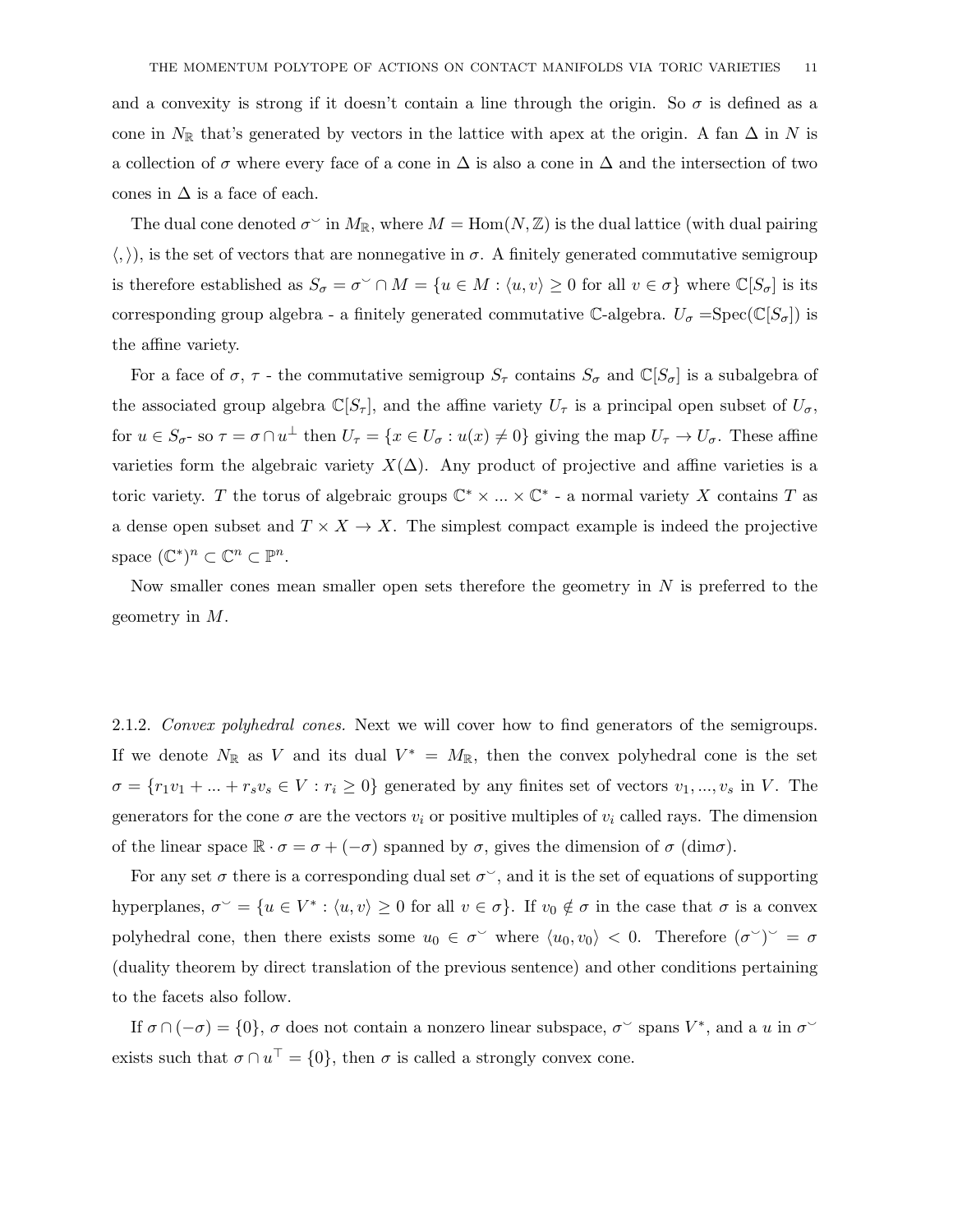2.1.3. Affine toric varieties. For  $\sigma$  is a strongly convex rational polyhedral cone,  $S_{\sigma} = \sigma^{\circ} \cap M$ is a finitely generated semigroup and any additive semigroup S determines a group ring,  $\mathbb{C}[S]$ , that is a commutative C-algebra.

As u varies over S, the basis of this complex vector space,  $\chi^u$ , has multiplication given by addition in S, i.e.  $\chi^u \cdot \chi^{u'} = \chi^{u+u'}$ . Where  $\chi^0$  is the unit 1. The generators  $\{\chi^{u_i}\}\$  for the C-algebra are determined by the generators  $\{u_i\}$  for the semigroup S.

If we use  $A$  to denote any finitely generated commutative  $\mathbb{C}\text{-algebra}$ , A determines a complex affine variety  $Spec(A)$ . If generators of A are specified, then for I an ideal, A is presented as  $\mathbb{C}[X_1,\ldots,X_m]/I$ ; and the subvariety  $V(I)$  of affine space  $\mathbb{C}^m$  of common zeros of the polynomials in I identifies  $Spec(A)$ . Therefore A is the domain,  $Spec(A)$  is an irreducible variety, and even though  $Spec(A)$  officially includes all prime ideals of A (corresponding to subvarieties of  $V(I)$ ), a point in  $Spec(A)$  is taken as an ordinary closed point corresponding to the maximal ideal, which is denoted Specm(A). Any homomorphism  $A \rightarrow B$  determines a morphism of varieties  $Spec(B) \to Spec(A)$ , and C-algebra homomorphisms from A to C. When  $X = Spec(A)$  for each element  $f \in A$  with  $f \neq 0$ , then according to the localisation homomorphism  $A \mapsto A_f$ ,  $X_f$  is the principal open subset, defined  $X_f = \text{Spec}(A_f) \subset X = \text{Spec}(A)$ .

When  $\mathbb{C} = \mathbb{C}^* \cup \{0\}$  is taken as an abelian group via multiplication, and  $A = \mathbb{C}[S]$  - constructed from a semigroup, then the points simply correspond to homorphisms of the semigroup from S to C, i.e. Specm( $\mathbb{C}[S]$ ) = Hom<sub>sg</sub>(S, C). For a semigroup homomorphism, the value of the corresponding function  $\chi^u$  at the specific point of Specm( $\mathbb{C}[S]$ ), where x denotes the semigroup homomorphism map from S to C is the image of u by the map  $x$ ,  $\chi^u(x) = x(u)$ . And  $S = S_{\sigma}$  is apparent from a strongly convex rational polyhedral cone. We get  $A_{\sigma} = \mathbb{C}[S_{\sigma}]$  and affine toric variety  $U_{\sigma} = \text{Spec}(\mathbb{C}[S_{\sigma}]) = \text{Spec}(A_{\sigma})$  when  $S = S_{\sigma}$  because the polyhedral cone is strongly convex and rational.

For a strongly convex rational polyhedral cone,  $S = S_{\sigma}$ , setting  $A_{\sigma} = \mathbb{C}[S_{\sigma}]$  and  $U_{\sigma} =$  $Spec(\mathbb{C}[S_{\sigma}]) = Spec(A_{\sigma})$  the corresponding affine toric variety.

Of the group  $M = S_{\{0\}}$  all of the above semigroups will be sub-semigroups, so that if  $e_1, \ldots, e_n$ is a basis for N and  $e_1^*, \ldots, e_n^*$  is the dual basis of M, rename  $X_i = \chi^{e_i^*} \in \mathbb{C}[M]$ . The generators of semigroup M are  $\pm e_1^*, \ldots, \pm e_n^*$ , and therefore,  $\mathbb{C}[M] = \mathbb{C}[X_1, \ldots, X_n]_{X_1 \cdots X_n}$  which is a ring of Laurent polynomials in *n* variables. Spec( $\mathbb{C}[M]$ ) =  $U_{\{0\}} \simeq \mathbb{C}^* \times \mathbb{C}^* = (\mathbb{C}^*)^n$  is an affine algebraic torus.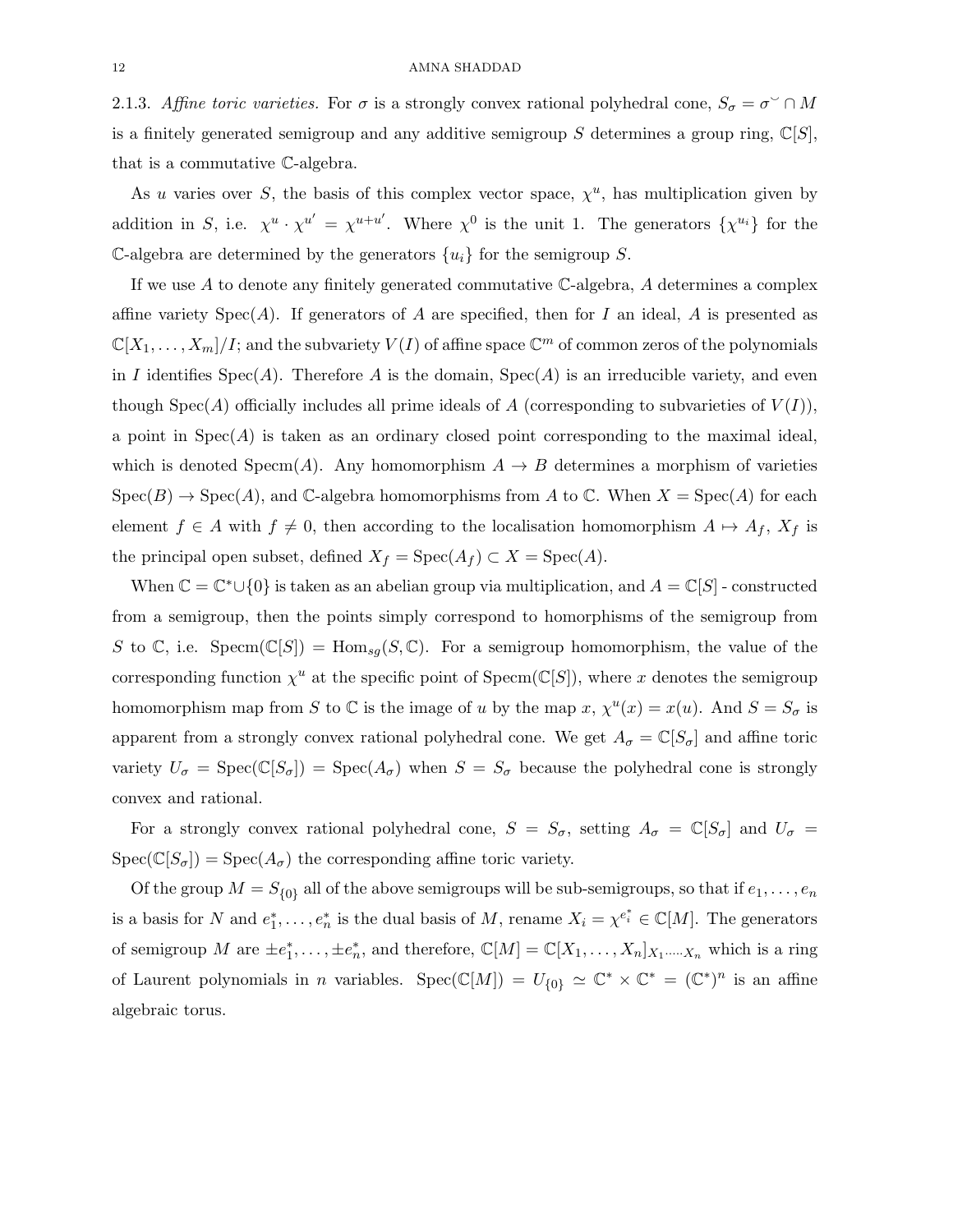All subgroups will be considered to be sub-semigroups of a lattice M, therefore  $\mathbb{C}[S]$  will be the subalgebra of  $\mathbb{C}[M]$ , and specifically  $\mathbb{C}[S]$  is the domain. Elements of  $\mathbb{C}[S]$  are written as Laurent polytnomials in variables  $X_i$  when the basis of  $M$  is as above. In other words, monomials in the variables  $X_i$  generate all those algebras.

The torus  $T_N$  that corresponds to M or N, can be written  $T_N = \text{Spec}(\mathbb{C}[M]) = \text{Hom}(M, \mathbb{C}^*) =$  $N\otimes_{\mathbb{Z}}\mathbb{C}^*$ .

A homomorphism between semigroups  $S$  and  $S'$  implies a morphism of the affine varieties  $Spec(\mathbb{C}[S']) \to Spec(\mathbb{C}[S])$ . If  $\sigma$  contains  $\tau$ , taking  $u \in S_{\sigma} = \sigma^{\vee} \cap M$ ,  $\tau$  is a rational convex polyhedral cone that is equal to  $\sigma \cap u^{\perp}$ , and therefore every face,  $\tau$  of  $\sigma$  can be written  $S_{\tau} = S_{\sigma} +$  $\mathbb{Z}_{\geq 0 \cdot (-u)}$ . Therefore every basis element of the algebra of  $S_{\tau}$  can be written as  $\chi^{w-pu} = \chi^w/(\chi^u)^p$ , where  $w \in S_{\sigma}$ , and therefore  $A_{\tau} = (A_{\sigma})_{\chi^{u}}$ .

It follows that  $S_{\sigma}$  is a subgroup of  $S_{\tau}$ , implying the morphism  $U_{\tau} \to U_{\sigma}$  which embeds  $U_{\tau}$  as a principal open subset of  $U_{\sigma}$ .

A homomorphism  $\varphi$  of lattices N and N' so that  $\varphi_{\mathbb{R}}$  maps the cone  $\sigma'$  in N' into a cone  $\sigma$  in *N*.Its dual map  $\varphi'$  maps  $S_{\sigma}$  to  $S'_{\sigma}$  establishing homomorphism  $A_{\sigma} \to A_{\sigma'}$  and so the morphism from  $U_{\sigma}$  to  $U_{\sigma}$ .

Therefore  $S_{\sigma}$  is saturated and  $M = S_{\sigma} + (-S_{\sigma})$ . For  $S_{\sigma}$  generated by  $u_1, \ldots, u_t, I$  is generated by polynomials  $Y_1^{a_1} \cdot Y_2^{a_2} \cdot \ldots \cdot Y_t^{a_t} - Y_1^{b_1} \cdot Y_2^{b_2} \cdot \ldots \cdot Y_t^{b_t}$  where  $a_i, b_i \in \mathbb{R}_{\geq 0}$  and  $a_1u_1 + \ldots a_tu_t =$  $b_1u_1 + \ldots b_tu_t$  and so

$$
A_{\sigma} = \mathbb{C}[\chi^{u_1}, \dots, \chi^{u_t}] = \mathbb{C}[Y_1, \dots, Y_t]/I
$$

.

The torus  $T_N$  acts on  $U_{\sigma}$ ,  $T_N \times U_{\sigma} \to U_{\sigma}$  for some  $\sigma$  in N. The product  $t \cdot x$  is a map of semigroups  $S_{\sigma} \to \mathbb{C}$ :  $u \mapsto t(u)x(u)$ . Where  $t \in T_N$  corresponds with the map  $M \to \mathbb{C}^*$ , and in turn  $x \in U_{\sigma}$  with map  $S_{\sigma} \to \mathbb{C}$ . In fact, for  $u \in S_{\sigma}$  the map  $\chi^u$  to  $\chi^u \otimes \chi^u$  gives the dual map on algebras  $\mathbb{C}[S_{\sigma}] \to \mathbb{C}[S_{\sigma}] \otimes \mathbb{C}[M]$ , and is the usual product of groups when  $\sigma = \{0\}$ , is in agreement with the inclusion of open subsets that are associated with faces of the cone, and expends to the action of  $T_N$  on itself.

2.1.4. Fans and toric varieties. Henceforth all cones will be rational strongly convex polyhedral cones. And fans are finite. To assemble  $X(\Delta)$  from fan  $\Delta$ , is to take the disjoint union of affine toric varieties  $U_{\sigma}$ , one for each  $\sigma$  in  $\Delta$ . A gluing aspect is also performed:  $\sigma \cap \tau$  is a face for each cone  $\sigma$  and  $\tau$ . This implies that  $U_{\sigma \cap \tau}$  is the principal open subvariety of  $U_{\sigma}$  and  $U_{\tau}$ . That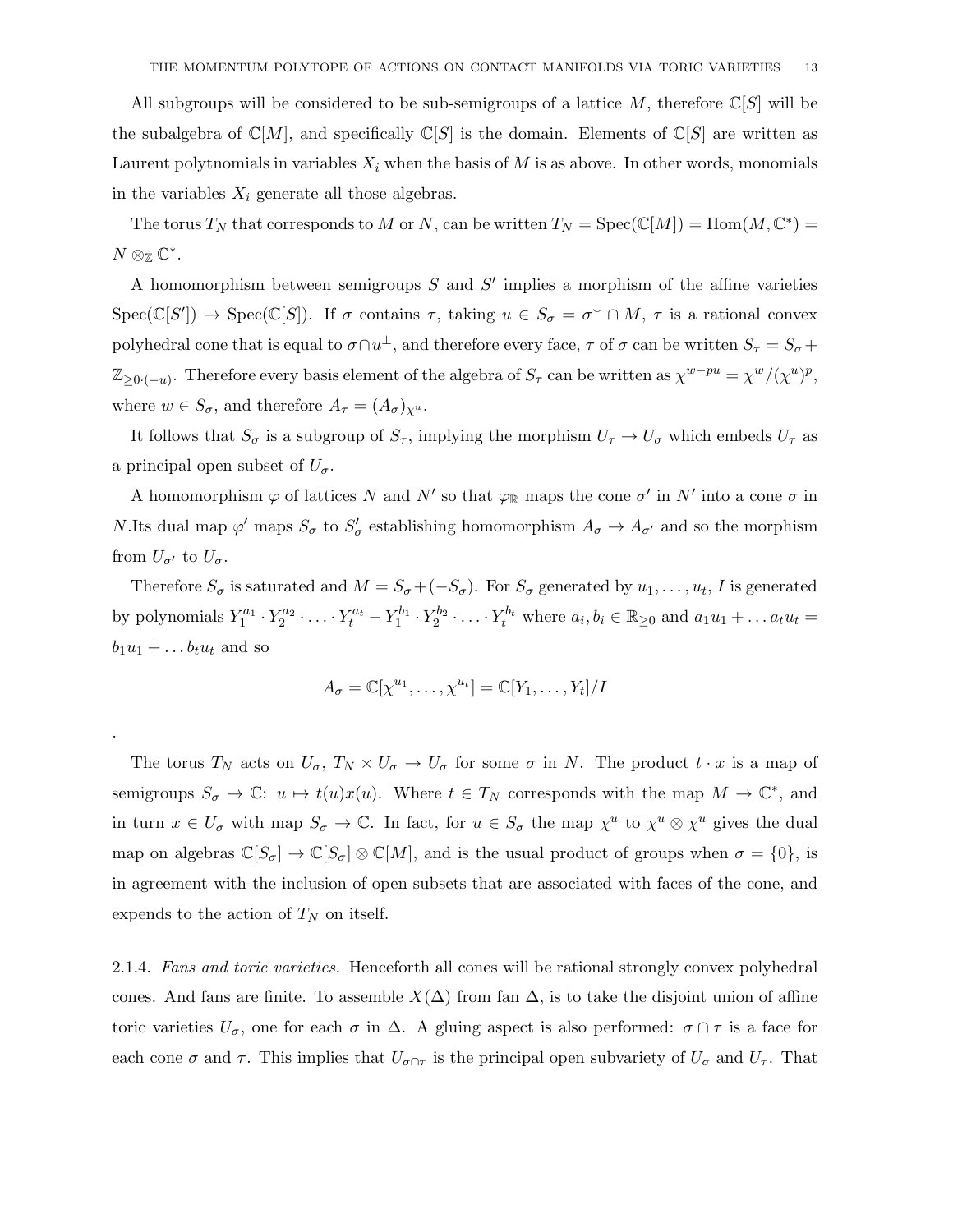$U_{\sigma \cap \tau} \to U_{\sigma} \times U_{\tau}$  is a closed embedding implies the map  $A_{\sigma} \otimes A_{\tau} \to A_{\sigma \cap \tau}$  is surjective since  $S_{\sigma \cap \tau} = S_{\sigma} + S_{\tau}$ . Where, of course,  $U_{\sigma \cap \tau} = U_{\sigma} \cap U_{\tau}$ .

Any product of affine and projective spaces can be realised as a toric variety.

2.1.5. Toric varieties from polytopes. Once the vertices of the polytope are established, then the fan  $\Delta$  and then the toric variety. A very important method of assembly begins with a rational polytope P in  $M_{\mathbb{R}}$  that is n-dimensional and doesn't necessarily contain the origin. The corresponding fan  $\Delta_P$  is assembled by taking, for each face Q of P its cone  $\sigma_Q = \{v \in N_{\mathbb{R}} :$  $\langle u, v \rangle \leq \langle u', v \rangle$  for all  $u \in Q$  and  $u' \in P$ .

2.2. Contact Manifold. Recalling that Toric varieties are geometric objects defined by combinatorial information: complex contact manifolds arise naturally in differential geometry, algebraic geometry and exterior differential systems. The geometry of such a manifold is governed by the contact lines contained in it. These are related to the notion of a variety of minimal rational tangents.

**Definition 2.1.** A contact structure on a  $(2n + 1)$ -dimensional differentiable manifold M is a smooth codimension 1 distribution (i.e. tangent hyperplane field)  $\xi \in TM$  that is maximally non-integrable in the following sense: We require that  $\xi$  be a locally defined as  $\xi = \text{ker}\alpha$  with a differential 1-form  $\alpha$  that satisfies  $\alpha \wedge (d\alpha)^n \neq 0$  on its whole domain of definition, If such a 1-form exists globally on M, it is called a contact form on M. A manifold with a contact structure is called a contact manifold.

**Example 2.1.** The standard contact structure on  $\mathbb{R}^{2n+1}$  is the kernel of  $\alpha = dz - \sum_{i=1}^{n} y_i dx_i$ for coordinates  $(x_1, y_1, \ldots, x_n, y_n, z) \in \mathbb{R}^{2n+1}$ . If we look at the standard contact structure in  $\mathbb{R}^3$  $(\mathbb{R}^3, ker(dz + xdy))$ , the conditions would be that  $\alpha = dz + xdy$ , so  $d\alpha = dx \wedge dy$  and certainly  $\alpha \wedge d\alpha \neq 0$ . Plotting this contact plane, the 1-form  $\alpha$  is always tangent to the vector  $\frac{\partial}{\partial x} \in ker(\alpha)$ ; and this is further improved by again looking at the kernel, giving us  $x\frac{\partial}{\partial z} - \frac{\partial}{\partial y}$ , so it is spanned by these two vectors  $\frac{\partial}{\partial x}$  and  $x \frac{\partial}{\partial z} - \frac{\partial}{\partial y}$ .

**Theorem 2.1** (Darboux's theorem). Let  $\alpha$  be a contact form on the  $(2n + 1)$ -dimensional manifold M and p a point in M. Then there are coordinates  $(x_1, \ldots, x_n, y_1, \ldots, y_n, z)$  on a neighbourhood  $U \subset M$  of p such that

$$
\alpha|_U = dz + \sum_{j=1}^n x_j dy_j
$$

.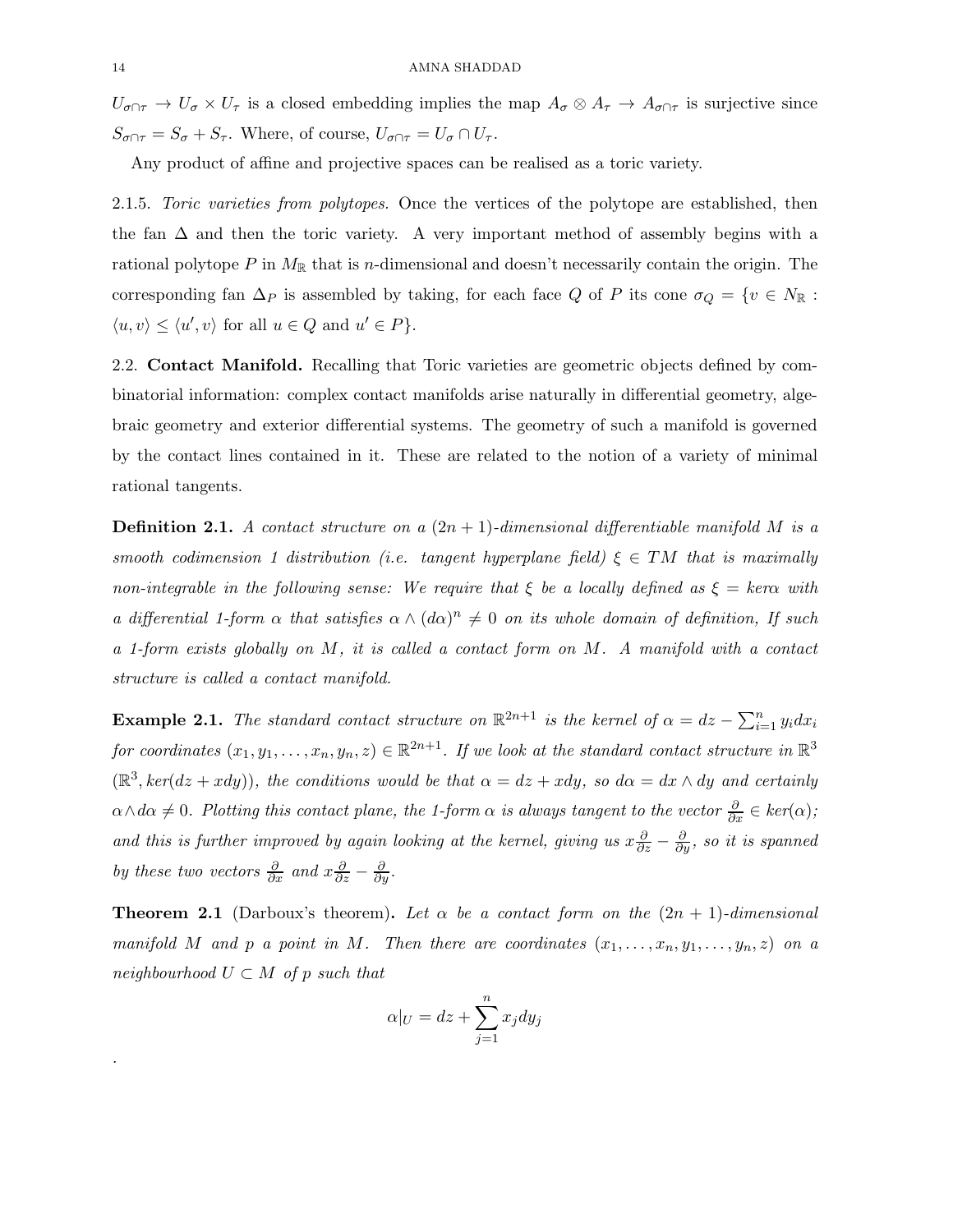One can easily find the respective duals  $v_i^*$  to  $v_1$  and  $v_2$  that construct the dual vector space M with respect to the dual pairing  $\langle , \rangle$  (as an example one can find the duals corresponding to the standard contact structure). And therefore one can create a variety of minimal rational tangents.

**Definition 2.2.** Let X be a normal variety,  $U = X - SingX$  and  $j: U \rightarrow X$  the natural embedding; the sheaf of differential p-forms or of p-differentials (in the sense of Zariski-Steenbrink) to be  $\Omega_X^p = j_*(\Omega_X^p)$ .

Let  $\mathfrak U$  denote the ideal generated by all monomials defined before. The sheaf  $\Omega^p_X$  on the toric variety X corresponds to a certain  $\mathbb{C}[M]$ -module.  $\Omega_A^p$  is the N-graded  $\mathbb C$  vector space  $\Omega_A^p$  as defined in  $[6]$  is isomorphic to  $\mathfrak U$ .

### 3. proof of theorem

A *contact structure* on a smooth algebraic variety is the date of a subbundle  $D \subset \mathcal{T}_X$  of rank  $\dim X - 1$  such that the  $\mathcal{O}_X$ -bilinear form on D with value in the line bundle  $L = \mathcal{T}_X/D$  induced by the Lie bracket on  $\mathcal{T}_X$  is non degenerate in each points of X. This implies that X has odd dimension  $2n+1$  and that the canonical bundle  $K_X$ - is isomorphic to  $L^{-1-n}$ . We can also define the contact structure by the data of an element  $\theta \in H^0(X, \Omega_X^1 \otimes L)$ , the *contact form*, such that  $\theta \wedge (d\theta)^n$  is everywhere nonzero.

Complex projective spaces and varieties  $\mathbb{P}_Y(\mathcal{T}_Y)$ , with Y a smooth variety, are examples of contact varieties.

In short, a toric variety is an equivariant compactification of a torus [\[6\]](#page-30-5), [\[7\]](#page-30-6), [\[8\]](#page-30-7), [\[9\]](#page-30-8).

The study of contact varieties happens to be difficult. In dimension 3 they are classified by using Mori theory. Other authors study contact structures on Fano varieties but the results are not complete yet.

**Theorem 3.1.** [\[10\]](#page-30-9) Let X be a smooth projective toric variety with dimension  $2n + 1$   $(n \ge 1)$ endowed with a contact structure. Then  $X$  is isomorphic either to the complex projective space  $\mathbb{P}^{2n+1}$  or to the variety  $\mathbb{P}_{\mathbb{P}^{1}\times\cdots\times\mathbb{P}^{1}}(\mathcal{T}_{\mathbb{P}^{1}\times\cdots\times\mathbb{P}^{1}})$ 

Proof. The intersection pairing between 1-cycles and divisors induces a duality between the following two real vector spaces:

$$
N_1(X) = (\{1 - \text{cycles}\} / \equiv) \otimes \mathbb{R}
$$
 and  $N^1(X) = (\{1 - \text{divisors}\} / \equiv) \otimes \mathbb{R}$ ,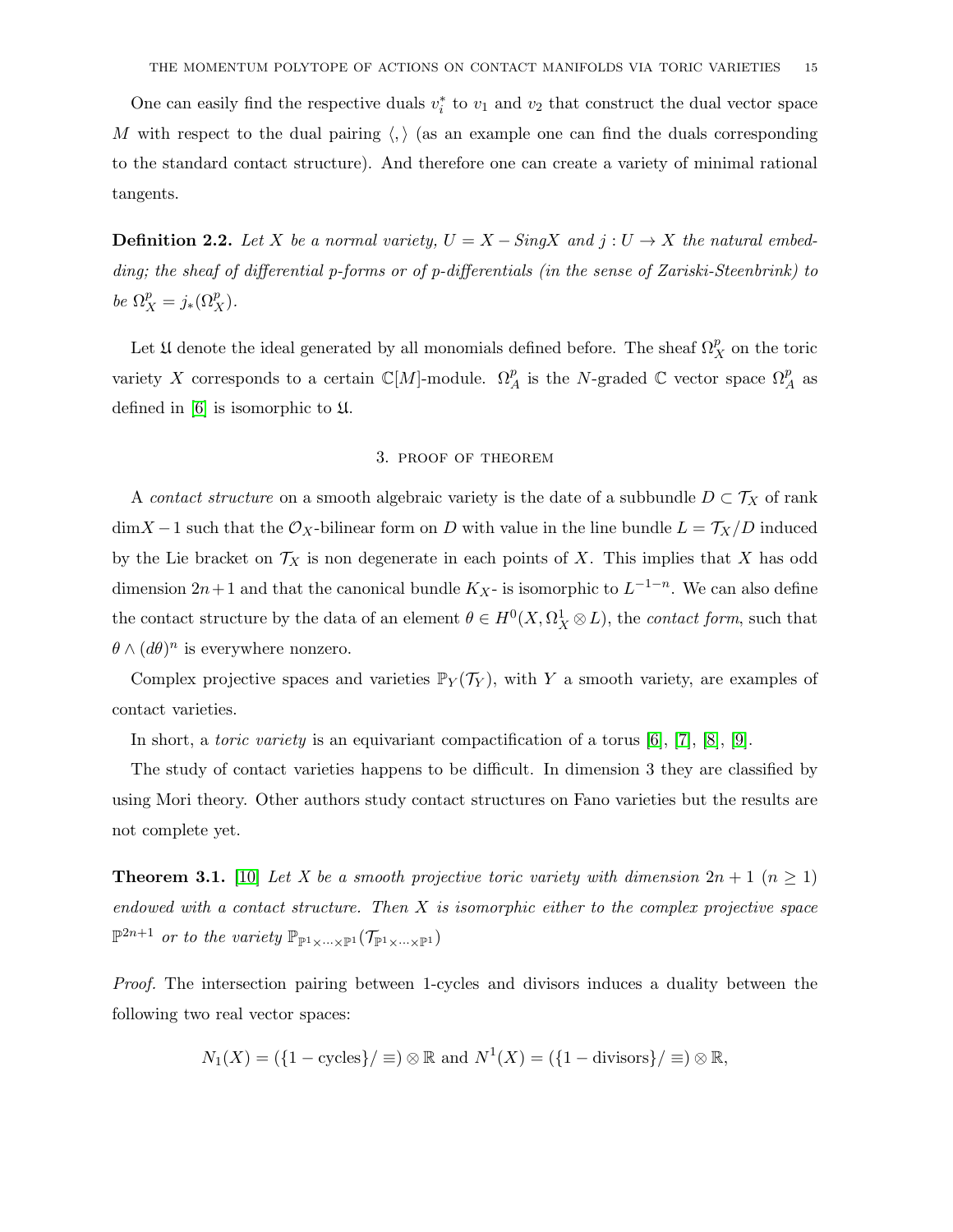with  $\equiv$  the numerical equivalence. As stated before, dimension of both vector spaces is called the Picard number of X. If we consider the cone as  $NE(X)$ , and let it be spanned by classes of effective 1-cycles,  $NE(X) \subset N_1(X)$ . Then an extremal ray is an half-line R in  $NE(X)$  (the closure of  $NE(X)$  in  $N_1(X)$ , such that  $K_X R^* < 0$  and such that for all  $Z_1, Z_2 \in \overline{NE}(X)$  if  $Z_1 + Z_2 \in R$  then  $Z_1, Z_2 \in R$  [\[11\]](#page-30-10). An extremal rational curve is an irreducible rational curve such that  $\mathbb{R}^+[\mathbb{C}]$  is an extremal ray and  $-K_X.C \leq \dim X + 1$ . The first result from Mori theory is that every extremal ray is spanned by an extremal rational curve. The second fundamental result is that any extremal ray admits a contraction, i.e. there exists a normal projective variety Y and a morphism  $\varphi: X \to Y$ , surjective with connected fibers, contracting irreducible curves C such that  $[C] \in R$  (Kawamata-Shokurov theorem).

For toric varieties, there is a more precise result  $[?]$ . Let X be a smooth projective toric variety associated to the  $\Delta$ . We use notations from [\[9\]](#page-30-8). There there exist elements  $\tau_1, \ldots, \tau_s \in \Delta(d-1)$ such that

$$
NE(X) = \bar{NE}(X) = \mathbb{R}^{+}[V(\tau_1)] + \ldots + \mathbb{R}^{+}[V(\tau_s)].
$$

The half lines  $\mathbb{R}^*[V(\tau_i)]$  are called generalised extremal rays. Let  $R \subset NE(X)$  a generalised extremal ray. Then there exists a projective toric variety Y and an equivariant morphism  $\varphi: X \to Y$  which is a contraction in Mori's sense. Denote by  $A \subset X$  the exceptional locus  $\varphi$ and  $B = \varphi(X)$ :

$$
X \xrightarrow{\varphi} Y
$$
  
\n
$$
\cup \qquad \qquad \cup
$$
  
\n
$$
A \xrightarrow{\varphi|_A} B
$$

Then A and B are two irreducible toric stratas and the morphism  $\varphi_A : A \to B$  is flat and its fibers are weighted projective spaces. Finally, when the contraction is of fibered type, the variety Y is regular and the morphism  $\varphi$  is smooth.

Finally we recall a general result from J. Wisniewski [\[12\]](#page-30-11), [\[13\]](#page-30-12) about the exceptional locus of extremal contraction. Let  $F$  be an irreducible component of a non-trivial fiber of an elementary contraction associated to the extremal ray  $R$ . We call the locus of  $R$ , the locus of curves with numerical equivalence class in  $R$ . Then we have the inequality:

$$
\dim F + \dim(\text{locus of } R) \ge \dim X + l(R) - 1
$$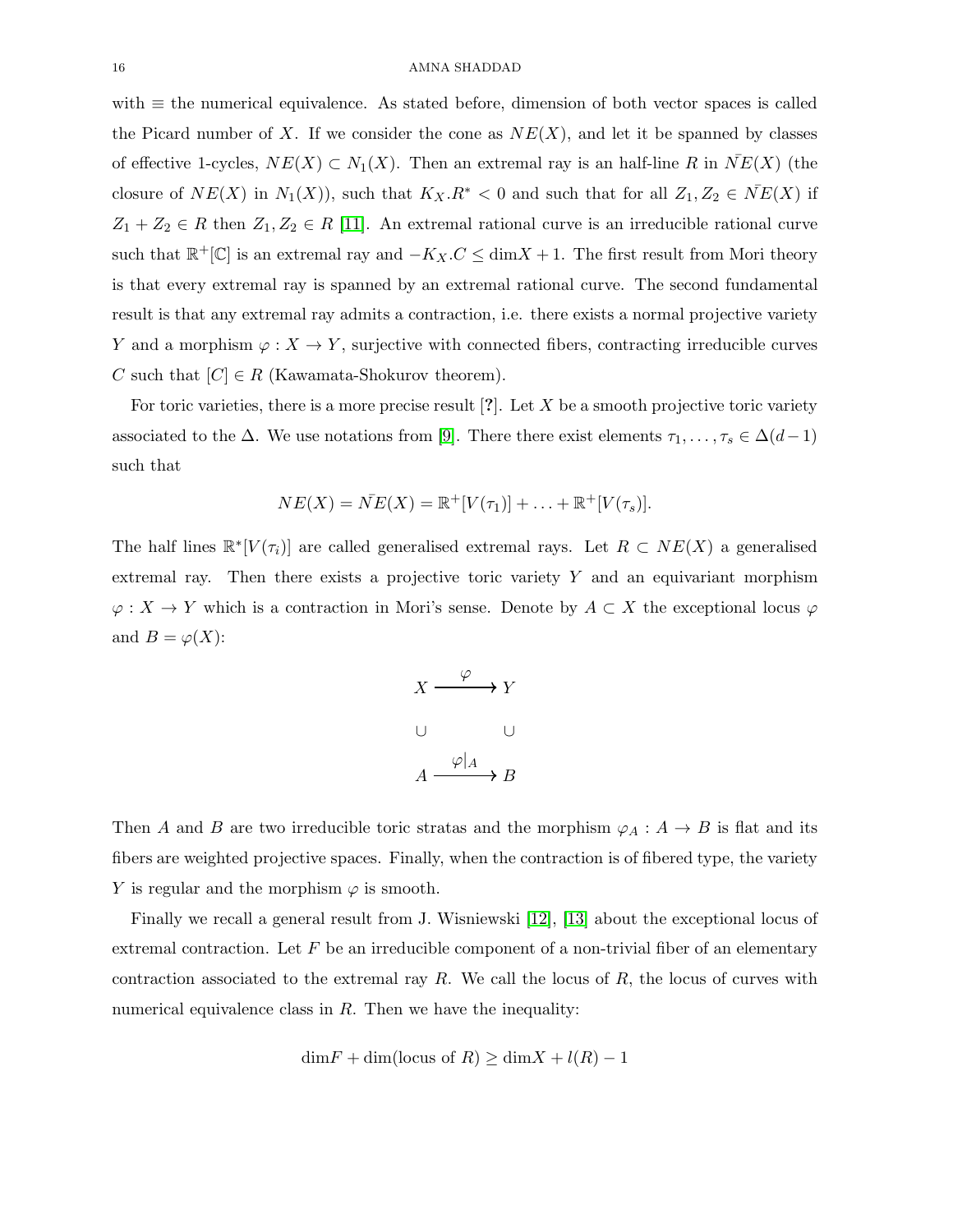where  $l(R)$  is the length of the extremal ray R:

$$
l(R) = \inf\{-K_X.C_0|\text{ with } C_0\text{a rational curve and } C_0 \in R\}.
$$

The rest of the proof of this theorem relies on the study of extremal contractions of  $X$ . Denote by T the torus acting on X. As the canonical divisor  $K_X$  of X is not effective, there exists an extremal ray  $R$  in the sense of Mori spanned by  $C$  a smooth, rational,  $T$ -invariant curve. As  $K_X = -(n+1)L$ , we have  $l(R) = n+1$  or  $l(R) = 2n+2$  with  $l(R)$  the length of the extremal ray R. For the last case, X is Fano and  $Pic(X) = \mathbb{Z}$  ([\[12\]](#page-30-11) Prop. 2.4). Then X is isomorphic to the complex projective space  $\mathbb{P}^{2n+1}$  ([\[8\]](#page-30-7) Thm. 7.1).

It remains to study the case  $l(R) = n + 1$ . Denote by  $\varphi : X \to Y$  the Mori contraction associated to the ray  $R$ , with  $Y$  a projective toric variety. Denote by  $T'$  the torus acting on  $Y$ . Denote by  $A \subset X$  the exceptional locus of  $\varphi$  and  $B = \varphi(X)$ :



As the curve C is T-invariant, it is contracted to a fixed point  $y \in B$  under T'. The morphism  $\varphi$  being equivariant, the fiber  $F = \varphi^{-1}(y)$  is T-invariant. Hence, as this fiber is irreducible, we deduce that F is a toric strata and that G is smooth as X is not. Then the fiber F is isomorphic to projective space  $\mathbb{P}^k$  ( $k \geq 1$ ) and, as C is a toric strata of the toric variety  $\mathbb{P}^k$ , the curve C is identified to a line in  $\mathbb{P}^k$ . We know that there exists a rational curve  $C_1 \subset X$ such that  $C_1 \in R$  and  $-K_X.C_1 = n + 1$ . But, as there exists a divisor D on X such that  $D.C = 1$  and as  $R = \mathbb{R}^+[C]$ , we easily deduce that  $C \equiv C_1$  hence  $C.L = 1$ . Therefore we have  $(F, L_{|F}) = (\mathbb{P}^k, \mathcal{O}_{\mathbb{P}^k}(1)).$ 

As  $H^0(\mathbb{P}^k, \Omega_{\mathbb{P}^k}^1(1)) = (0)$ , the restriction of the contact form  $\theta$  to  $\mathbb{P}^k$  vanishes and by a computation with local coordinates, we check that for all  $x \in \mathbb{P}^k$ , the vector subspace  $\mathcal{T}_{\mathbb{P}^k}(x) \subset$  $D(x)$  is totally isotropic for the alternate contact form which is non-degenerate by hypothesis. This implies the inequality  $k \leq n$  and the equality  $k = n$  as  $\dim F \geq l(R) - 1 = n$ . Applying again Wisniewski inequality, we deduce that the contraction is of fibered type and therefore Y is regular,  $n + 1$ -kdimensional and  $\varphi$  is smooth.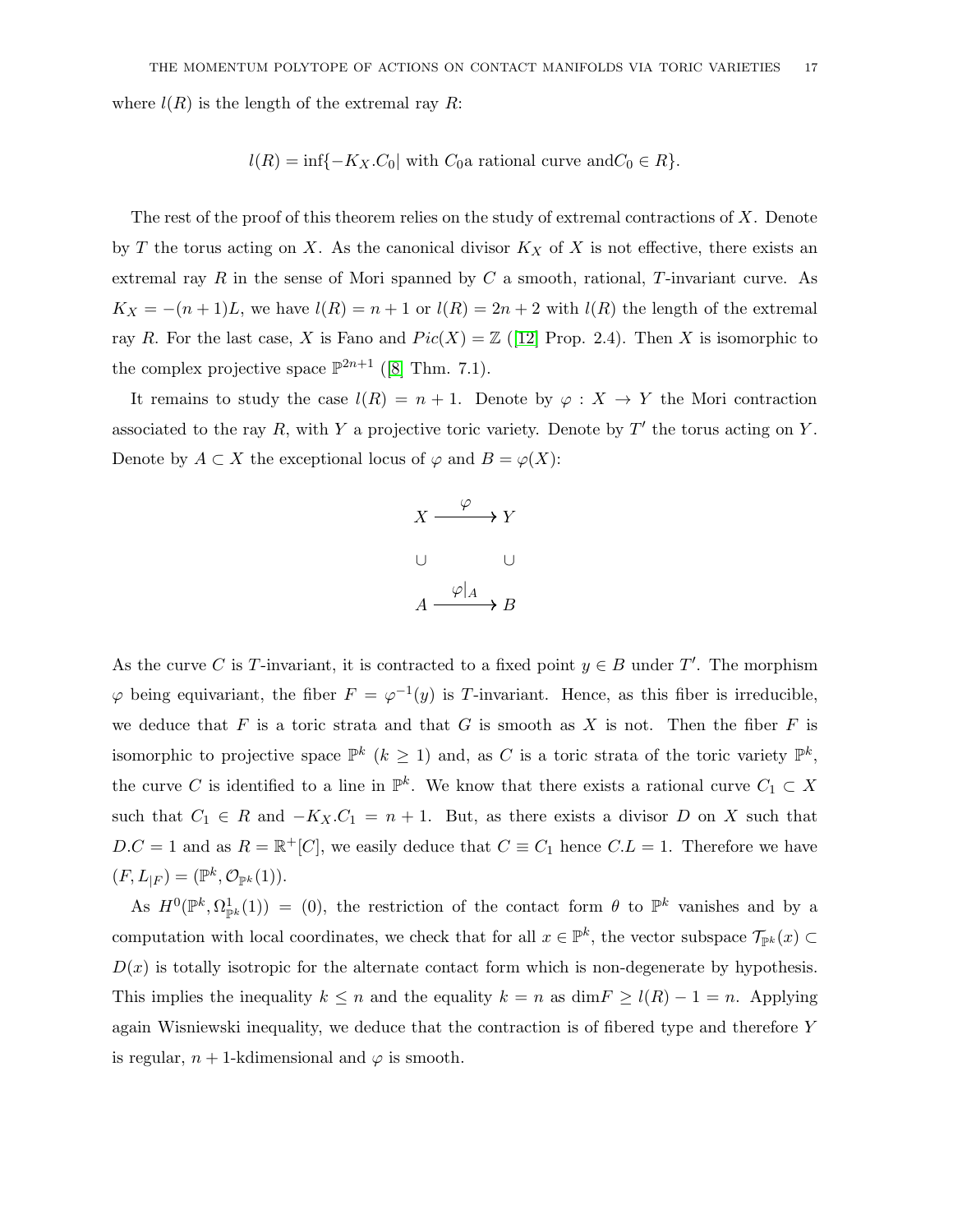Consider the exact sequence:

$$
0 \to \mathcal{T}_{X/Y} \to \mathcal{T}_X \to \varphi^* \mathcal{T}_Y \to 0
$$

The map  $\mathcal{T}_{X/Y} \to L$  obtained by composition with the projection  $\mathcal{T}_X \to L$  being identically zero by Grauert theorem and Lemma 3.1 and Lemma 3.2 in [\[10\]](#page-30-9), there exists a surjective map  $\varphi^* \mathcal{T}_Y \to L \to 0$  and therefore a morphism  $X \to \mathbb{P}_Y(\mathcal{T}_Y)$  over Y which induces an isomorphism on each fiber. Then this morphism is in fact an isomorphism. Therefore the result follows from (1) the fact that for Y a smooth projective toric variety of dimension n and  $\mathcal E$  a vector bundle of rank  $r + 1$  over Y. And with the assumption that  $X = \mathbb{P}_Y(\mathcal{E})$  is a toric variety and the natural morphism  $\varphi: X \to Y$  is equivariant. Then the bundle  $\mathcal E$  is the direct sum of its isotypical components.

And (2) for X a smooth projective toric variety of dimension  $n \geq 1$  with a totally reducible tangent bundle. Then X is isomorphic to  $\mathbb{P}^1 \times \cdots \times \mathbb{P}^1$ .

**Theorem 3.2.** For X a smooth projective toric variety of dimension  $2n + 1$   $(n \ge 1)$ , defined over the field  $\mathbb C$  of complex numbers and endowed with a contact structure. Then either X is isomorphic to the complex projective space  $\mathbb{P}^{2n+1}$  or X is isomorphic to the variety  $\mathbb{P}_{\mathbb{P}^1 \times \cdots \times \mathbb{P}^1}(\mathcal{T}_{\mathbb{P}^1 \times \cdots \times \mathbb{P}^1})$ . The momentum map is defined

$$
\mu(x) = \frac{1}{\sum |\chi^u(x)|} \sum_{u \in P \cap M} |\chi^u(x)| u
$$

where  $\chi^u$  for  $u \in P \cap M$  are the sections of  $\varphi : X \to \mathbb{P}^{2n}$  which is convex.

*Proof.* For X a smooth projective toric variety with dimension  $2n + 1$  ( $n \ge 1$ ) endowed with a contact structure. X is then isomorphic either to the complex projective space  $\mathbb{P}^{2n+1}$  or to the variety  $\mathbb{P}_{\mathbb{P}^1 \times \cdots \times \mathbb{P}^1}(\mathcal{T}_{\mathbb{P}^1 \times \cdots \times \mathbb{P}^1}).$ 

Since the toric varieties have been established, what is left is to talk about how a toric variety will be redefined in the event of singularities, and according to compactness. This is before fully identifying the orbits, topology and line bundles all required in order to formulate the momentum polytope.

### The considerations for singularities and compactness

For specific point  $x_{\sigma}$  of its affine variety,  $S_{\sigma} = \sigma^{\vee} \to (1,0) \subset \mathbb{C}^* \cup \{0\} = \mathbb{C}$  where u maps to 1 if  $u \in \sigma^{\perp}$  and 0 otherwise. The existence of fixed points in  $U_{\sigma}$  is contingent on  $\sigma$  spanning  $N_{\mathbb{R}}$ , and in turn  $x_{\sigma}$  is then a unique fixed point of  $T_N$  acting on  $U_{\sigma}$ . For singular points of the toric varieties, suppose  $U_{\sigma}$  is nonsingular at point  $x_{\sigma}$ , which means that  $\sigma^{\circ}$  can't have more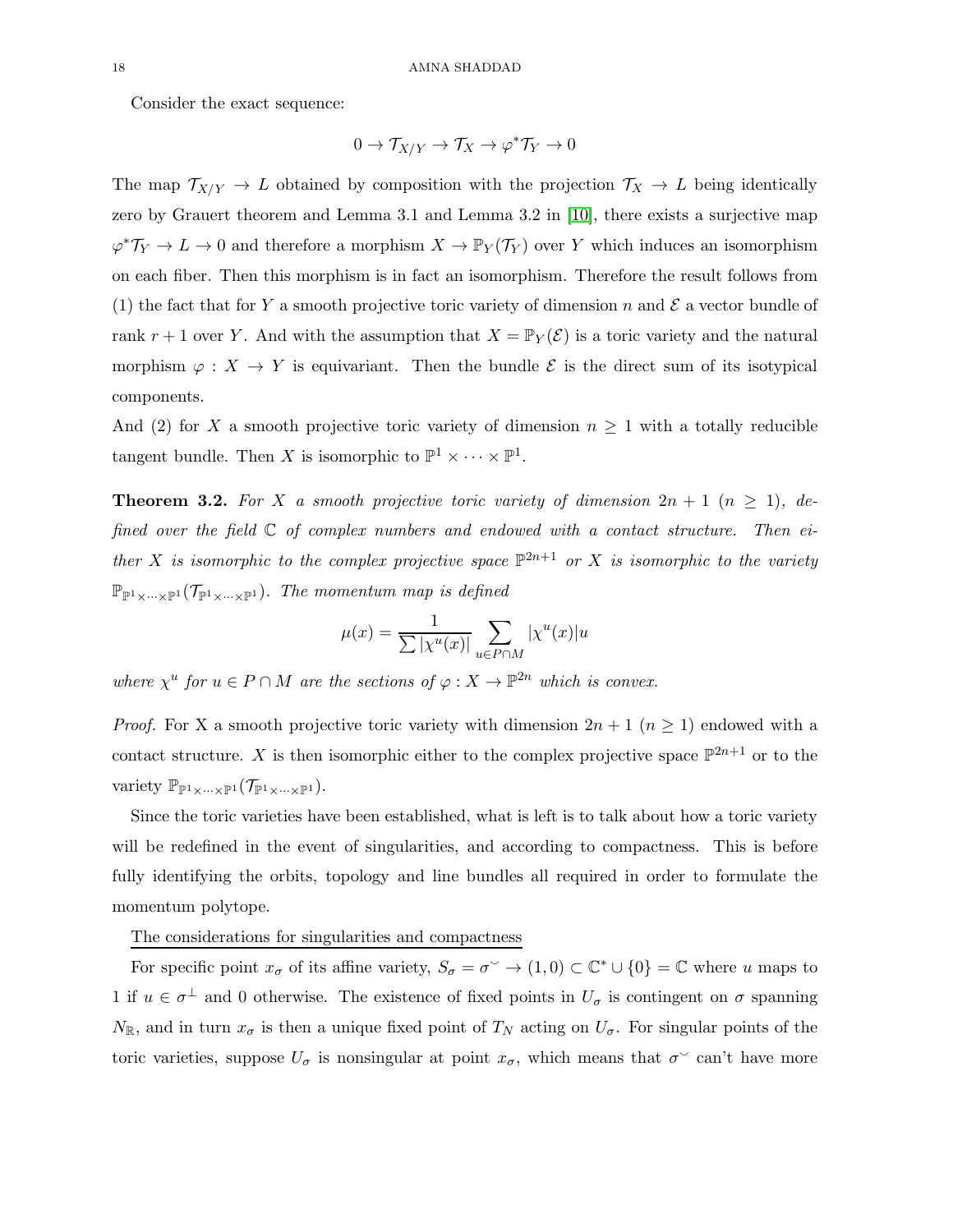than *n* edges. And eventually,  $U_{\sigma}$  is isomorphic to  $\mathbb{C}^n$ . If we let  $N_{\sigma} = N \cap \sigma + (-\sigma \cap N)$ be a sublattice of N, then  $N(\sigma) = N/N_{\sigma}$  is the quotient group that is also a lattice, and the map  $N_{\sigma} \to N \to N(\sigma)$ . And so a cone is nonsingular if it is generated by part of a basis for the lattice. And if all the cones of a fan are nonsingular, then in turn that fan is nonsingular. Although a toric variety can be singular, every toric variety is normal.  $\sigma$  is generated by part of a basis of N if affine toric variety  $U_{\sigma} \simeq \mathbb{C}^k \times (\mathbb{C}^*)^{n-k}$  is nonsingular, where  $\dim(\sigma) = k$ . And each ring  $A_{\sigma} = \mathbb{C}[S_{\sigma}]$  is integrally closed. Therefore we have a method for extrapolating a nonsingular case from a singular case.

For a lattice N of any rank, a sublattice  $N' \subset N$  of finite index, with corresponding duals  $M \subset M'$ , then  $M'/M \times N/N' \to \mathbb{Q}/\mathbb{Z}$  by  $\langle, \rangle$  pairing, and  $\mathbb{Q}/\mathbb{Z} \hookrightarrow \mathbb{C}^*$  by  $q \mapsto \exp(2\pi i q)$ . Therefore  $G = N/N'$  acts on the algebra  $\mathbb{C}[M']$  by  $v \cdot \chi^{u'} = \exp(2\pi i \langle u', v \rangle) \cdot \chi^{u'}$  for  $u' \in M'$  and  $v \in N$  and therefore  $\mathbb{C}[M']^G = \mathbb{C}[M]$ . And  $T_{N'}/G = T_N$ .

For  $\sigma$  any simplex, meaning that it is generated by independent vectors, for example if  $\sigma$  is an *n*-simplex and therefore generated by *n* independent vectors, therefore the minimal elements in  $\sigma \cap N$  along all the n edges generate the sublattice N' giving a cone  $\sigma'$ ,  $\mathbb{C}^n = U_{\sigma'} \to U_{\sigma}$ . And we have the result of action  $U_{\sigma'}/G = U_{\sigma} = \mathbb{C}^n/G$ . Now if  $\sigma$  is any simplex, and in particular if all the cones in  $\Delta$  are simplicial, making it in turn a simplicial fan, then the toric variety only has quotient singularities (is an orbifold).

For non-affine toric varieties, starting with the same fan used in the assembly of the projective space, meaning this fan's cones are generated by proper subsets of vectors  $\{v_0, v_1, \ldots, v_n\}$ of which any n linearly independent vectors exist and whose sum is zero. Whilst  $N$  is generated by vectors  $(1/d_i) \cdot v_i$ ,  $0 \le i \le n$ . And so we have a 'twisted' or 'weighted projective space',  $\mathbb{P}(d_0,\ldots,d_n) = \mathbb{C}^{n+1}\setminus\{0\}/\mathbb{C}^*$ , where the  $\mathbb{C}^*$  action is defined,  $\varsigma \cdot (x_0,\ldots,x_n) =$  $(\zeta^{d_0}x_0,\ldots,\zeta^{d_n}x_n)$ . This therefore makes the group action compatible on affine open subvarieties.

Therefore one can find a sublattice for any cone in a simplicial fan, for which the associated open subvariety of the toric variety can be expressed as a quotient by any finite abelian group. Like for the weighted projective spaces, there usually exists a sublattice for all the open sets, but not always. There exist fans with particular edges for which every sublattice, the variety is singular.

If we take  $\mathbb{G}_m$  to be the multiplicative algebraic group for, say,  $\mathbb{C}^*$ , then every one-parameter subgroup  $\lambda : \mathbb{G} \to T_N$  exists for a unique  $v \in N$ , denoted  $\lambda_v$ . For  $z \in \mathbb{C}^*$   $\lambda_v(z) \in T_N$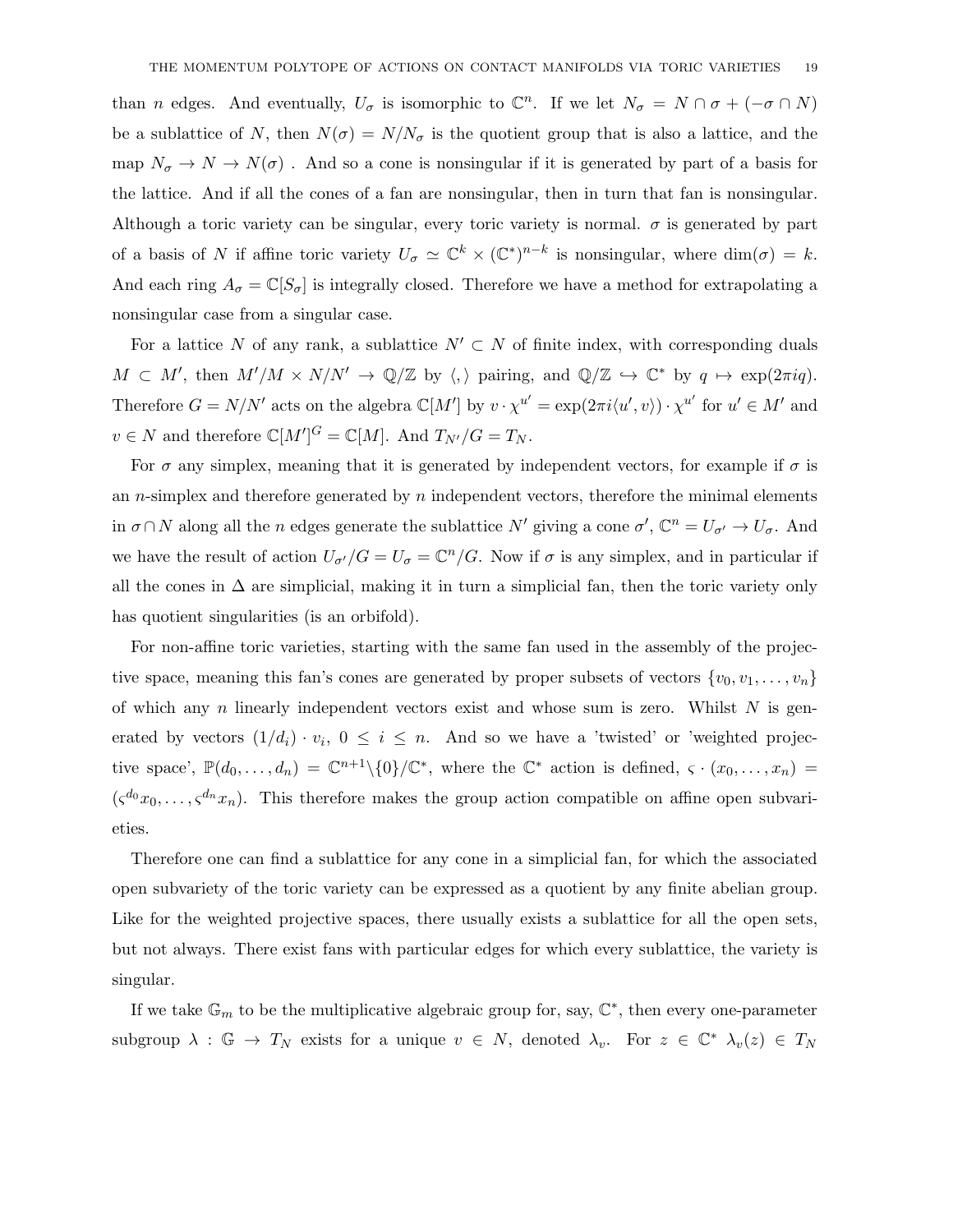meaning it is given by a group homomorphism from M to  $\mathbb{C}^*$ . Where explicitly for u in M,  $\lambda_v(z)(u) = \chi^u(\lambda_v(z)) = z^{\langle u,v\rangle}$  and  $\langle,\rangle$  is the dual pairing  $M \otimes N \to \mathbb{Z}$ . Where the dual  $M = \text{Hom}(N, \mathbb{Z}) = \text{Hom}(T_N, \mathbb{G}_m)$ , and every character  $\chi : T_N \to \mathbb{G}_m$  is given by a unique u in M. The function  $\chi^u$  in the coordinate ring  $\mathbb{C}[M] = \Gamma(T_N, \mathcal{O}^*)$  gives the character corresponding to u. This gives how to ascertain N from  $T_N$ .

Looking at the limits  $\lim_{z\to 0} \lambda_v(z)$  for different values of  $v \in N$ , then this way given a  $\sigma$  we can recover  $\sigma$  from the  $T_N \subset U_{\sigma}$  torus embedding.

If  $|\Delta|$  contains v, and  $\Delta$  has cone  $\tau$  that contains v in its relative interior then  $x_{\tau}$  = lim<sub>z→0</sub> $\lambda_v(z)$ . And if v is not in any cone of  $\Delta$ , then lim<sub>z→0</sub> $\lambda_v(z)$  does not exist in  $X(\Delta)$ . There is no limit or converging subsequence for vs not in the union of cones  $\Delta$  (not in the support  $|\Delta|$ ).

 $X(\Delta)$  is compact if and only if  $|\Delta| = N_{\mathbb{R}}$ . For a homomorphism  $\varphi : N' \to N$ , which maps fan  $\Delta'$  to  $\Delta$ , the morphism  $\varphi_*: X(\Delta') \to X(\Delta)$  is proper if and only if  $|\Delta'| = \varphi^{-1}(|\Delta|)$ . An example of a proper map is what's called blowing up.

Two dimensional nonsingular complete toric varieties are given by sequence of lattice points,  $v_0, v_1, \ldots, v_{d-1}, v_d = v_0$ , in  $N = \mathbb{Z}^2$ , so that successive pairs generate the lattice. Since  $v_0$  and  $v_1$  are a basis for a lattice, it follows that  $v_1$  and  $v_2$  are also a basis where  $v_2 = -v_0 + a_1v_1$ for  $a_1 \in \mathbb{Z}$  (i.e.  $a_i v_i = v_{i-1} + v_{i-1}$  where  $1 \leq i \leq d$  for some integers  $a_i$ ). Cones created (for example between  $v_{i-1}$  and  $v_{i+1}$ ) cannot have a third vector (e.g.  $v_j$ ) in the angle strictly between them. This is an example of how the possible configurations are topologically constrained. All of these surfaces can be classified. In fact, all toric surfaces that are complete and nonsingular are procured from  $\mathbb{P}^2$  or  $\mathbb{F}_a$  by a series of blow-ups at  $T_N$ -fixed points.

A strongly convex cone is generated by  $v_{j-1}$  and  $v_{j+1}$  for some  $j \ 1 \le j \le d$  when  $d \ge 5$ . And we have that  $v_j = v_{j-1} + v_{j+1}$ .

Before where we fixed the cone to refine the lattice, in order to resolve singularities, let us now look at fixing the lattice and subdividing the cones. A refinement  $\Delta'$  can be created from  $\Delta$ , so each cone of  $\Delta$  is a union of cones in  $\Delta'$ . We obtain a birational and proper morphism  $X(\Delta') \to X(\Delta)$  from the identity map of N. This map is an isomorphism on  $T_N$  contained in each. More details can be found in section §2.6 of [\[7\]](#page-30-6), including an example of creating new generators of the cone using the Hirzebruch-Jung continued fraction of  $m/k$  so that, for example,  $v = e_2$  and  $v' = me_1 - ke_2$  generate  $\sigma$  rather than  $e_1$  and  $e_2$  for a cone that is not generated by a basis for N. The indicated subdivision provides a nonsingular  $X(\Delta')$  mapping birationally and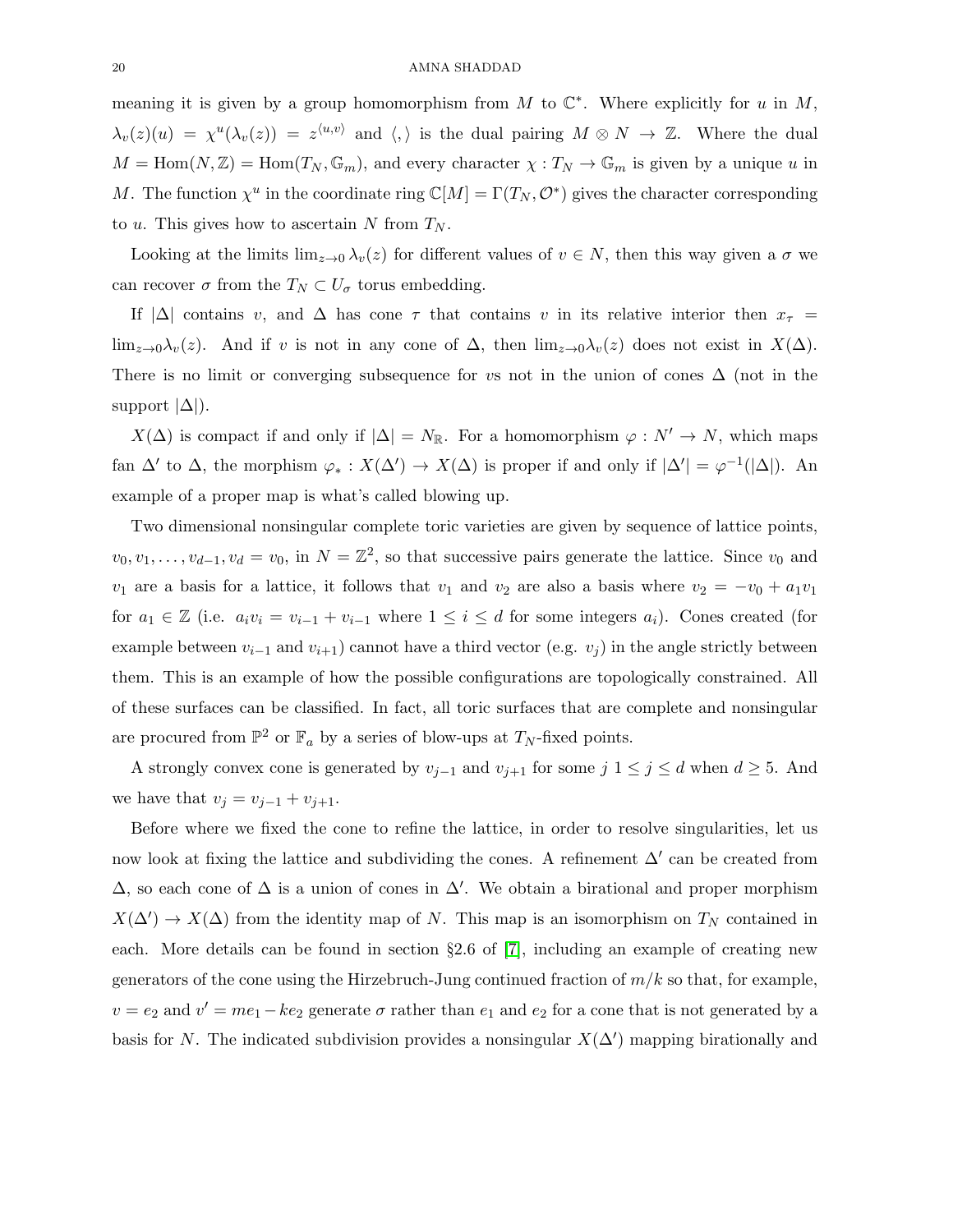properly to  $U_{\sigma}$ . In similar such ways this construction can be used on singular toric varieties to resolve singularities.

In more detail, given a fan  $\Delta$  in any lattice N and any lattice point v in N, then  $\Delta$  can be created from subdividing  $\Delta$ . Meaning that each cone that contains v is exchanged with the sums of faces that have a ray through v, and every cone that doesn't contain v is left unchanged. The mapping from  $X(\Delta')$  to  $X(\Delta)$  is proper and birational since  $\Delta$  and  $\Delta'$  have the same support. Such subdivisions are taken until a nonsingular toric variety is reached.

## With accordance to orbits, topology and line bundles

So we have established that  $X = X(\Delta) = \bigcup_{disjoint}$  its orbits by  $T_N$ -action. There exists an orbit  $O_{\tau}$  for each cone  $\tau$  in  $\Delta$  containing distinguished point  $x_{\tau}$ , and if dim( $\tau$ ) = k then  $O_{\tau} \simeq (\mathbb{C}^*)^{n-k}$ ; if  $x_{\tau}$  is *n*-dimensional then  $O_{\tau}$  is  $x_{\tau}$ ; and if  $\tau = \{0\}$ , then  $O_{\tau} = T_N$ . Denote by  $V(\tau)$  the open subvariety of the closure of  $O_{\tau}$ . It is the closed subvariety of the toric variety X and  $V(\tau) = \bigcup_{disjoint} O_{\gamma}$  where  $\tau$  is contained in  $\gamma$  as a face.

In general  $O_{\tau} = \text{Hom}(\tau^{\perp} \cap M, \mathbb{C}^*)$ . Let  $N_{\tau}$  denote the sublattice of N generated by  $\tau \cap N$ and define the quotient lattice and its dual as  $N(\tau) = N/N_{\tau}$ , and  $M(\tau) = \tau^{\perp} \cap M$ . Therefore  $T_{N(\tau)} = \text{Hom}(M(\tau), \mathbb{C}^*) = O_{\tau}$  is the torus corresponding to these lattices, of dimension  $n = k$ where k is the value of the dimension of  $\tau$ . And we have that  $O_{\tau} = \text{Spec}(\mathbb{C}[M(\tau)]) = N(\tau) \otimes_{\mathbb{Z}} \mathbb{C}^*$ ,  $T_N$  acts transitively via the projection  $T_N \to T_{N(\tau)}$ .

Next we will introduce something called the 'Star of the cone  $\tau$ ' which can be loosely defined as the set of cones  $\sigma$  in  $\Delta$  that contain  $\tau$  as a face. The cones  $\bar{\sigma} = \sigma + (N_{\tau})_{\mathbb{R}}/(N_{\tau})_{\mathbb{R}}$  where  $\bar{\sigma}$  is such that  $\tau < \sigma$ , is a subset of  $N_{\mathbb{R}}/(N_{\tau})_{\mathbb{R}} = N(\tau)_{\mathbb{R}}$ . Forming a fan in  $N(\tau)$ , denoted  $\text{Star}(\tau)$ . Conceptualise Star( $\tau$ ) as the cones that contain  $\tau$  but register it as a fan in  $N(\tau)$ .

The  $(n - k)$ -dimensional toric variety  $V(\tau)$  is therefore defined as  $X(\text{Star}(\tau))$ .

As  $\sigma$  varies over all the cones in  $\Delta$ , the corresponding toric variety  $V(\tau)$  has an affine open covering  $U_{\sigma}(\tau)$ , with  $\tau$  as a face. This affine open covering is defined as  $Spec(\mathbb{C}[\sigma^{\vee} \cap \tau^{\perp} \cap M])$ where the corresponding dual face to  $\tau$  is  $\sigma^{\sim} \cap \tau^{\perp}$ , a face of  $\sigma^{\sim}$ .

 $U_{\sigma}(\tau)$  is embedded in  $U_{\sigma}$ , this can be seen due to the respective semigroup homomorphisms:  $\text{Hom}_{sg}(\sigma^{\vee} \cap \tau^{\perp} \cap M, \mathbb{C})$  is embedded in  $\text{Hom}_{sg}(\sigma^{\vee} \cap M, \mathbb{C})$ . Since the extension by zero of a semigroup homomorphism is a semigroup homomorphism as  $\sigma^{\smallsmile}\cap\tau^\perp$  is a face of  $\sigma^{\smallsmile}$ . In fact if  $u$  is in  $\sigma^{\vee} \cap \tau^{\perp} \cap M$ , then  $\chi^u$  is projected to  $\chi^u$ , by the surjection of rings  $\mathbb{C}[\sigma^{\vee} \cap M] \to \mathbb{C}[\sigma^{\vee} \cap \tau^{\perp} \cap M]$ . And we therefore have the closed embedding

$$
V(\tau) \hookrightarrow X(\Delta).
$$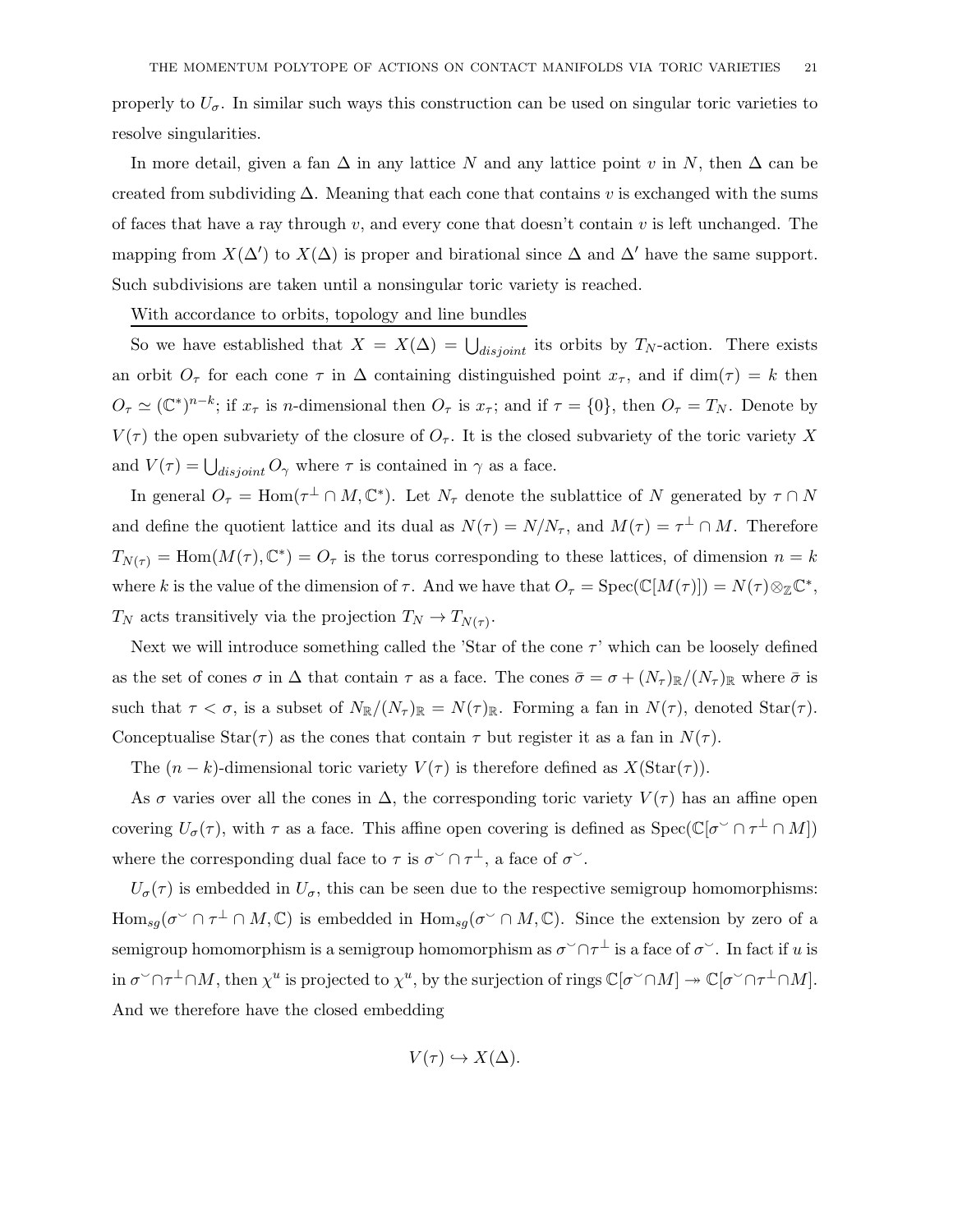And closed embeddings  $V(\tau') \hookrightarrow V(\tau)$  if  $\tau$  is a face of  $\tau'$ , given by extension by zero from  $\text{Hom}_{sg}(\sigma^{\vee} \cap \tau'^{\perp} \cap M, \mathbb{C})$  to  $\text{Hom}_{sg}(\sigma^{\perp} \cap \tau^{\perp} \cap M, \mathbb{C})$ , on  $U_{\sigma}$  for  $\sigma \in \text{Star}(\tau')$ . Or also given by considering  $V(\tau)$  as a toric variety and exerting the construction described above. Therefore establishing an order-reversing correspondence from  $\tau$  in  $\Delta$  to closures  $V(\tau)$  in  $X(\Delta)$ .

This all implies that  $\oplus \mathbb{C} \cdot \chi^u$  is the ideal of  $V(\tau) \cap U_{\sigma}$  in  $A_{\sigma}$ . This ideal is the sum over all u in  $S_{\sigma}$  so that for v in the relative interior of  $\tau$ ,  $\langle u, v \rangle > 0$ .

The following are the presiding relations between affine open sets  $U_{\sigma}$ , orbits  $O_{\tau}$  and orbit closures  $V(\tau)$ :  $U_{\sigma} = \coprod_{\tau \prec \sigma} O_{\tau}$ ;  $V(\tau) = \coprod_{\gamma \succ \tau} O_{\gamma}$ ;  $O_{\tau} = V(\tau) - \bigcup_{\gamma \succeq \tau} V(\gamma)$ .

According to the third relation,  $T_N = X(\Delta) - \bigcup_{\gamma \neq 0} V(\gamma)$  for  $\tau = \{0\}$ . And therefore,  $X(\Delta)$ is the disjoint union of the  $O<sub>\tau</sub>$  that are the orbits of the  $T<sub>N</sub>$ -action. And when  $\sigma$  is a face of  $\tau$ , is precisely when  $O_{\tau}$  is contained within the closure of  $O_{\sigma}$ . And the closed orbits are equal to  $O_{\sigma}$  for which  $\sigma$  is maximal cone in  $\Delta$ . Removing some maximal cones  $\sigma$  from the fan  $\Delta$ , whilst maintaining their faces - denote the resulting fan,  $\Delta^{\circ}$  - then  $X(\Delta^{\circ})$ , the toric variety obtained from  $X(\Delta)$  with its closed orbits  $O_{\sigma}$  removed.

If we construct a fan from a polytope P, then for each face Q of the polytope has a cone  $\sigma_Q$ , and  $V(\sigma_Q)$ , the invariant subvariety for each face, can simply be denoted  $V_Q$  (when Q is a face of  $Q'$ , then  $V_{Q'}$  contains  $V_Q$ ). And the real dimension of  $Q$  is equal to the complex dimension of  $V_Q$ .

Each  $V(\tau)$  is nonsingular if  $X(\Delta)$ .

Let us introduce  $\pi_1(X(\Delta))$  as the fundamental group of a toric group. Complete toric varieties are simply connected (where  $\Delta$  is a fan that includes an *n*-dimensional cone.)(The base points can be considered as the origins of the embedded tori, and so will be omitted). Due to the inclusion  $T_N \hookrightarrow X(\Delta)$  provides the surjection  $\pi_1(T_N) \twoheadrightarrow \pi_1(X(\Delta))$ .

The normality is crucial: the closed complement isn't small enough. Therefore the variety is not simply connected but still have that the complement of the point in the irreducible variety is simply connected. Consider as an example, the variety that is equal to 2 simply connected points.

If we take  $v \in N$  to  $S^1 \subset \mathbb{C}^* \to T_N$  where  $\lambda_v$  is the  $\mathbb{C}^* \to T_N$  map defined before, we have the canonical isomorphism between N and  $\pi_1(T_N)$ , for any  $T_N$ . The loop  $S^1$  can be contracted to  $U_{\sigma}$  if v is in  $\sigma \cap N$  for some cone  $\sigma$ . As  $\lim_{z\to 0}\lambda_v(z) = x_{\sigma}$  exists in  $U_{\sigma}$ ,  $\lambda_v$  enhances as a  $\mathbb{C} \to U_{\sigma}$  map. For  $z \in S^1$  this contraction is defined as  $\lambda_v(tz)$  and  $0 < t \leq 1$ , and  $x_{\sigma}$  for  $t = 0$ . For all t the general all-encompassing one-parameter subgroup for v is denoted  $\lambda_{v,t}(z)$ .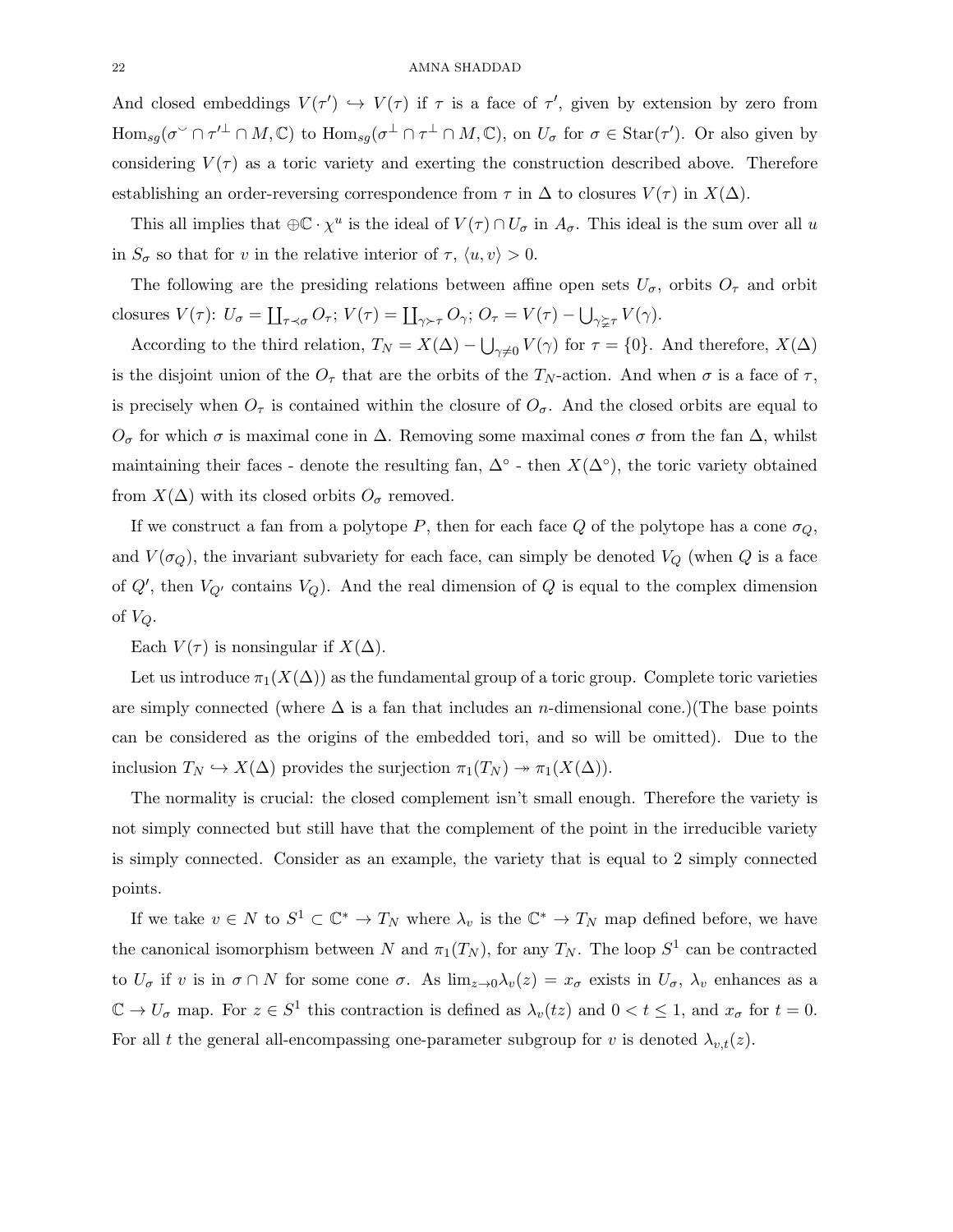It follows that if  $\sigma'$  is a cone in lattice  $N_{\sigma}$  generated by  $\sigma$  then a canonical isomorphism from  $\pi_1(U_\sigma)$  to  $\pi_1(T_{N(\sigma)})$  which is identically  $N(\sigma)$  according to the fibration  $U_{\sigma'} \to U_{\sigma} \to T_{N(\sigma)}$ . Of course as  $\pi_1(\mathbb{C}^*) = \pi_1(S^1) = \mathbb{Z}$  then  $U_{\sigma} = U_{\sigma'} \times (\mathbb{C}^*)^{n-k}$ , then  $\pi_1(U_{\sigma}) \simeq \mathbb{Z}^{n-k}$  when  $\sigma$  is a k-dimensional cone. When  $\sigma$  is n-dimensional, then N is generated as a group by  $\sigma \cap N$ . And if such loops are trivial in  $U_{\sigma}$  then all loops are trivial.

If  $N' \subset N$  given by  $\sigma \cap N$  as  $\sigma$  varies over  $\Delta$ , and since for each  $\sigma \pi_1(U_{\sigma}) = N/N_{\sigma}$ , this means that as  $\sigma$  varies over  $\Delta$ ,  $\pi_1(X(\Delta)) = N/N'$ .

And indeed  $U_{\sigma}$  is contractible if  $\sigma$  is n-dimensional, and  $O_{\sigma} \subset U_{\sigma}$  is a deformation contract if  $\dim(\sigma) = k$ . And where  $\sigma^{\perp} \cap M = M(\sigma)$  then if we define a homotopy  $H: U_{\sigma} \times [0,1] \to$  $U_{\sigma}$  between the identity map and the retraction  $r: U_{\sigma} \to x_{\sigma}$ , the canonical isomorphism  $H^i(U_\sigma;\mathbb{Z})\simeq \bigwedge^i(M(\sigma)).$ 

Some information about the cohomology of  $X(\Delta)$  can be provided from knowing the cohomology of basic open sets  $U_{\sigma}$ , the cohomology of X can be derived as the Čech cohomology of the covering.

Looking at the spectral sequence

$$
E_1^{p,q} = \bigotimes_{i_0 < \ldots < i_p} H^q(U_{i_0} \cap \ldots \cap U_{i_p}) \Rightarrow H^{p+q}(X).
$$

This is the spectral sequence of the double complex  $\bigoplus \mathcal{C}^q(U_{i_0} \cap \ldots \cap U_{i_p})$  if  $\mathcal{C}^*$  is a resolution that is injective of the sheaf. And this is true with any sheaf or coefficient group. It is the spectral sequence with vertical maps coming from  $\mathcal{C}^*$  (complex) and the horizontal maps the so-called Cech maps according to alternating sums of restrictions.

Where  $\sigma_i$  are the maximal cones of fan  $\Delta$ , can apply the spectral sequence to the covering according to open sets  $U_i = U_{\sigma_i}$ , then,

$$
E_1^{p,q} = \bigotimes_{i_0 < \ldots < i_p} \bigwedge^q M(\sigma_{i_0} \cap \ldots \cap \sigma_{i_p}) \Rightarrow H^{p+q}(X(\Delta))
$$

which gives us  $\chi(X(\Delta))$ , that is the topological Euler characteristic. For every dim $\tau < n$ , then the alternating sum  $\sum (-1)^q \text{rank}(\wedge^q M(\tau)) = 0$ , otherwise when  $\dim \tau = n$  then  $\sum (-1)^q \text{rank}(\wedge^q M(\tau)) =$ 1 and so, the topological Euler characteristic is  $\chi(X(\Delta)) = \sum (-1)^q \text{rank} E_1^{p,q} = \sharp n-\text{dimensional cones in }\Delta$ . If  $\Delta$  is complete i.e. dim $\Delta = n$ , and  $U_{\sigma_i}$  is contractible,  $E_1^{0,q} = 0$  for  $q \ge 1$ . Additionally,  $E_1^{0,q}$ 1 is the cochain complex of a simplex, i.e. a Koszul complex. Meaning that for p greater than 1,  $E_2^{p,0} = 0$ . Then according to the spectral sequence,  $\text{Ker}(E_1^{1,1} \to E_1^{2,1})$  $E_1^{2,1}$  =  $E_{\infty}^{1,1}$  =  $E_2^{1,1}$  =  $H^2(X(\Delta)) = \text{Ker}(\bigoplus_{i < j} M(\sigma_i \cap \sigma_j) \to \bigoplus_{i < j < k} M(\sigma_i \cap \sigma_j \cap \sigma_k)).$  Where  $\chi^u \neq 0$  on  $U_{\sigma}$  given by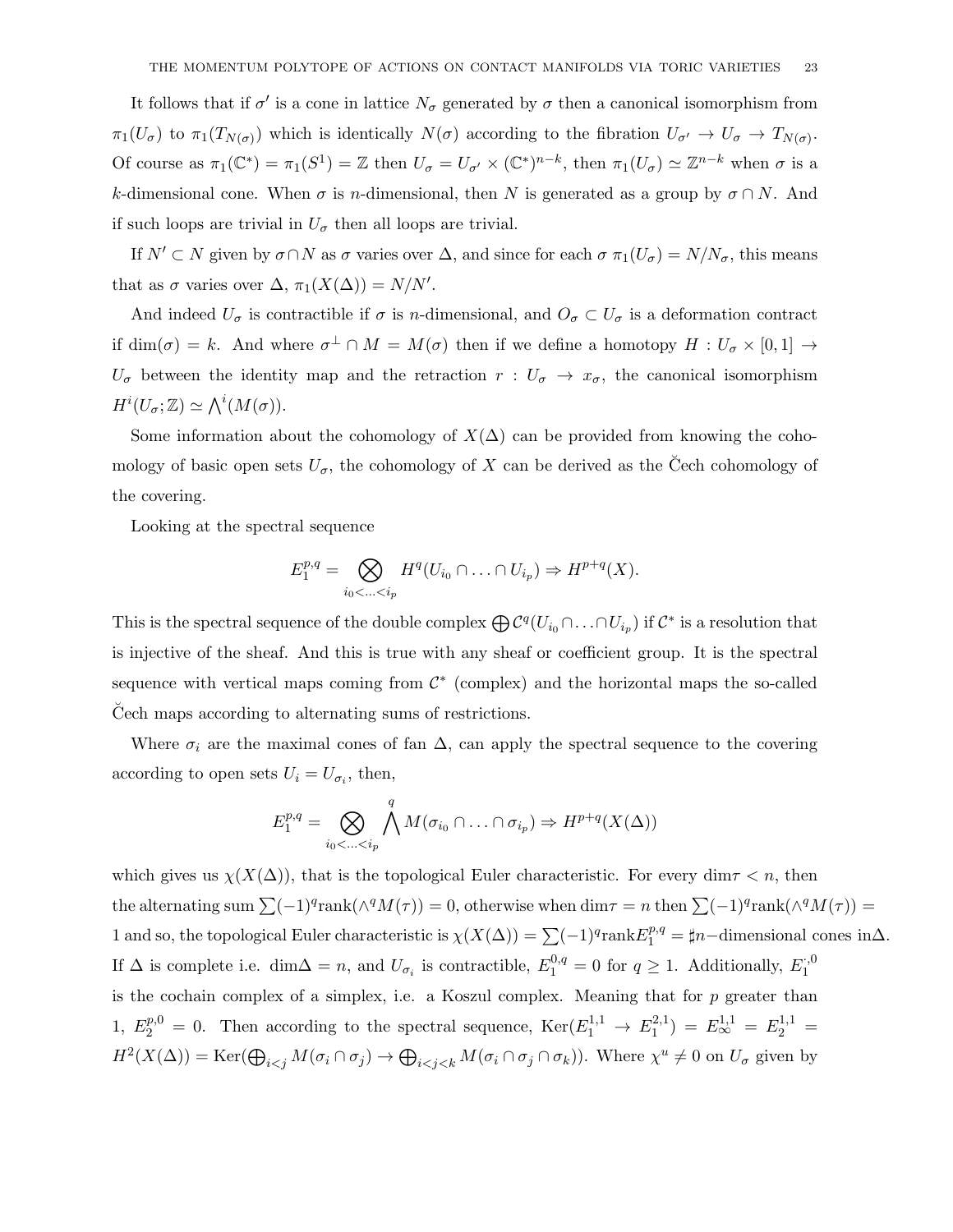any element u of  $M(\sigma) = \sigma^{\perp} \cap M$ . The line bundle on  $X(\Delta)$  is given by the cocycle defined by the above kernel, and every element of the first Chern class of a line bundle is  $H^2(X)$ .

On any variety, a finite formal sum  $\sum a_iV_i$  of irreducible closed subvarieties V of codimension one in X is called a Weil divisor. Let  $D$  denote the Cartier divisor, which is given by the covering data of X by  $U_{\alpha}$  and  $f_{\alpha}$  -the affine open sets and nonzero rational functions respectively.  $f_{\alpha}$  are referred to as local equations so that the ratios  $f_{\alpha}/f_{\beta} \neq 0$  everywhere are are regular functions on  $U_{\alpha} \cap U_{\beta}$ . If we look at the ideal sheaf of D, denoted  $\mathcal{O}(-D)$ , it is a subsheaf of the sheaf of rational functions generated by  $f_\alpha$  on  $U_\alpha$ ; and its inverse,  $\mathcal{O}(D)$  is the subsheaf of the sheaf generated by the inverse rational functions  $1/f_\alpha$  on  $U_\alpha$ . The transition functions of this line bundle which take us from  $U_{\alpha}$  to  $U_{\beta}$  are  $f_{\alpha}/f_{\beta}$ . Denote the Weil divisor  $[D]$  and  $\text{ord}_V(D)$  the order of the vanishing of an equation for D in the local ring along V. Define  $[D]$  according to D,  $[D] = \sum_{\text{cod}(V,X)=1} \text{ord}_V(D) \cdot V$ . Of course the concept of order here is rather limited as these rings that are local are valuation rings which are discrete when X is normal. The map  $D \mapsto [D]$ denotes as embedding, for normal varieties, of the group of Cartier divisors into the group of Weil divisors. A principal divisor div(f) for a  $f \neq 0$  and rational, the local equation is each open set is  $f$ .

Divisors on the toric variety that map to themselves by  $T$ , the irreducible subvarieties of codimension one of which are T-stable attribute to the rays (or edges) of the fan. If we let  $v_i$ be the first lattice point met along edge  $\tau_i$ , amongst edges  $\tau_1, \ldots, \tau_d$ , then  $D_i = V(\tau_i)$ , i.e. these divisors are orbit closures. And for  $a_i \in \mathbb{Z}$  the T-Weil divisors are the sums  $\sum a_i D_i$ .

Let's define  $T$ -Cartier divisors as, the Cartier divisors that are equivariant by  $T$ . If we have the affine case where  $\dim(\sigma) = n$  and  $X = U_{\sigma}$ , then for the fractional ideal  $I = \Gamma(X, \mathcal{O}(D)), D$ is the divisor that T preserves. And for a unique  $u \in \sigma^{\vee} \cap M$ , I is generated by function  $\chi^u$ . In other words, I is a direct sum of spaces  $\mathbb{C} \cdot \chi^u$  over some set of u in M, meaning that I is graded by M is implied from the divisor being T-invariant. For  $\mathfrak{M} = \sum_{u \neq 0} \mathbb{C} \cdot \chi^u$ , then immediately  $\dim I/\mathfrak{M} = 1$  is a must, because I is the principal at determining point  $x_{\sigma}$ . Therefore we have that  $I = A_{\sigma} \cdot \chi^u$  for unique u. And for some unique  $u \in M$ , a general T-Cartier divisor on  $U_{\sigma}$ is of the form  $div(\chi^u)$ .

 $\mathrm{ord}_{V(\tau)}(\mathrm{div}(\chi^u)) = \langle u, v \rangle$  when  $u \in M$  and v is the first lattice point along edge  $\tau$ . Therefore  $[\text{div}(\chi^u)] = \sum_i \langle u, v_i \rangle D_i$ . A T-Cartier divisor on  $U_{\sigma}$  is of the form  $\text{div}(\chi^u)$  for some  $u \in M$  when  $\dim(\sigma) < n$ . However, since  $U_{\sigma} = U_{\sigma'} \times T_{N(\sigma)}$  where  $\sigma$  and  $\sigma'$  share the same edge and therefore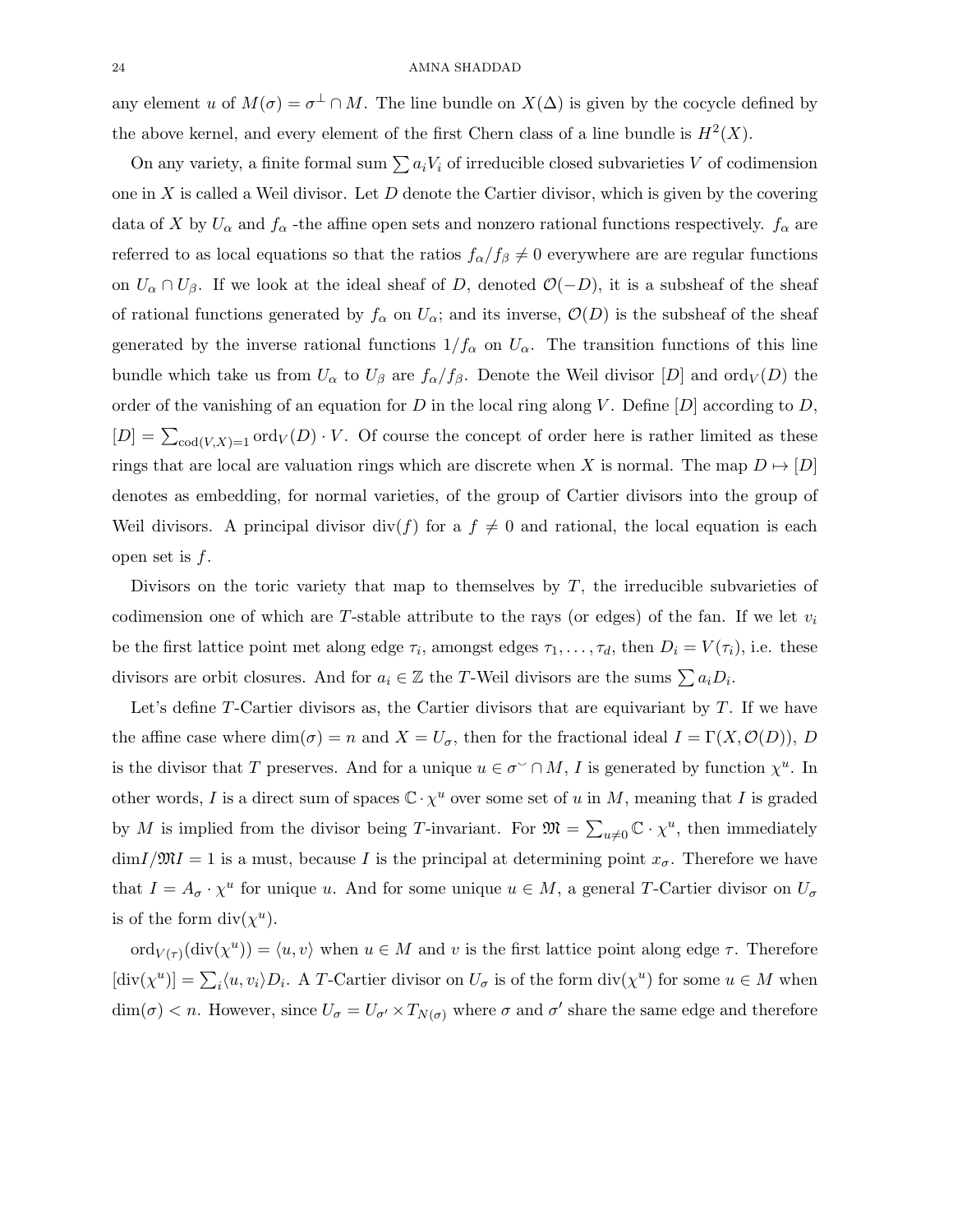the same Weil divisors, and therefore T-Cartier divisors on  $U_{\sigma}$  are in agreement with elements of  $M/M(\sigma)$ , then  $u - u'$  is in  $\sigma^{\perp} \cap M = M(\sigma)$  if and only if  $\text{div}(\chi^u)$  and  $\text{dim}(\chi^{u'})$  are equal.

A T-Cartier divisor is defined, on a general toric variety  $X(\Delta)$ , by choosing an element  $u(\sigma) \in M/M(\sigma)$  for each  $\sigma$  in the fan. And specifying div $(\chi^{-u})$  (minus sign is taken to conform to the literature) on  $U_{\sigma}$ . Another way of saying this is,  $\Gamma(U_{\sigma}, \mathcal{O}(D)) = A_{\sigma} \cdot \chi^{u(\sigma)}$  meaning that  $\chi^{u(\sigma)}$  generates the fractional ideal of  $\mathcal{O}(D)$  on  $U_{\sigma}$ . These are true based on a lack of discrepancy concerning overlaps. Meaning that when  $\tau$  is a face of  $\sigma$ ,  $u(\sigma) \mapsto u(\tau)$  under the canonical map  $M/M(\sigma) \mapsto M/M(\tau)$ . Basically,  $\sigma_i$  are the maximal cones, and  $\text{Ker}(\bigoplus_i M/M(\sigma_i) \to$  $\bigoplus_{i < j} M/M(\sigma_i \cap \sigma_j) = \lim_{\leftarrow} M/M(\sigma) = \{T\text{-Cartier divisors}\}.$ 

For any irreducible variety  $X$ , a homomorphism is given from the group of Cartier divisors on X onto the group of all line bundles  $Pic(X)$ , where the group of principal divisors are the kernel. Let's define the group of all Weil divisors modulo  $\left[\text{div}(f)\right]$ , the subgroup of divisors of rational functions,  $A_{n-1}(X)$ . The homomorphism Pic(X) to  $A_{n-1}(X)$  is determined by the map  $D \mapsto [D]$ , which when X is normal is an embedding Pic(X)  $\hookrightarrow A_{n-1}(X)$ .

A homomorphism is given from M to the group of T-Cartier divisors  $\text{Div}_T X$  by a principal Cartier divisor determined by any  $u \in M$  for a X. The computation of Pic(X) only requires T-Cartier divisors and functions. This is similarly true for  $A_{n-1}(X)$  with T-Weil divisors. Both for complete  $X$ .

For a fan not contained within a proper subspace of  $N_{\mathbb{R}}$  then we have the exact sequences  $0 \to M \to \text{Div}_T X \to \text{Pic}(X) \to 0$  and  $0 \to M \to \bigoplus_{i=1}^d \mathbb{Z} \cdot D_i \to A_{n-1}(X) \to 0$  with embeddings  $\text{Div}_T X \hookrightarrow \bigoplus_{i=1}^d \mathbb{Z} \cdot D_i$  and  $\text{Pic}(X) \hookrightarrow A_{n-1}(X)$  and the Ms of each exact sequence are equal. More specifically, for d the number of edges of the fan, rank(Pic(X))  $\leq$  rank $(A_{n-1}(X)) = d-n$ . And in particular,  $Pic(X)$  is free abelian.

Now  $Pic(X(\Delta)) \simeq H^2(X(\Delta), \mathbb{Z})$  if all maximal cones of  $\Delta$  are *n*-dimensional.

 $u(\sigma) \in M/M(\sigma)$  which provides the data for D, gives us the continuous piecewise linear function  $\Psi_D$  on the support  $|\Delta|$ . Restricting  $\Psi_D$  to  $\sigma$  is defined as the linear function  $u(\sigma)$ :  $\Psi_D(V) = \langle u(\sigma), v \rangle$  for  $v \in \sigma$ . This function is well defined and continuous thanks to the compatibility of the data. Any continuous function given by an element of the lattice  $M$ , that is on the support  $|\Delta|$  which is both integral and linear on each cone, is derived from a unique T-Cartier divisor.

 $[D] = \sum -\Psi_D(v_i)D_i$ , or otherwise one may say that because  $\Psi_D(v_i) = -a_i$ , this determines  $\Psi_D$  (only when  $D = \sum a_i D_i$ ).  $\Psi_{D+E} = \Psi_D + \Psi_E$  and  $\Psi_{mD} = m\Psi_D$ . The linear function  $-u$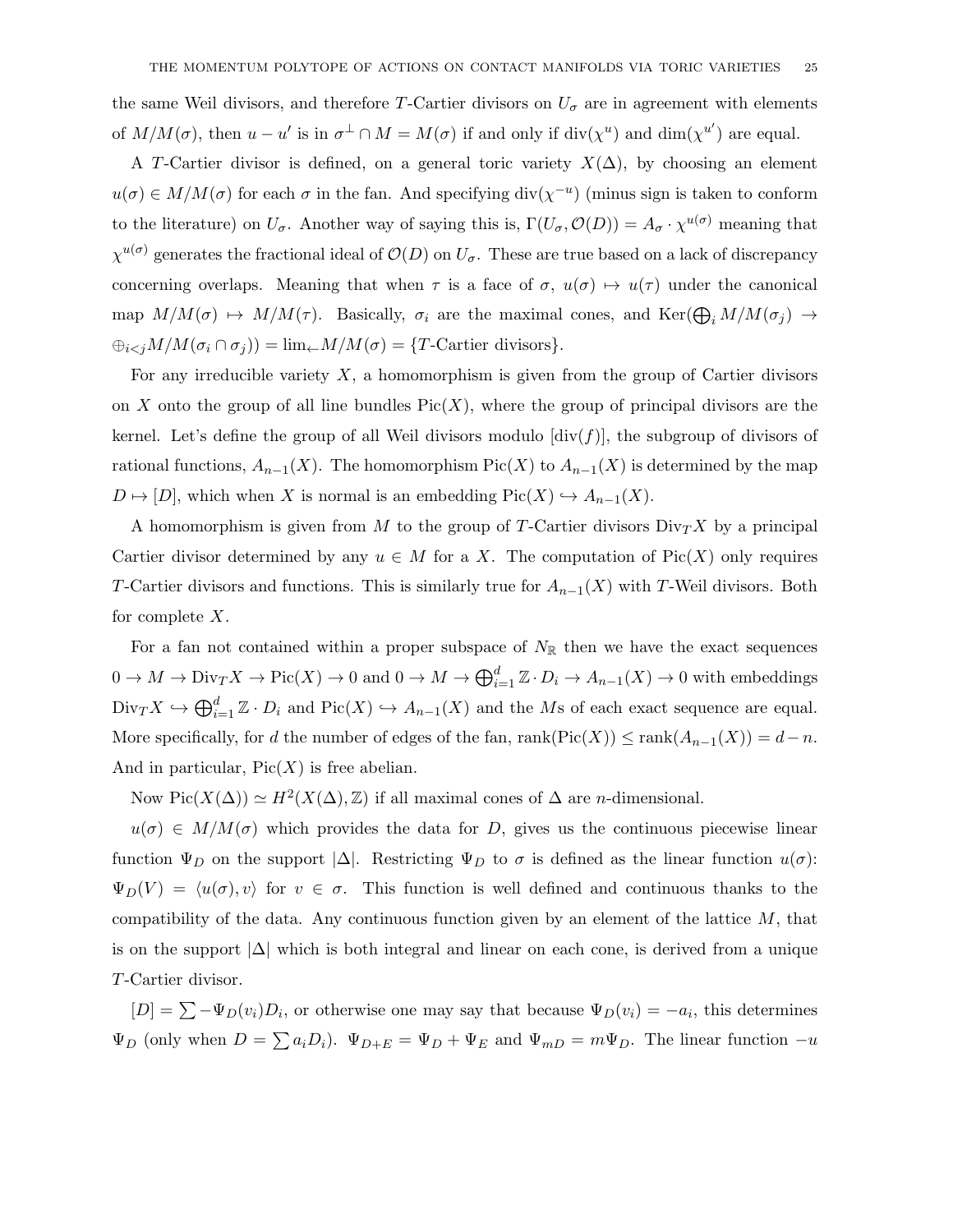is  $\Psi_{\text{div}(\chi^u)}$ . And  $\Psi_D$  and  $\Psi_E$  are different only up to the linear function  $u \in M$  if D and E are linearly equivalent divisors.

A rational convex polyhedron  $P_D$  in  $M_{\mathbb{R}}$  is defined as the  $u \in M_{\mathbb{R}}$  for which  $\langle u, v_i \rangle \geq a_i$  for all i, or equivalently, the  $u \in M_{\mathbb{R}}$  for which  $u \geq \Psi_D$  on the support  $|\Delta|$ , for T-Cartier divisor  $D = \sum a_i D_i$  on  $X(\Delta)$ .

 $\Gamma(X, \mathcal{O}(D)) = \bigoplus_{u \in P_D \cap M} \mathbb{C} \cdot \chi^u$  represent the global sections of the line bundle  $\mathcal{O}(D)$ . It follows that in correspondence with the direct sum over the intersection of the  $P_D(\sigma) \cap M$ ,  $\bigcap \Gamma(U_{\sigma}, \mathcal{O}(D)) = \Gamma(X, \mathcal{O}(D))$  therefore the above works for restrictions to open sets that are smaller.

When the support is equal to  $N_{\mathbb{R}}$ , then the toric variety is complete, in turn on any complete variety, the cohomology groups of a suitable sheaf will be of finite dimension. Specifically,  $\Gamma(X, \mathcal{O}(D))$  is of finite dimension and  $P_D \cap M$  is also finite when the cones  $\Delta$  span  $N_{\mathbb{R}}$ .

When is a line bundle generated by its sections? Reconsider the real valued function  $\Psi$  on a vector space, it is upper convex if  $\Psi(t \cdot v + (1-t) \cdot w) \ge t\psi(v) + (1-t)\psi(w)$  for all  $0 \le t \le 1$ and for all vectors v and w. The convex function  $\Psi$  is strictly convex if for all n-dimensional cones, graph( $\Psi$ ) on the complement of  $\sigma$  lies strictly beneath graph $(u(\sigma))$ .

If all maximal cones in  $\Delta$  are *n*-dimensional, and we have that D is a T-Cartier divisor on the toric variety, then  $\Psi_D$  is convex if and only if  $\mathcal{O}(D)$  is generated by its sections. We can therefore construct  $\Psi_D$  from  $P_D$ :

$$
\Psi_D(v) = \min_{u \in P_D \cap M} \langle u, v \rangle = \min \langle u, v \rangle
$$

where the vertices of polytope  $P_D$  are given by  $u_i$ .

We have a corresponding mapping  $\varphi = \varphi_D : X(\Delta) \to \mathbb{P}^{r-1}$  with  $x \mapsto (\chi^{u_1}(x) : \ldots : \chi^{u_r}(x))$ (where  $r = \text{Card}(P_D \cap M)$  and  $\mathbb{P}^{r-1}$  is the projective space) for a basis  $\chi^u$  for the sections that generate  $\mathcal{O}(D)$ , where  $u \in P_D \cap M$ . If  $N_{\mathbb{R}} = |\Delta|$  then  $\varphi_D$  is an embedding (meaning that D is very ample) if and only if  $\Psi_D$  is strictly convex and for every n-dimensional cone  $\sigma$ , the semigroup  $S_{\sigma}$  is generated by  $\{u - u_{\sigma} : u \in P_D \cap M\}$ . And in fact on a complete toric variety,  $D$  is ample, meaning that any positive multiple of  $D$  is very ample. This is true if and only if  $\Psi_D$  is strictly convex.

For a polytope that is convex and n-dimensional, with vertices in M has a fan  $\Delta_P$  with complete toric variety  $X_P = X(\Delta_P)$ , and corresponding Cartier divisor  $D_P$ , where  $\Psi(v)$  =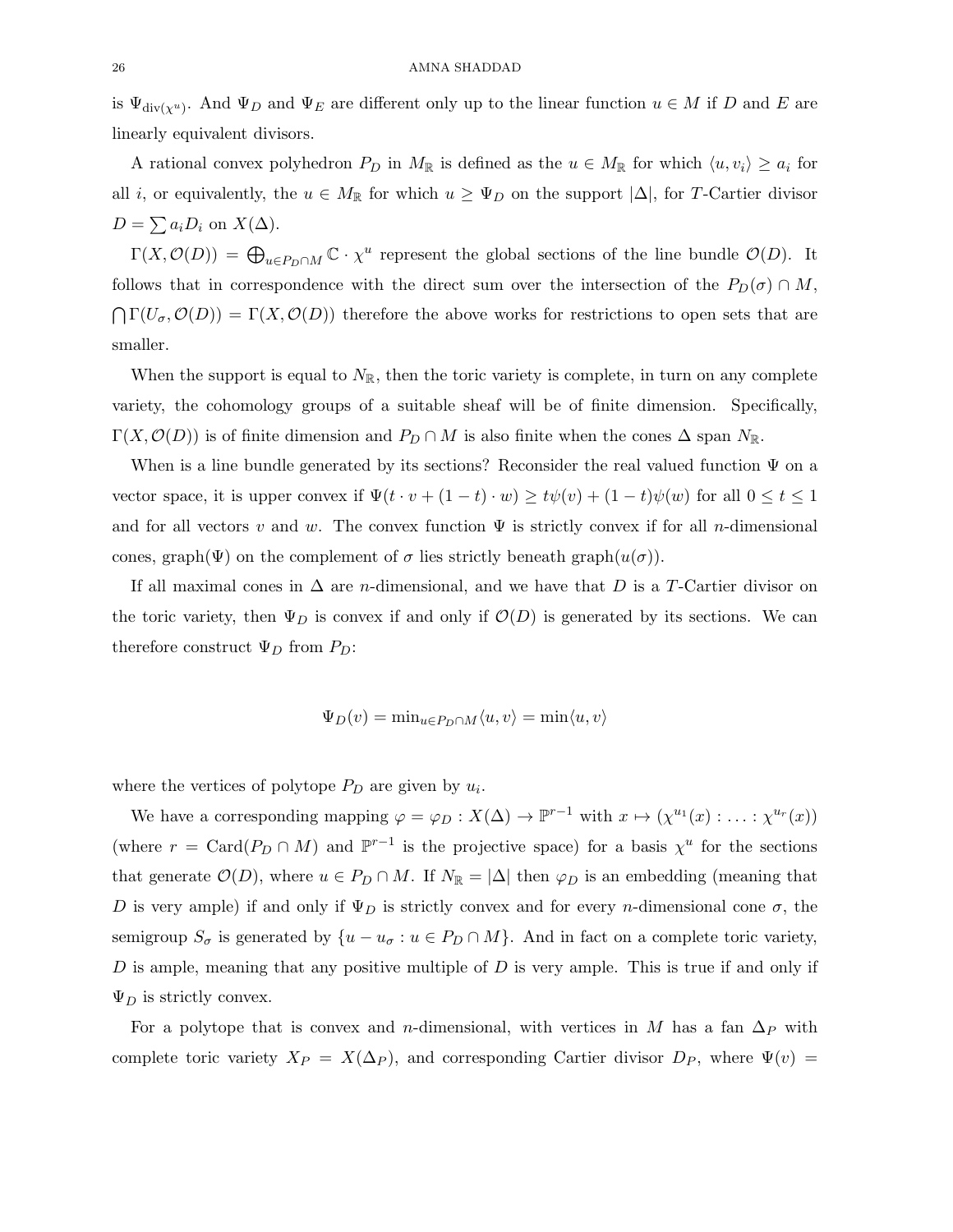$\Psi_D(v) = \min_{u \in P} \langle u, v \rangle = \min_{u \in P \cap M} \langle u, v \rangle = \min_{u \in P} \langle u, v \rangle$ , where  $u_i$  are the vertices of P and  $\chi^{u_i}$ generates  $\mathcal{O}(D)$  on  $U_{\sigma_i}$ , if  $\sigma_i$  is the maximal cone for  $u_i$ .

A fan  $\Delta$  is called 'compatible with P - the convex hull of any finite set in M', if  $\Psi_P(v)$  =  $\min_{u \in P} \langle u, v \rangle$  is linear on each  $\sigma$  in this complete fan. The line bundle of the determined  $D_P$ that is generated by its sections which are linear combinations of  $\chi^u$  as u varies over  $P \cap M$ .

For  $u \in M_{\mathbb{R}}$  where  $u \ge \Psi$  on  $|\Delta|$ ,  $H^0(X, \mathcal{O}(D))_u = \mathbb{C} \cdot \chi^u$  if  $u \in P_D \cap M$  and  $H^0(X, \mathcal{O}(D))_u = 0$ otherwise. And the sections of  $\mathcal{O}(D)$  are the graded module:  $H^0(X, \mathcal{O}(D)) = \bigoplus H^0(X, \mathcal{O}(D))_u$ . This can be put more simply by introducing  $Z(u)$  to represent the closed conical subset of the support for each  $u \in M$  and define it as  $Z(u) = \{v \in |\Delta| : \langle u, v \rangle \geq \Psi(v)\}\)$ . Then when  $Z(u)$  is exactly equal to the support, then u perfectly belongs to  $P<sub>D</sub>$ . This can be put another way, if we introduce  $H^0(|\Delta|-Z(u))$  as the  $H^0$  that denotes the 0<sup>th</sup> ordinary of sheaf cohomology of the topological space with complex coefficients, then when that vanishes.

As previously defined,  $H^0(X, \mathcal{O}(D)) = \bigoplus H^0(X, \mathcal{O}(D))_u$  where  $H^0(X, \mathcal{O}(D))_u = H^0_{Z(u)}(|\Delta|)$ , is the  $0<sup>th</sup>$  local cohomology group, in other words the relative group of the pair consisting of the support and the complement of  $Z(u)$ , and is defined,  $H_{Z(u)}^0(|\Delta|) = H^0(|\Delta|, |\Delta| - Z(u)) =$  $\text{Ker}(H^0(|\Delta|) \to H^0(|\Delta| - Z(u)))$ . And this is generally true for higher local cohomology groups  $H_{Z(u)}^p = H^p(|\Delta|, |\Delta| - Z(u); \mathbb{C})$  and higher sheaf cohomology groups  $H^p(X, \mathcal{O}(D))$ . And in fact,  $H^p(X, \mathcal{O}(D)) \simeq \bigoplus H^p(X, \mathcal{O}(D))_u$  are the canonical isomorphisms, where  $H^p(X, \mathcal{O}(D))_u =$  $H^p_2$  $_{Z(u)}^p(|\Delta|)$  for all  $p \geq 0$ .

If the support  $|\Delta|$  and  $|\Delta| - Z(u)$  are both convex then all the higher cohomology groups vanish, and this is usually the case for general affine varieties, and where X is affine, the support is a cone and  $\Psi$  is linear. This goes further to say that all higher cohomology groups of an ample line bundle on a complete toric variety vanish. And even further, if the support is convex and  $\mathcal{O}(D)$  is generated by its sections then  $H^p(X, \mathcal{O}(D))$  vanishes for all  $p > 0$ .

If also X is complete, then the Cardinal,  $\text{Card}(P_D \cap M) = \dim H^0(X, \mathcal{O}(D)) = \sum (-1)^p \dim H^p(X, \mathcal{O}(D)) =$  $\chi(X, \mathcal{O}(D))$ - with arithmetic genus given  $\dim H^0(X, \mathcal{O}_X) = 1 = \chi(X, \mathcal{O}_X)$ .

The  $p^{\text{th}}$  cohomology of,  $C^*$ , the Čech complex, is  $H^p(\mathcal{O}(D))$ , so that

$$
C^p = \bigoplus_{\sigma_0,\ldots,\sigma_p} H^0(U_{\sigma_0} \cap \ldots \cap U_{\sigma_p}, \mathcal{O}(D)),
$$

the sum over all cones  $\sigma_i$  in the fan, which is equal to

$$
\bigoplus_{u \in M} \bigoplus_{\sigma_0, \dots, \sigma_p} H^0_{Z(u) \cap \sigma_0 \dots \sigma_p}(\sigma_0 \cap \dots \sigma_p).
$$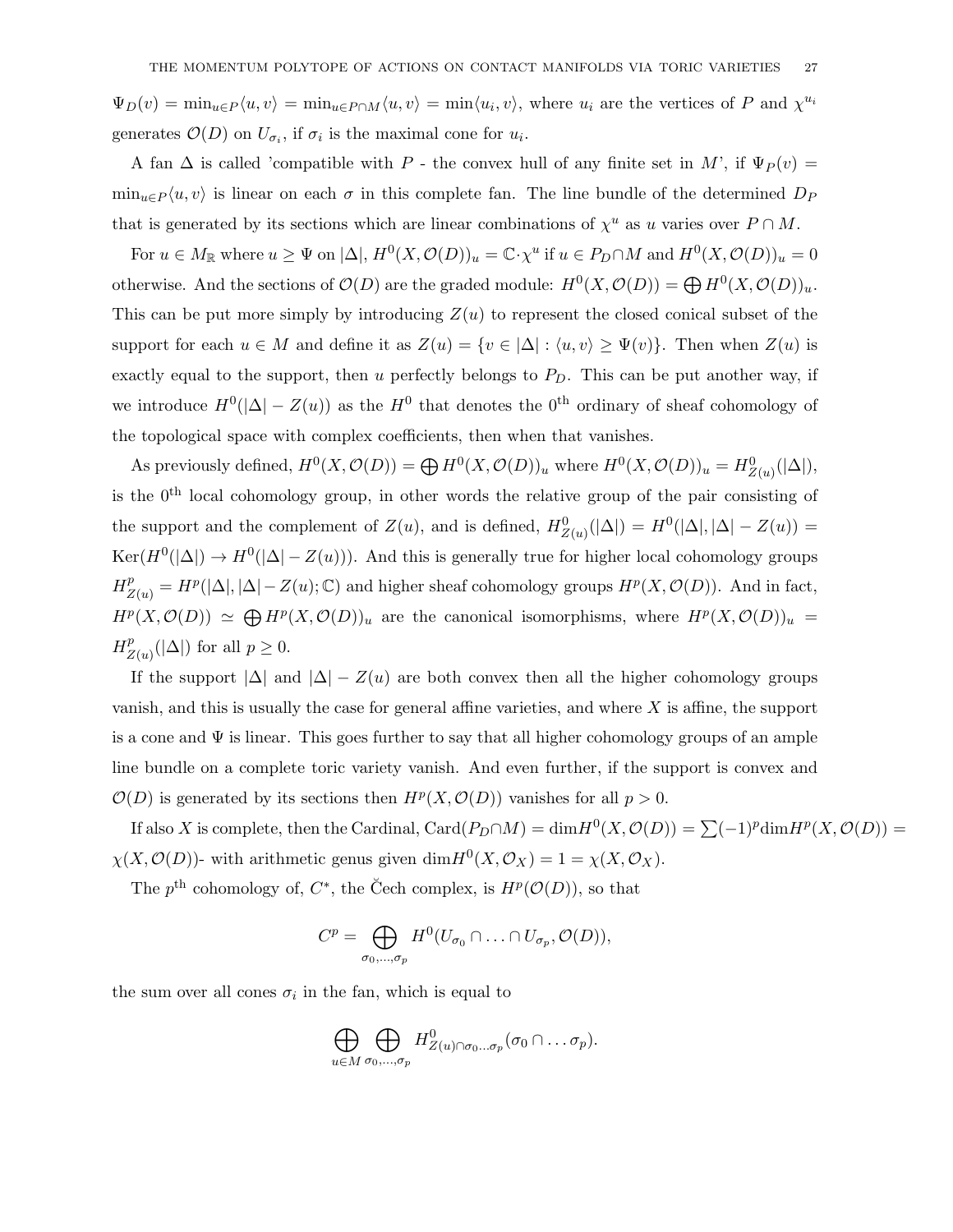Again we are aware that for all cones  $\tau$  and for all u for all  $i > 0$  that  $H^i_{Z(u) \cap |\tau|}(|\tau|) = 0$ .

If Y is the union of a finite number of closed subspaces  $Y_j$  and Z is taken to be an arbitrary closed subspace of Y, and  $Y' = Y_{j_0} \cap \dots Y_{j_P}$  The sheaf F is on Y so that  $H^i_{Z \cap Y'} = (Y', \mathcal{F})$ vanishes for every *i* greater than 0 and all  $Y' = Y_{j_0} \cap \dots Y_{j_p}$ . Then for the complex  $C^*(\{Y_j\}, \mathcal{F})$ whose  $p^{\text{th}}$  term is  $C^p({Y_j}, \mathcal{F}) = \bigoplus_{j_0,\dots,j_p} \Gamma_{Z \cap Y_{j_0} \cap \dots \cap Y_{j_p}} (Y_{j_0} \cap \dots \cap Y_{j_p} \mathcal{F})$  where the rows are the resolutions of the complex  $\Gamma_Z(Y, \mathcal{I}^*)$  for injective resolution  $\mathcal{I}^*$  of  $\mathcal F$  with double complex  $C^*(\{Y_j\}, \mathcal{I}^*)$ .

And finally for  $\Delta'$  a refinement of  $\Delta$ , we have birational proper map  $f: X' = X(\Delta') \to X =$  $X(\Delta)$  and therefore  $f_*(\mathcal{O}_{X'})=\mathcal{O}_X$  and  $R^if_*(\mathcal{O}_{X'})=0$  for all  $i>0$ . So this means that if we take  $X'$  to be the resolution of singularities then every  $X$  has rational singularities.

Briefly we can say that for  $X = U_{\sigma}$ ,  $\Gamma(X', \mathcal{O}_{X'}) = \Gamma(X, \mathcal{O}_X) = A_{\sigma}$  and since  $|\Delta'| = |\sigma|$ , then  $H^i(X', \mathcal{O}_{X'}) = 0$  for all  $i > 0$ .

To create the momentum polytopes from the toric varieties

Since toric varieties are naturally defined over integers, we are therefore not restricted to complex toric varieties, as we have been looking at thus far. We can rewrite the algebras with Z instead of  $\mathbb{C}$ :  $U_{\sigma} = \text{Spec}(\mathbb{Z}[\sigma^{\vee} \cap M])$ . In fact for any field K, and K is the multiplicative semigroup  $K^* \cup \{0\}$  (so that for  $K = \mathbb{R} \subset \mathbb{C}$ , the real points of the toric variety) the semigroup homomorphisms  $\text{Hom}_{sg}(\sigma^{\vee} \cap M, K)$  describe the K-valued points of  $U_{\sigma}$ .

This is also true for K just a sub-semigroup of the complex field. For  $\mathbb{R}_{\geq}$  then we have the retraction  $z \mapsto |z|$ . In fact the topological subspace, with retraction  $U_{\sigma} \to (U_{\sigma})_{\geq}$  is determined  $(U_{\sigma})_{\geq} = \text{Hom}_{sg}(\sigma^{\vee} \cap M, \mathbb{R}_{\geq}) \subset U_{\sigma} = \text{Hom}_{sg}(\sigma^{\vee} \cap M, \mathbb{C})$  just as  $\mathbb{R}_{\geq} \subset \mathbb{C} \to \mathbb{R}_{\geq}$ .

For the varieties we establish a corresponding retraction,  $X(\Delta)$ <sub>≥</sub>  $\subset X(\Delta) \to X(\Delta)$ <sub>≥</sub>.

An example, for N with partial basis  $e_1, \ldots, e_k$  that generate  $\sigma$ ,  $(U_{\sigma})_{\geq}$  is isomorphic to  $n - k$  copies of R and k copies of R<sub>≥</sub>. So considering the nonsingular case,  $X_{\geq}$  is therefore a manifold with corners. And when X is singular, looking at the retraction  $X_{\geq}$  can expose worse singularities.

The retraction  $X(\Delta) \to X(\Delta)$ , the result of which is simply the quotient space of  $X(\Delta)$ that results from the action of the compact torus  $S_N$ .

Let's look at when the toric variety is the *n*-dimensional projective space, then  $\mathbb{P}^n_{\geq} = \mathbb{R}^{n+1}_{\geq}$  ${0}$ / $\mathbb{R}^+$ . If we consider the usual covering by affine open sets  $U_i = U_{\sigma_i}$  then  $(U_i)_{\geq}$  is made up of the points  $(t_0 : \ldots : 1 : \ldots : t_n)$  where  $t \geq 0$ . And therefore  $\mathbb{P}^n_{\geq} = \{(t_0, \ldots, t_n) \in$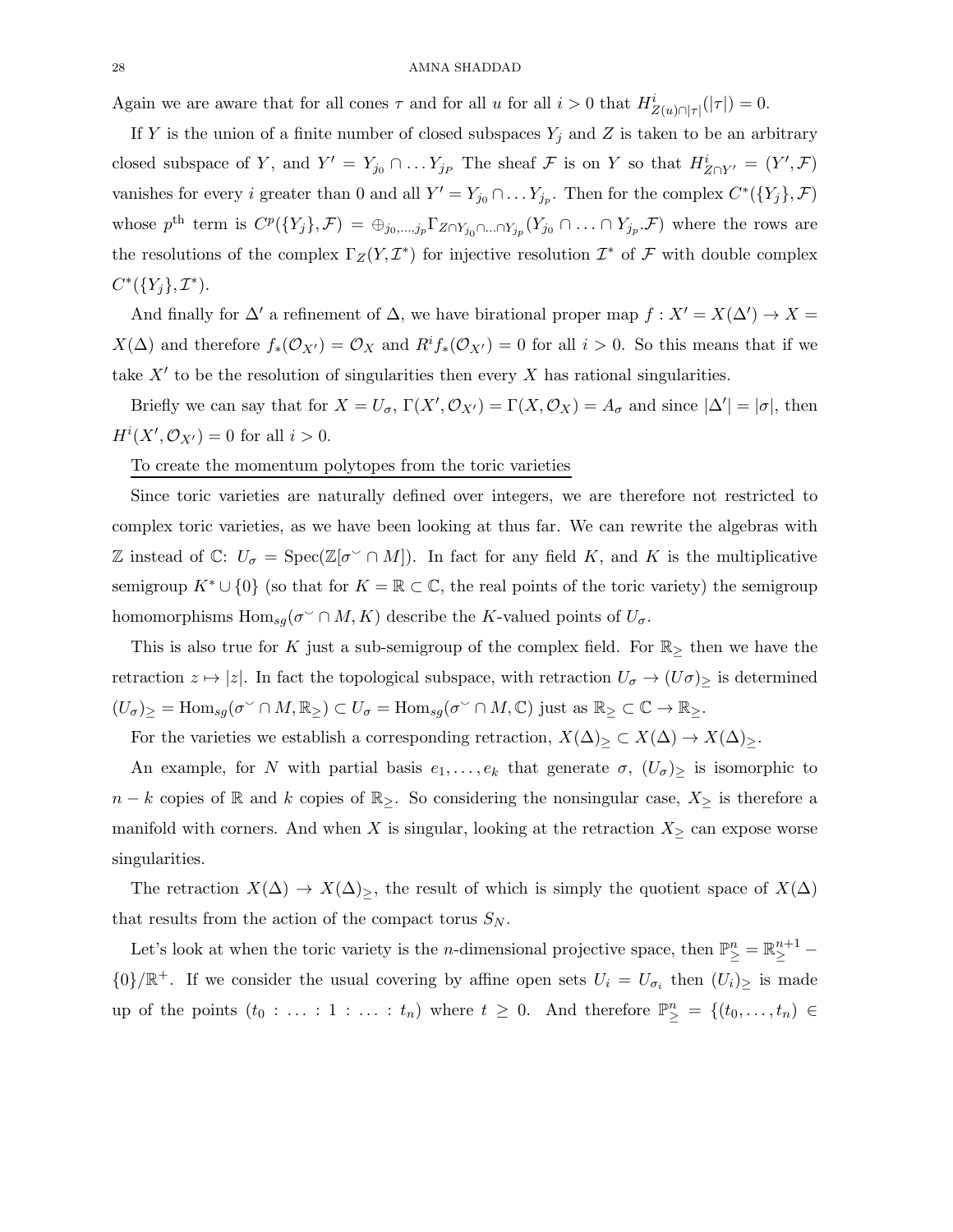$\mathbb{R}^{n+1}$  such that  $t_i \geq 0$  and  $t_0 + \ldots + t_n = 1$ . This is the standard simplex and so

$$
(x_0: \ldots: x_n) \mapsto \frac{1}{\sum |x_i|} (|x_0|, \ldots, |x_n|)
$$

defines the retraction  $\mathbb{P}^n \to \mathbb{P}^n_{\geq}$ . The compact torus whose dimension is one less than Card $(i :$  $t_i \neq 0$ ) is exactly the fiber over the point  $(t_0, \ldots, t_n)$ .

The unit circle in  $\mathbb{C}^*$  is denoted  $S^1$  which is equal to  $U(1)$ . The compact torus  $S_N$  which is Hom $(M, S^1)$  is clearly a subset of Hom $(M, \mathbb{C}^*)$  which is the algebraic torus. And so  $T_N =$  $S_N \times \text{Hom}(M, \mathbb{R}^+) = S_N \times \text{Hom}(M, \mathbb{R}) = S_N \times N_{\mathbb{R}}.$ 

Therefore The retraction  $(O_\tau)_\geq = X(\Delta)_\geq \cap O_\tau = \text{Hom}(\tau^\perp \cap M, \mathbb{R}^+)$ , and as mathbo $R^+$  is isomorphic with  $\mathbb R$ , this equals  $\text{Hom}(\tau^{\perp} \cap M, \mathbb R) = N(\tau)_{\mathbb R}$ . Therefore  $(O_{\tau})_{\ge} = N(\tau)_{\mathbb R}$  is the quotient space according to the faithful action of  $S_{N(\tau)}$  on  $O_{\tau} = T_{N(\tau)}$ . It is according to the projection  $S_N$  to  $S_{N(\tau)}$  that its action on  $O_\tau$  is defined. This  $S_{N(\tau)}$  (with  $\dim S_{N(\tau)} = n - \dim(\tau)$ ) is exactly the fiber of the retraction  $X \to X_{\geq}$  over  $(O_{\tau})_{\geq}$ . Just as how the orbits  $O_{\tau}$  fit together in X, so do the retracted spaces  $(O<sub>\tau</sub>)$  fit in the retracted variety  $X_{\geq}$ .

Consider the construction. A manifold whose corners are  $X_{\geq}$  creates, if X is complete, a sort of dual polyhedron to the original fan, where each cone of  $n$ -dimension has a vertex for each  $X_{\geq}$ . If cones share a  $(n-1)$  face then two vertices join at an edge. And  $X_{\geq}$  is homeomorphic to P if  $\Delta = \Delta_P$  comes from a convex polytope in  $M_{\mathbb{R}}$ .

Another construction. For  $r \in \mathbb{R}^+$  then the mapping  $t \mapsto t^r$  is an automorphism of  $\mathbb{R}_{\geq}$ . Therefore determining the automorphism  $(U_{\sigma})_{\geq} = \text{Hom}_{sg}(\sigma^{\vee} \cap M, \mathbb{R}_{\geq})$  that fit together to define the homeomorphism of  $X_{\geq}$  to itself. For  $r \in \mathbb{Z}^{+}$ , with map  $z \mapsto z^{r}$ , it is an endomorphism of  $\mathbb{C}$ with similar auto-endomorphism  $X_{\geq} \subset X \to X_{\geq}$ .

Another construction. In accordance with the action of  $T_N$  on X, we can consider the action of the quotient  $T_N / S_N = N_{\mathbb{R}}$  on  $X / S_N = X_{\geq}$ . And the inclusion  $X_{\geq} \subset X$  that is equivariant since  $N_{\mathbb{R}} = \text{Hom}(M, \mathbb{R}^+) \subset T_N = \text{Hom}(M, \mathbb{C}^*).$ 

Another construction. X is the quotient space that arises from  $S_N \times X_{\geq} \to X$ .

Another construction. An example of a deformation retract, for any  $\tau$  would be the inclusion  $(O_\tau)_\geq \subset (U\tau)_\geq$ .

A momentum map can be described as the action of a Lie group on a varieties. It is possible to construct maps for toric varieties and then draw the connection to momentum maps.

A convex polytope P in  $M_{\mathbb{R}}$  with vertices in M, gives a toric variety  $X(\Delta_P)$  and morphism  $\varphi$  from X to the projective space of dimension  $r-1$ ,  $(\varphi: X \to \mathbb{P}^{r-1})$ .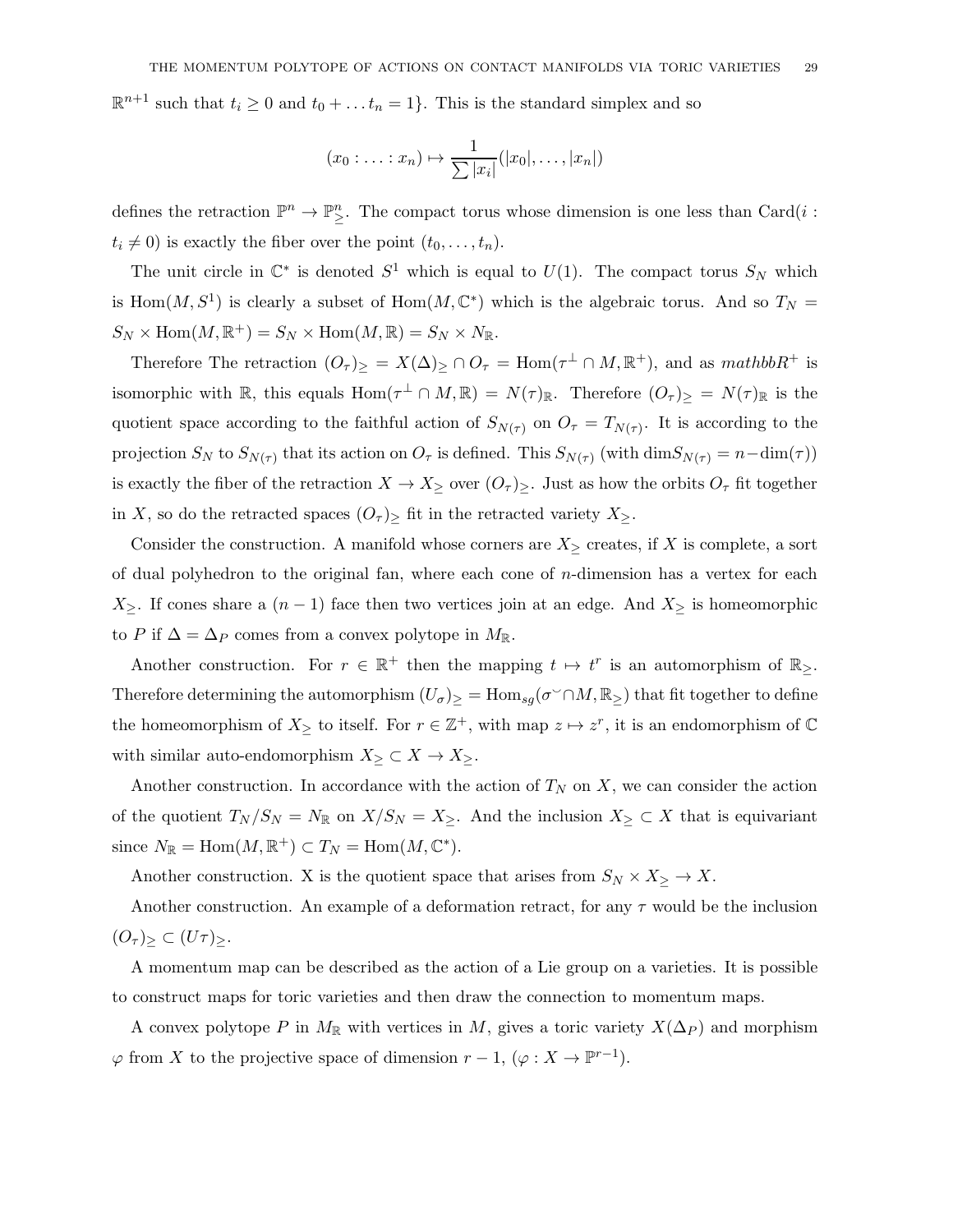For Cartier divisor D preserved by T,  $\chi(u)$  is a function for unique  $\sigma^{\sim} \cap M$  that generates the corresponding fractional ideal.

The momentum map  $\mu : X \to M_{\mathbb{R}}$  is defined by

$$
\mu(x) = \frac{1}{\sum |\chi^u(x)|} \sum_{u \in P \cap M} |\chi^u(x)| u
$$

where  $\chi^u$  for  $u \in P \cap M$  are the sections of  $\varphi$  and specifically,  $|\chi^u(x)| = |\chi^u(t \cdot x)| = |\chi^u(t)| \cdot$  $|\chi^u(x)| = |\chi^u(t \cdot x)|$ , for  $t \in S_N$  and  $x \in X$  and  $\mu S_N$ -invariant.

In other words,

$$
\tilde{\mu}: X_{\geq} \to M_{\mathbb{R}},
$$

is the map prompted on the quotient space  $X/S_N = X_{\geq}$  by  $\mu$ .

Now for Q a face of polytope P, with cone of the fan  $\sigma$ , the above defined  $\tilde{\mu}$  does in fact map  $(O_{\sigma})_{\geq} \stackrel{\simeq}{\to} \text{Int}(Q)$  bijectively, where  $\text{Int}(Q)$  is the interior of Q. If we introduce  $\sum |\chi^{u'}(x)|$ as the sum over all u' in  $P \cap M$  or in a subset that contains vertices of P, then let  $\rho_u(x) =$  $|\chi^u(x)|/\sum |\chi^{u'}(x)|$  therefore  $\mu(x) = \sum \rho_u(x)u$  where of course  $0 \le \rho_u(x) \le 1$ . For x in  $(O_{\sigma})_{\ge}$  is also in the inclusion created by extending otside of  $\sigma^{\perp}$  by zero. Hom $(\sigma^{\perp} \cap M, \mathbb{R}^+ \subset \text{Hom}_{sg}(\sigma^{\perp} \cap M))$ M),  $\mathbb{R}_{>}\sum$ . For that same x, if  $u \in Q$  then  $\rho_u(x) > 0$  and for  $u \notin Q$  then  $\rho_u(x)$  is exactly zero.

For the finite set of vectors  $u_1, \ldots, u_r$  in the dual space  $V^*$  of the finite dimensional real vector space  $V$ , if  $K$  is the convex hull of these vectors, and is not contained in a hyperplane. Then for  $\varepsilon_1,\ldots,\varepsilon_r$  that represent any positive numbers, then the map  $\rho_i$  that takes V to R is defined as

$$
\rho(x) = \varepsilon_i e^{u_i(x)} / (\varepsilon_1 e^{u_1(x)} + \ldots + \varepsilon_r e^{u_r(x)})
$$

and therefore the map  $\mu: V \to V^*$  is the real analytic isomorphism of V onto IntK and is defined,  $\mu(x) = \rho_1(x)u_1 + ... + \rho_r(x)u_r$ .

In fact due to the actions of  $T_N$  on  $X_P$  and  $(\mathbb{C}^*)^r$  on  $\mathbb{P}^{r-1}$  then we have a map from  $X_P$  to  $\mathbb{P}^{r-1}$ , where  $T_N = \text{Hom}(M, \mathbb{C}^*) \to \text{Hom}(\mathbb{Z}^r, \mathbb{C}^*) = T$  by the map  $\mathbb{Z}^r \to M$  which takes basic vectors to points of  $P \cap M$ . And therefore we have a momentum map  $\mathfrak{M} : \mathbb{P}^{r-1} \to \text{Lie}S^* = \mathbb{R}^* = \mathbb{R}$  for the action of  $(S^1)^r$  on  $\mathbb{P}^{r-1}$ . Specifically we have

$$
\mathfrak{M}(x) = \frac{1}{\sum |x_i|^2} \sum_{i=1}^r |x_i|^2 e_i^*
$$

up to a scalar factor, for  $x \in \mathbb{P}^{r-1}$  and  $v = (x_1, \dots, x_r) \in \mathbb{C}^r$ .

And in fact,

$$
X_P \xrightarrow{\varphi} \mathbb{P}^{r-1} \xrightarrow{\mathfrak{P}} (\mathbb{R}^r)^* \to M_{\mathbb{R}}
$$